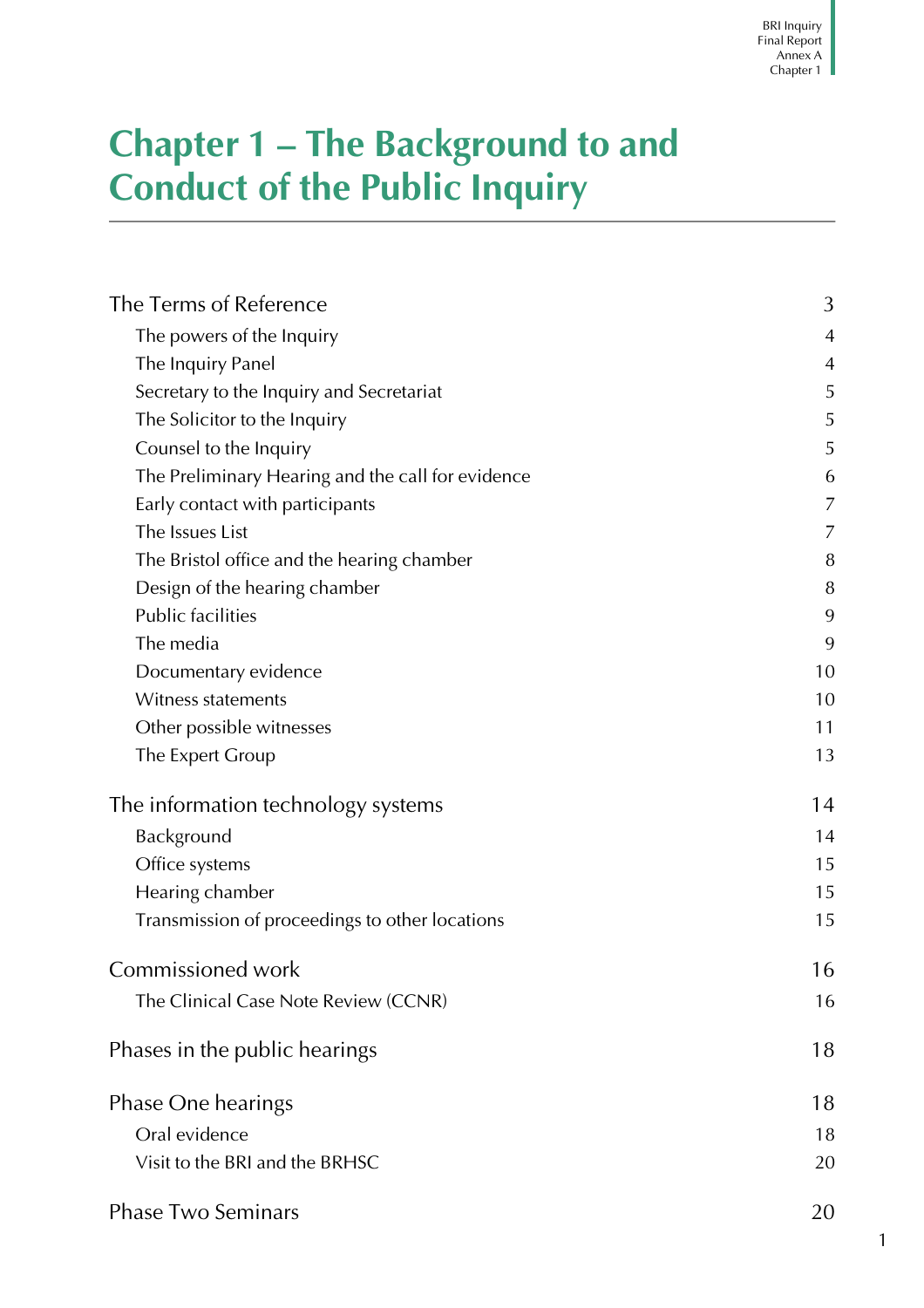| Preparation of the Final Report |              |
|---------------------------------|--------------|
| Structure of Annex A            | $22^{\circ}$ |
| Structure of Annex B            | 23           |
| Annex C                         | 23           |
| Annex D                         |              |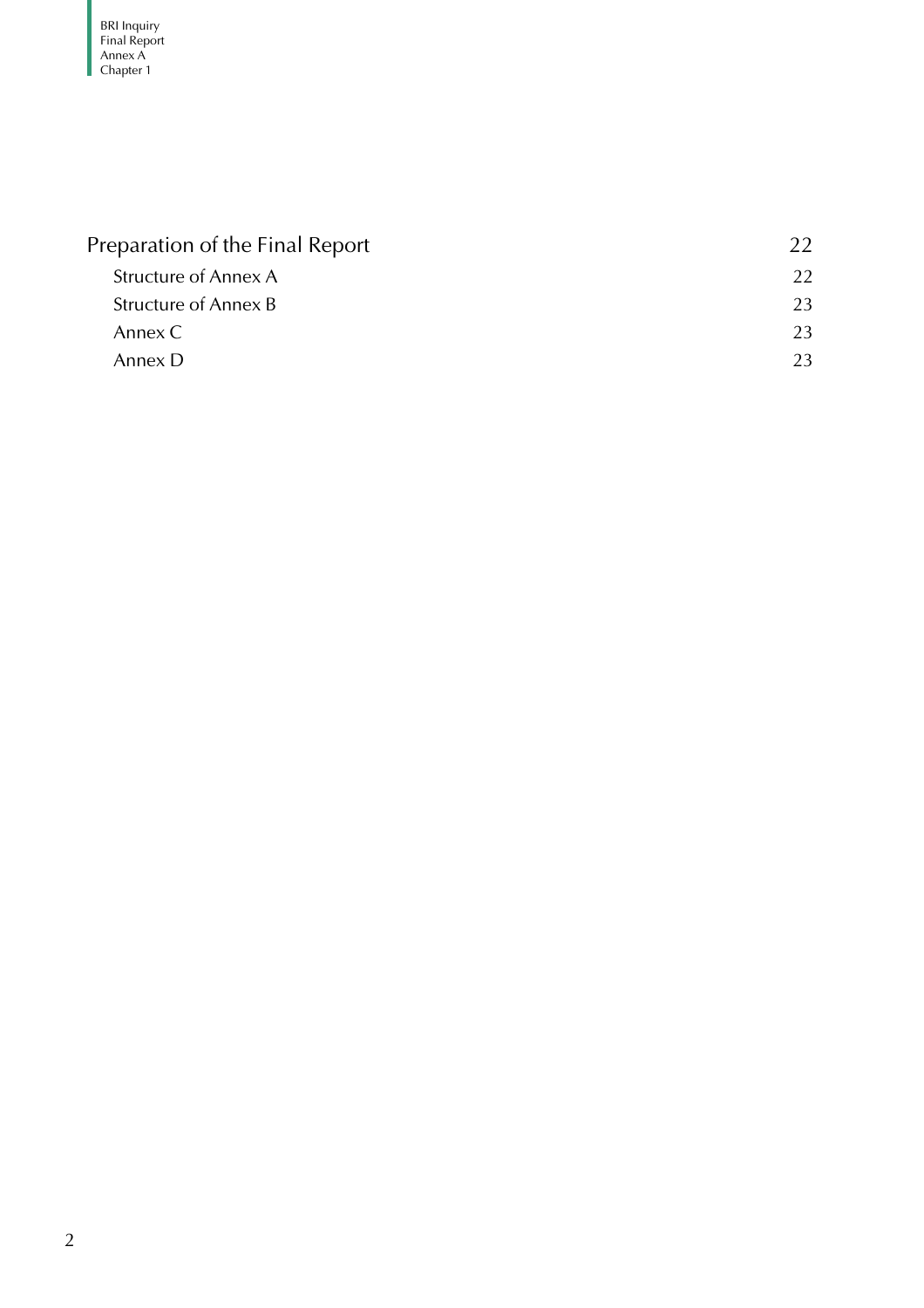## <span id="page-2-0"></span>The Terms of Reference

**1** On 18 June 1998 the Secretary of State for Health announced to Parliament the setting up of this Public Inquiry under Section 84 of the National Health Service Act 1977 (the 1977 Act) into events at the Bristol Royal Infirmary. The Terms of Reference of the Inquiry were:

'To inquire into the management of the care of children receiving complex cardiac surgical services at the Bristol Royal Infirmary between 1984 and 1995 and relevant related issues; to make findings as to the adequacy of the services provided; to establish what action was taken both within and outside the hospital to deal with concerns raised about the surgery and to identify any failure to take appropriate action promptly; to reach conclusions from these events and to make recommendations which could help to secure high quality care across the NHS.'

- **2** The Inquiry, therefore, was not required to consider only the actions of certain doctors, or to focus only on cardiac services provided under the supra regional service (SRS) for children under 1 year of age: it was required to look at the complete cardiac surgical service provided for children at Bristol during the period 1984–1995, and any relevant related issues.
- **3** Before, during and since the period of the Inquiry's Terms of Reference, Bristol has been served by a group of hospitals. Prior to 1 April 1991 this group comprised the United Bristol Hospitals (UBH),<sup>1</sup> and following the adoption of trust status, the United Bristol Healthcare (NHS) Trust (UBHT).2 The term UBH/T is used hereafter to refer to the hospitals comprising the UBH and the UBHT, both before and after trust status.
- **4** The paediatric cardiac surgical service was provided at two hospitals in central Bristol: the Bristol Royal Infirmary (BRI) and the Bristol Royal Hospital for Sick Children (BRHSC)3 and thus the Inquiry was concerned with events at both sites.
- **5** An examination of the paediatric cardiac surgical service demanded a focus beyond events in the operating theatre itself. Any parent would consider that the (Bristol) 'service' began with the referral of their child to the BRI or to the BRHSC, and did not conclude until discharge from in-patient care (and the conclusion of any necessary follow-up).

<sup>1</sup> The Bristol Royal Infirmary, Bristol Royal Hospital for Sick Children, Bristol Eye Hospital, Bristol Maternity Hospital, Bristol General Hospital, University of Bristol Dental Hospital. Between 1960 and 1974 they were joined by: Bristol Homeopathic Hospital and Farleigh Hospital

<sup>2</sup> The Bristol Royal Infirmary, Bristol Royal Hospital for Sick Children, Bristol Eye Hospital, Bristol General Hospital, University of Bristol Dental Hospital, Barrow Hospital, Keynsham Hospital, St Michael's Hospital, Bristol Oncology Centre

<sup>&</sup>lt;sup>3</sup> The BRHSC was formerly known as the Bristol Royal Children's Hospital (the BRCH). It was also referred to in evidence as the Bristol Children's Hospital (the BCH)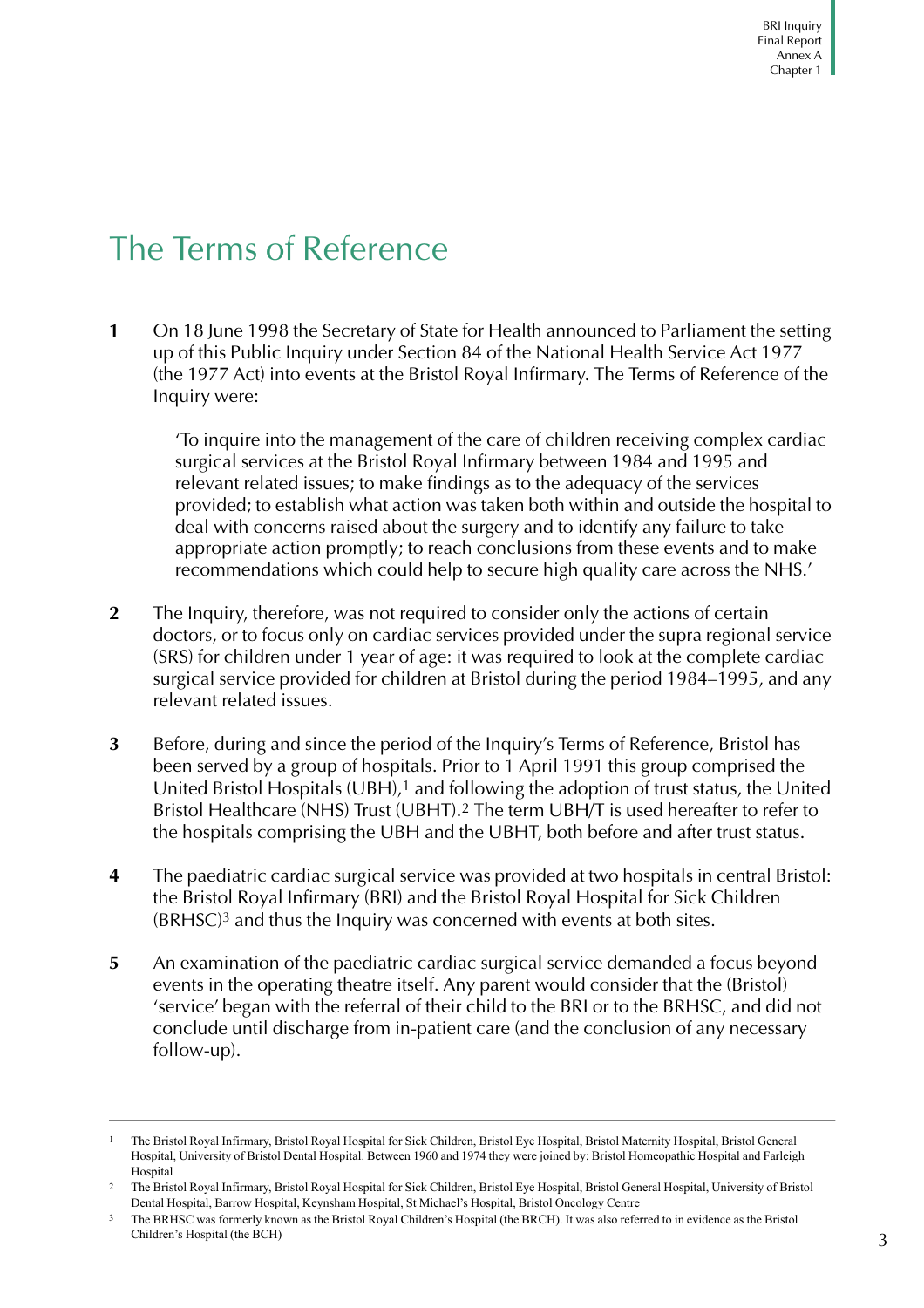### <span id="page-3-0"></span>**The powers of the Inquiry**

- **6** The Inquiry was set up under the 1977 Act and had certain powers conferred on it by that Act.4
- **7** The Chairman had the power to summon any person to give evidence or to produce documents to the Inquiry.5 The Chairman was also empowered to take evidence on oath or affirmation.6
- **8** The 1977 Act also provided for the Secretary of State to order the costs of parties to the Inquiry to be paid.7

### <span id="page-3-1"></span>**The Inquiry Panel**

- **9** The Chairman, Professor Ian Kennedy, and the other members of the Panel (Professor Sir Brian Jarman OBE, Mavis Maclean and Rebecca Howard) were independent of government, the Department of Health (DoH), the National Health Service (NHS), and any other body or organisation, in the conduct of the Inquiry.
- **10** Professor Kennedy is Professor of Health Law, Ethics and Policy at the School of Public Policy, University College, London.8 Professor Jarman is Emeritus Professor at Imperial College School of Medicine at St Mary's Hospital, London, a member of the Standing Medical Advisory Committee to the Government, and was a GP Principal at Lisson Grove Health Centre in London NW8 until October 1998.9 Rebecca Howard was the Executive Director of Nursing at the Manchester Children's Hospitals NHS Trust and a registered sick children's nurse. From September 2000 she has been the Director of Nursing at the Royal Liverpool Children's NHS Trust.10 Mavis Maclean is Director of the Oxford Centre for Family Law and Policy, Oxford University.11

<sup>4</sup> Section 84(1), 1977 Act. Anyone who, once summoned, refused to attend, or to produce documents to the Inquiry, would have been liable to a fine and/or imprisonment of up to six months, Section 84(4), 1977 Act

<sup>5</sup> Section 84(2)(a), 1977 Act

<sup>6</sup> Section 84(2)(b), 1977 Act

See below at [para 21](#page-5-1)

<sup>8</sup> Professor Kennedy holds degrees in law from universities in the UK and USA and is a Barrister and Honorary Bencher of the Inner Temple. Until December 1996, he had been Dean of the Law School at King's College London for ten years and was Director and then President of the Centre of Medical Law and Ethics which he founded in 1978. He has been a member of the Medicines Commission, the General Medical Council (GMC) and the Department of Health's Expert Advisory Group on AIDS. He chaired the Secretary of State for Health's Advisory Group on Xenotransplantation and the Minister of Agriculture's Advisory Group on Quarantine. He is Chairman of the Nuffield Council on Bioethics and serves on the Archbishop of Canterbury's Advisory Group on Medical Ethics and the International Forum on Transplant Ethics. The Reith Lecturer in 1980, Professor Kennedy has taught and lectured throughout the world. He is the author of texts on medical law and ethics, and was, until 1998, co-editor of the leading journal on medical law. He is a member of the editorial board of ten national and international journals

<sup>9</sup> Professor Jarman was previously Head of Division, Primary Care and Population Health Sciences, at Imperial College School of Medicine. He is a Fellow of the Royal College of Physicians, a Fellow of the Royal College of General Practitioners and a Fellow of the Faculty of Public Health Medicine

<sup>&</sup>lt;sup>10</sup> Rebecca Howard has contributed to the development of national policy in the area of children's services, and has a special interest in paediatric intensive care

<sup>11</sup> Mavis Maclean qualified in sociology and law. She has researched and written about compensation for accident victims, and now works in family law and family policy, with a particular interest in the children of separated parents. She is the academic advisor to the research secretariat of the Lord Chancellor's Department and a former member of the Lord Chancellor's Legal Aid Advisory Committee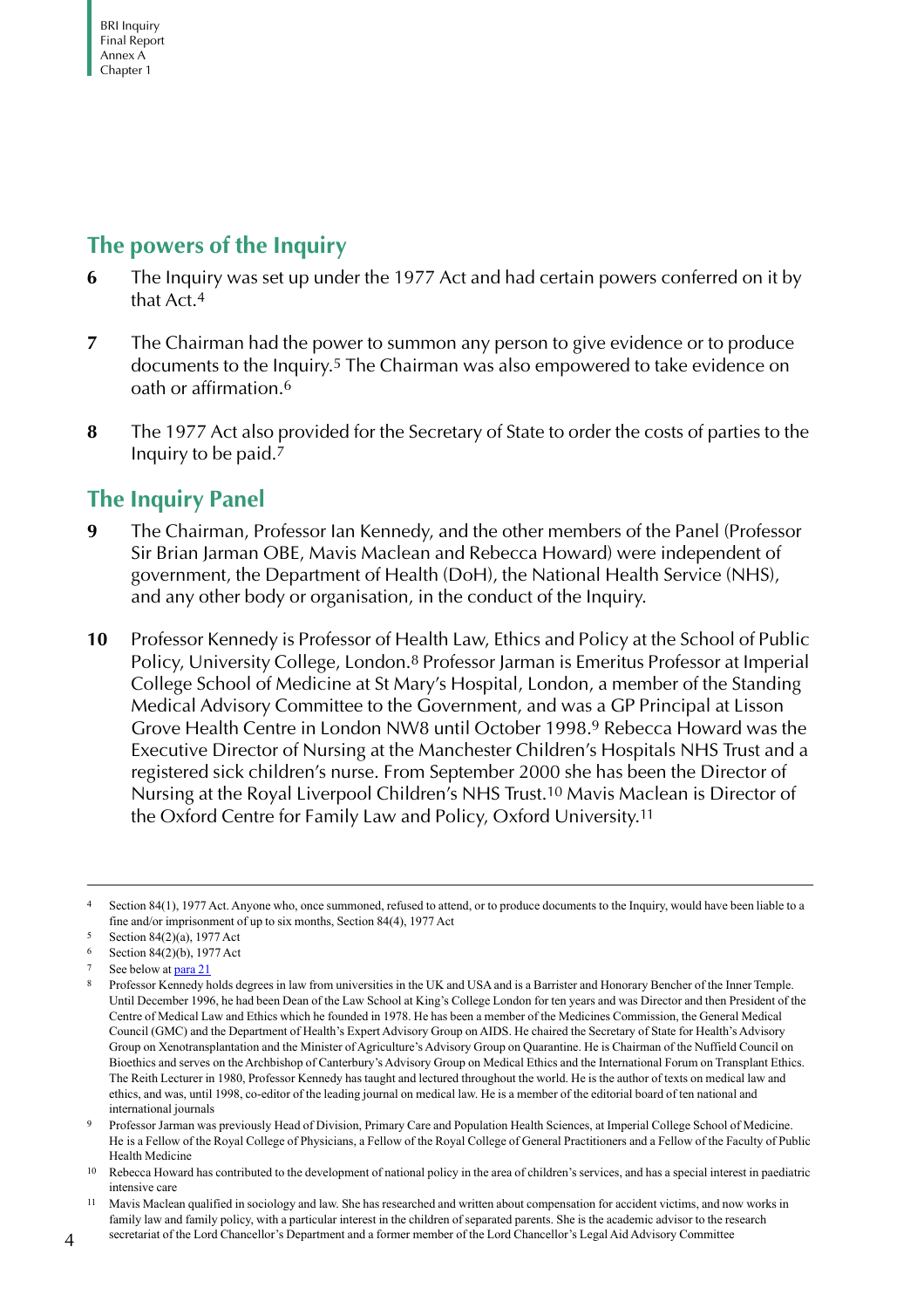### <span id="page-4-0"></span>**Secretary to the Inquiry and Secretariat**

- **11** The role of the Inquiry's Secretariat was to support the Chairman and Panel in the planning and management of the Inquiry. This involved handling all non-legal aspects of the Inquiry's work. The Secretariat, for example, commissioned expert (including statistical) evidence and advice; organised the Clinical Case Note Review (CCNR); and planned and managed Phase Two of the Inquiry. The Inquiry's Secretary acted as secretary to meetings of the Panel.
- **12** The Secretariat was responsible for all practical and administrative arrangements. This included the project to find and commission an Inquiry office and hearing chamber; the organisation of IT support; the day-to-day management of the hearing chamber and matters concerning staffing, contractors and the Inquiry's finances. The Secretariat included a communications team responsible for liaising with the press and media and responding to their enquiries; producing regular newsletters for families; and for the management of the Inquiry's website. The Secretariat commissioned a video as a visual record of the Inquiry. It includes information about the Inquiry's procedure and the physical arrangements for the hearings. Copies will be available in due course and may be borrowed from the library of the Department of Health, HM Treasury Solicitor or the library of the Cabinet Office.
- **13** The Inquiry Secretary was Una O'Brien, a member of the Senior Civil Service; the Assistant Secretary was Zena Muth, also a civil servant. The size of the Secretariat varied depending on the stage of the Inquiry but, throughout the public stages of the Inquiry, it included between 15 and 20 members of staff.

### <span id="page-4-1"></span>**The Solicitor to the Inquiry**

- **14** The Chairman decided that, in view of the probable involvement of the DoH as a participant in the Inquiry, it would be inappropriate for departmental lawyers to act on behalf of the Inquiry. Consequently, HM Treasury Solicitor was approached to provide legal assistance. Peter Whitehurst and Charlotte Martin, both from the Treasury Solicitor's Department, were appointed to head the Inquiry Solicitor's team.
- **15** They, in turn, recruited a team of lawyers to support them in obtaining evidence and witness statements, calling witnesses to give oral evidence, instructing and assisting Counsel to the Inquiry, and in writing the accounts of the evidence heard by the Inquiry which form the basis of this Annex.

### <span id="page-4-2"></span>**Counsel to the Inquiry**

**16** Brian Langstaff QC, Eleanor Grey and Alan Maclean were appointed as Counsel to the Inquiry. They did not represent any organisation or individual appearing before the Inquiry. It was not their role to prosecute or to prove any particular case.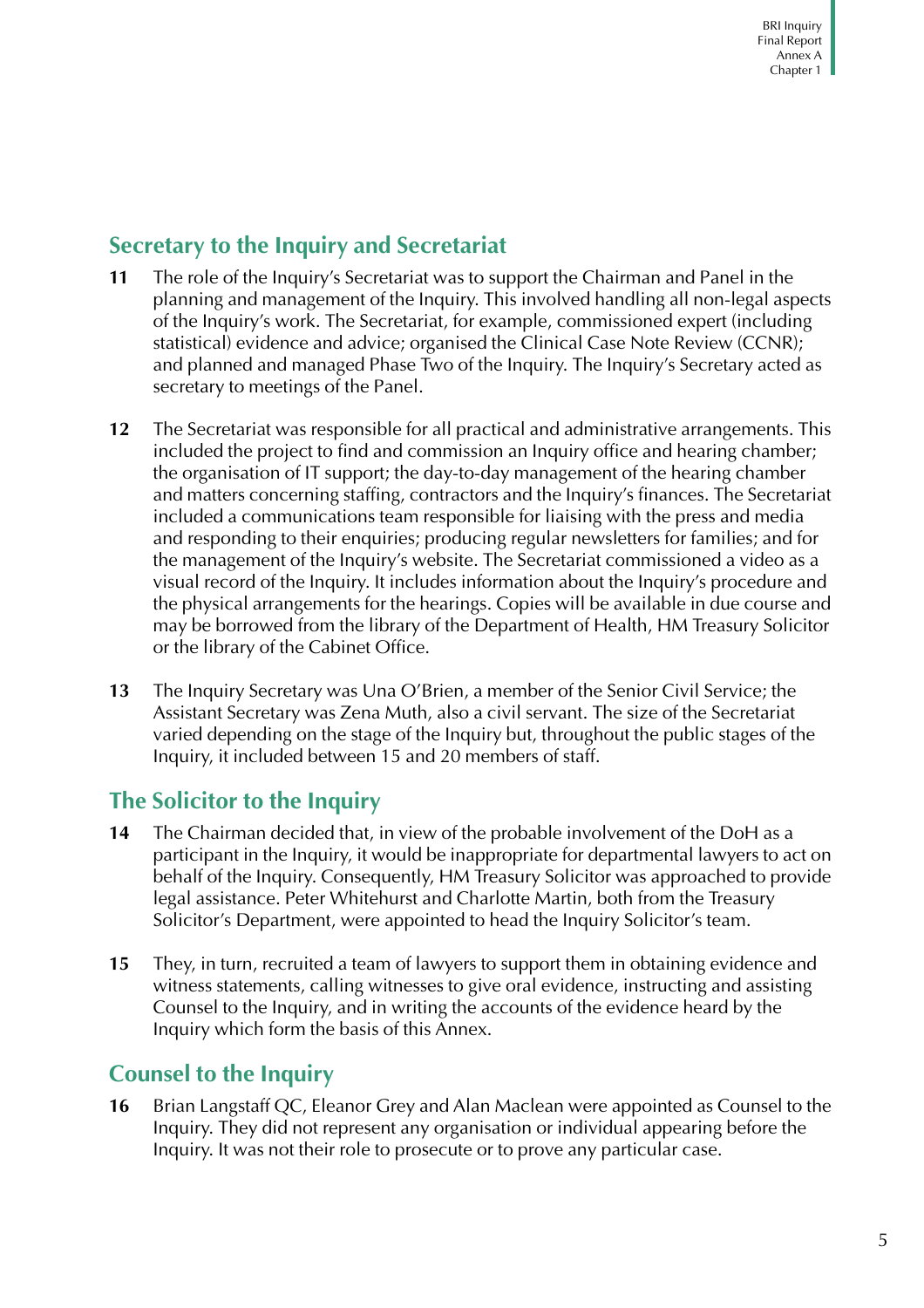**17** As members of the independent Bar the role of Counsel was to provide independent impartial advice and assist the Panel by presenting and testing evidence, both oral and written.

### <span id="page-5-0"></span>**The Preliminary Hearing and the call for evidence**

- **18** A Preliminary Hearing took place, in public, in Bristol12 on 27 October 1998. The purpose of this hearing was to explain the function and procedures of the Inquiry and to consider any applications for legal representation to be paid out of public funds.
- **19** By that time, a number of organisations had already started to respond to the Inquiry's requests for documents relevant to the Terms of Reference. In addition, the Chairman publicly called for all who had relevant documentary evidence to send it to the Inquiry. He stressed that, if necessary, the Inquiry would use its statutory powers to require the production of documents and the attendance of witnesses.
- **20** The Chairman emphasised that the Inquiry was neither a trial nor a disciplinary hearing: there were to be neither 'parties' nor 'sides'. The Inquiry would not adopt the process of a criminal or civil court, but rather, an inquisitorial as opposed to an adversarial approach, since this was most suited to the Inquiry's duties under the Terms of Reference. Thus, those who were involved in the Inquiry were referred to as 'participants' rather than 'parties'.
- <span id="page-5-1"></span>**21** The 1977 Act provides power for the Secretary of State for Health to order the payment of participants' costs out of the public purse, on the recommendation of the Chairman.13
- **22** In keeping with established conventions, the Chairman indicated that he would not recommend that public bodies, commercial organisations, trade unions and other bodies with substantial funds should have their costs met from the public purse.
- **23** Applications for funding from the public purse were received from the Bristol Heart Children Action Group (the BHCAG), the Bristol Surgeons Support Group (the BSSG), Mr Jim and Mrs Bronwen Stewart,14 the Royal College of Nursing (RCN) and the Medical Defence Union (MDU). There were also a number of incomplete applications from individuals.
- **24** Subsequently the Secretary of State accepted the Chairman's recommendations that the costs of the BHCAG and the BSSG be met out of public funds.

<sup>12</sup> The Council House, College Green, Bristol

<sup>13</sup> Section 84(6) of the 1977 Act provides: 'Where the Secretary of State causes an inquiry to be held under this section he may make orders – '(a) as to the costs of the parties at the inquiry, and

<sup>&#</sup>x27;(b) as to the parties by whom the costs are to be paid …'

<sup>14</sup> The parents of Ian Stewart, a patient who underwent open-heart surgery at the BRI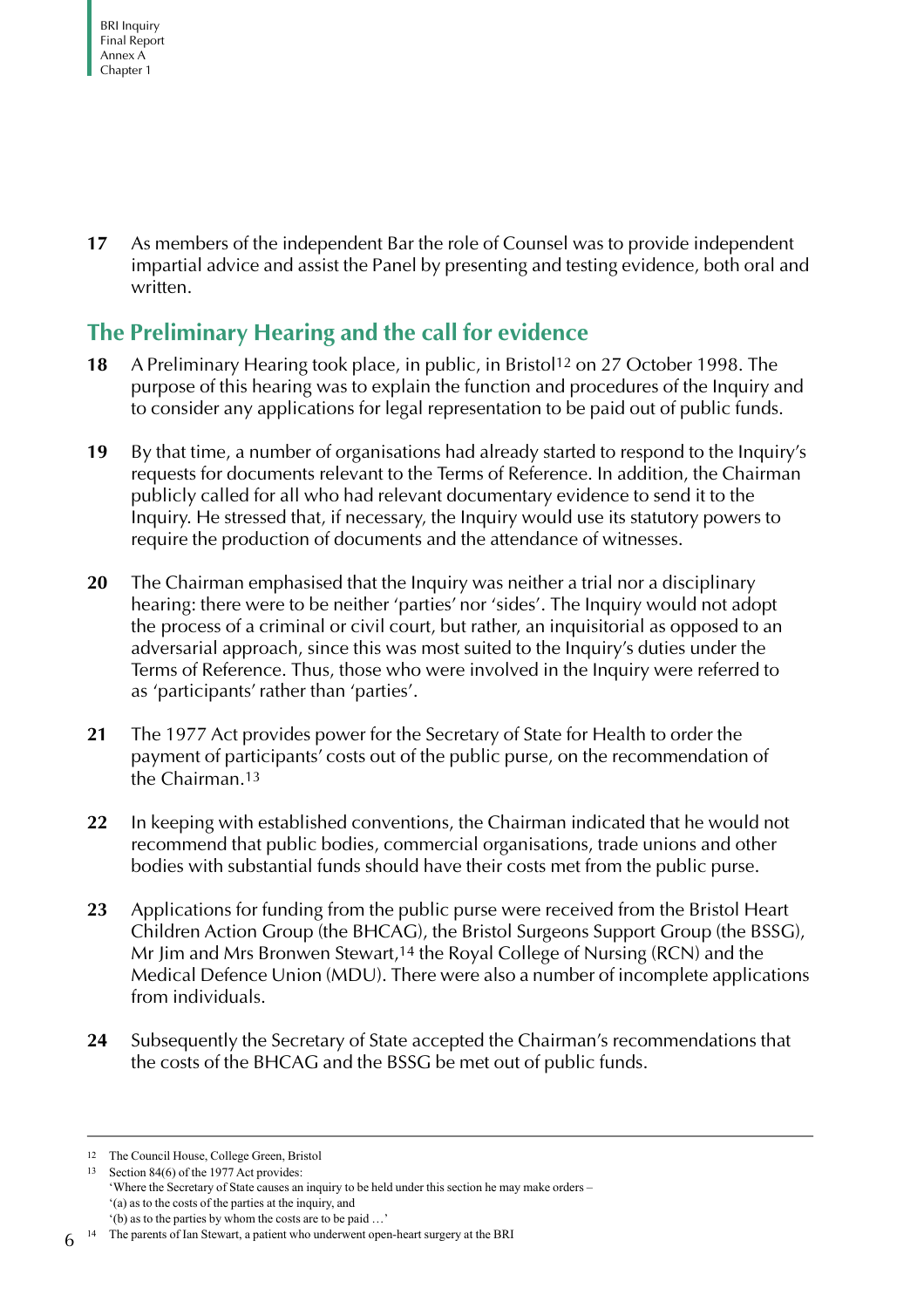- **25** Where costs were to be met at public expense, they were paid at rates agreed by the HM Treasury Solicitor's Costs Department.15 Prior approval of disbursements, including any expert's fee, above a minimal level, was also necessary. Bills of Costs were subject to scrutiny to ensure that it was proper to fund any work done out of public funds.
- **26** Additionally, a small number of witnesses were reimbursed for the expense of their attendance at the hearings.16
- **27** The Chairman emphasised to all participants that, unless there was a significant conflict of interest or other justification, the appearance of multiple teams of lawyers would be considered to be unnecessary. In the case of the BHCAG and the BSSG, in order to ensure that focused legal representation for parents and patients was available, it was agreed that one team of solicitors should represent each Group and instruct one team of barristers. This minimised costs, while achieving maximum efficiency.

### <span id="page-6-0"></span>**Early contact with participants**

- **28** During the early months of the Inquiry, in late 1998, the Secretary made contact with representatives of the Executive of the BHCAG and the BSSG. In addition to meeting members of the Executives, meetings were also held with local groups of parents and some individuals.
- **29** The Solicitor also held a number of meetings with the participants' legal representatives.
- **30** The purpose of these meetings was to understand concerns, to explain the Inquiry's functions and to consult on processes and procedures.

### <span id="page-6-1"></span>**The Issues List**

- **31** After considering the outcome of all the discussions with those involved and the documentation thus far obtained, the Inquiry identified the key issues to be investigated. A draft Issues List was prepared and sent out for consultation. Informed by this exercise, a final version was prepared and then issued in March 1999.17
- **32** The Issues List was intended to be a guide, identifying relevant issues in the system responsible for the management of care of children who received cardiac surgical services. It was designed to assist the process of examination and enquiry. It did not seek to pre-judge any issue before that process had taken place. It was not a statement of the methods that were to be used to examine each issue.

<sup>15</sup> Based on local rates subject to level of case-holder

<sup>16</sup> A list of costs appears in the Appendices to the Final Report

<sup>17</sup> See Annex B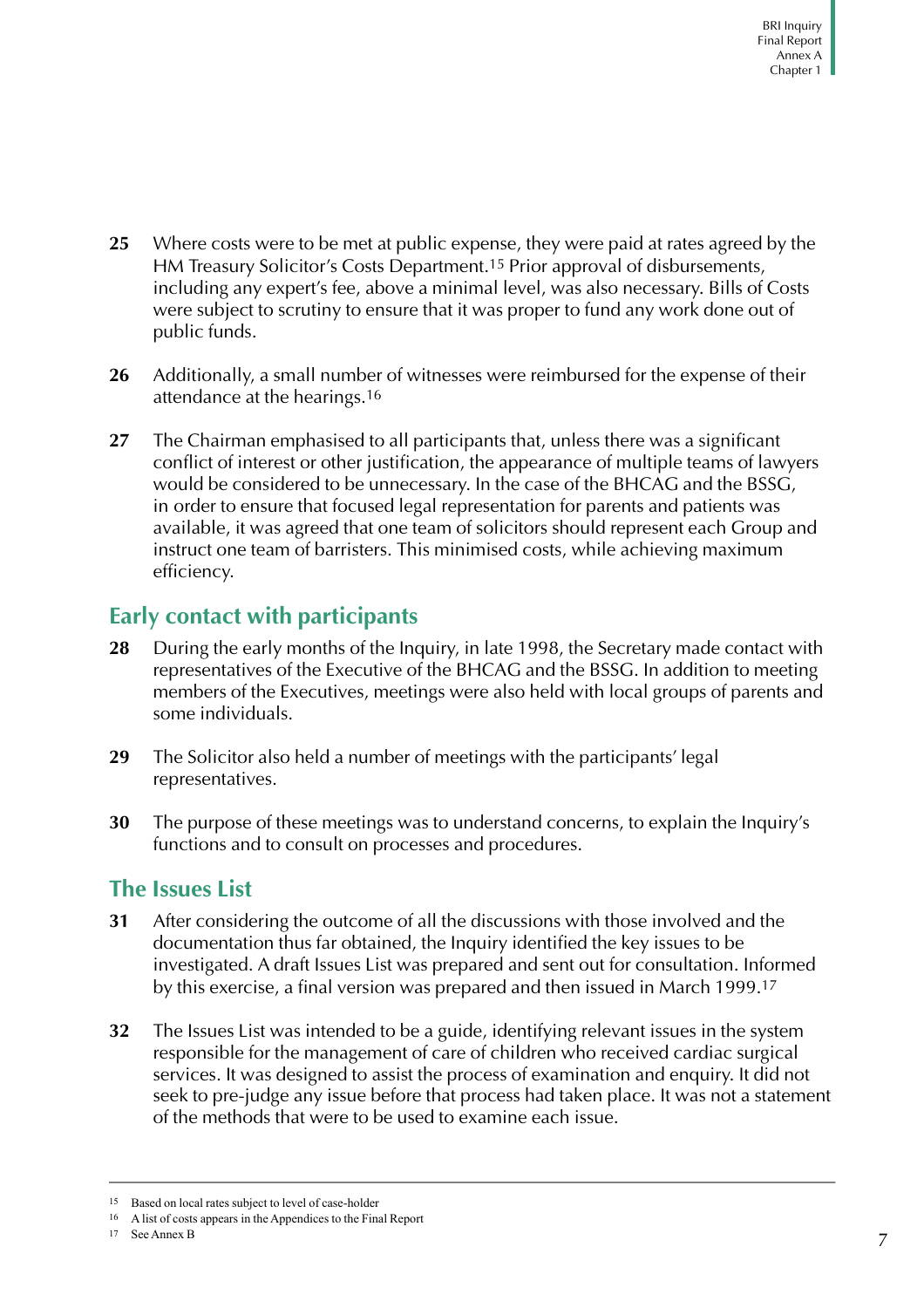**33** The length of the treatment of an issue in the List was not to be taken as an indication of its importance to the Inquiry nor did the List attempt to set out an order of priorities. Indeed, the weight given by the Inquiry to each issue varied, particularly as the evidence developed.

### <span id="page-7-0"></span>**The Bristol office and the hearing chamber**

- **34** The Chairman and Panel considered that it was appropriate that Phase One of the Inquiry should be held in Bristol. In early autumn 1998 the Secretariat, with assistance from the DoH's estate management branch, viewed several buildings. In selecting suitable premises consideration was given to the following:
	- central location and accessibility by public transport; and
	- sufficient space to provide office accommodation and a hearing chamber on one site.
- **35** The premises selected consisted of three floors at 2–10 Temple Way, Bristol. The accommodation provided two floors of office space and a floor for use as a hearing chamber, with accommodation for participants, members of the public and the media.
- **36** The office space required little alteration, other than the erection of partition walling and the installation of cabling to support the IT infrastructure.

### <span id="page-7-1"></span>**Design of the hearing chamber**

- **37** The hearing chamber required considerable work. In considering the requirements, much thought was given to those with a close interest in the Inquiry, particularly the families of children who had received paediatric cardiac surgical services at Bristol. The hearing chamber was specifically designed not to resemble a court and to ensure that members of the public who attended the hearings were able to follow proceedings closely.
- **38** The public seating was laid out in a semi-circular design with the Panel sitting on a slightly raised dais to the left of the witness. The witness sat at a table opposite the centre of the semi-circle, facing members of the public. Counsel to the Inquiry were placed to the witness's right. Legal representatives who attended the Inquiry sat behind the Inquiry's Counsel.
- **39** Voice-activated cameras were placed in the ceiling of the chamber and video screens were placed strategically throughout the room to assist the view of the public. In addition to the video screens, there were also document display screens that permitted all those in the chamber to view documents that were being discussed.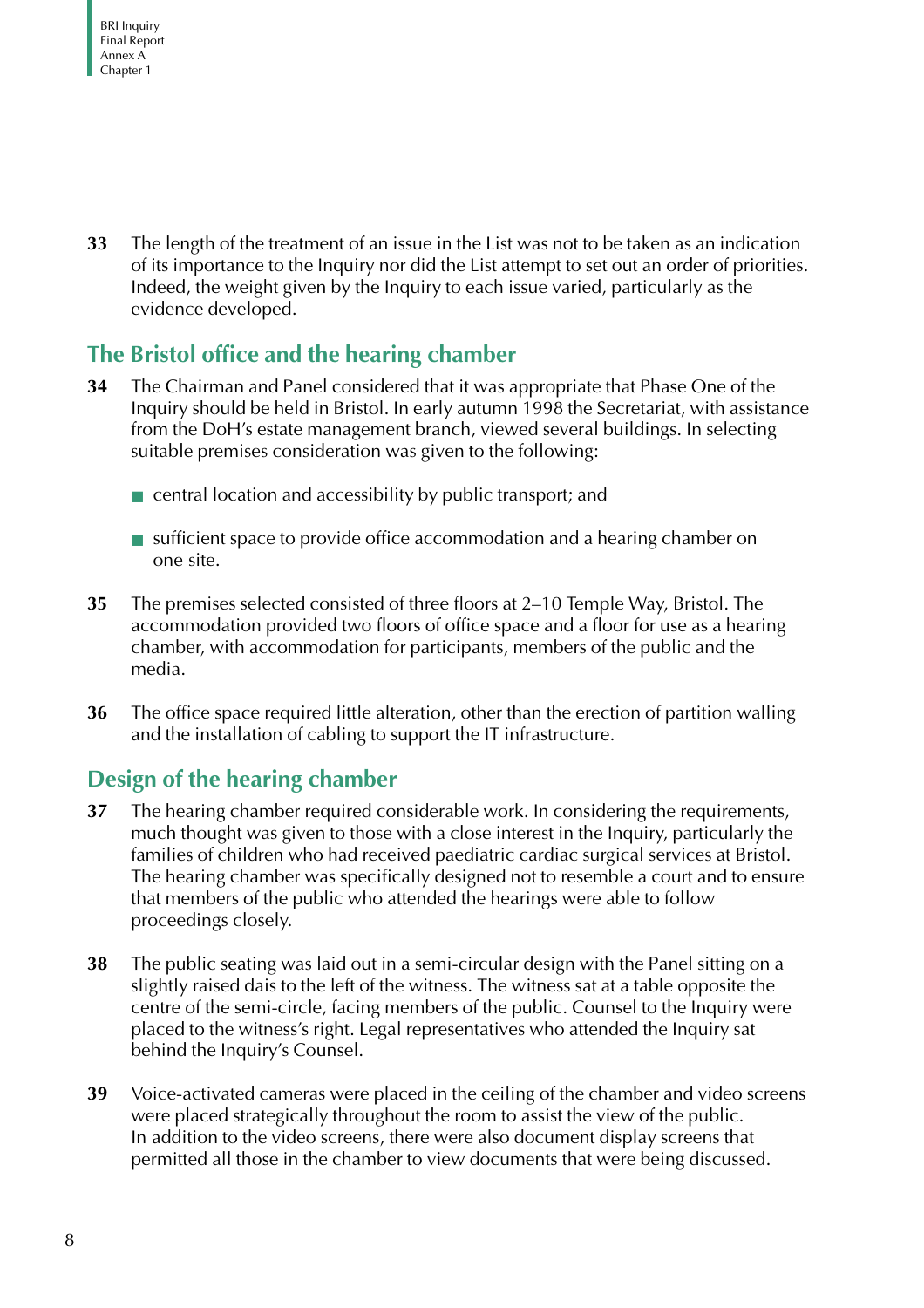### <span id="page-8-0"></span>**Public facilities**

- **40** The Inquiry recognised that families whose children had been treated at the BRI and BRHSC would wish to attend the Inquiry and it was with this in mind that the following facilities were also provided:
	- family room with soft furnishings, toys, a television and videos suitable for children of all ages;
	- $\blacksquare$  quiet room with soft furnishings where those attending the Inquiry could receive support from a trained counsellor;
	- $\blacksquare$  overflow room so that, if the hearing chamber was full, members of the public were able to follow the proceedings via a video link;
	- waiting room with coffee machines, cold water dispenser, and refreshment machine;
	- $\blacksquare$  a number of meeting rooms, which could be pre-booked, so that witnesses coming to give evidence were able to meet their legal representatives, family, or professional colleagues in private; and
	- smoking room.

### <span id="page-8-1"></span>**The media**

- **41** The Chairman and Panel were anxious to ensure that the Inquiry was as open as possible. They recognised the legitimate interest which the media had in reporting what took place. It was with this in mind that they sought to extend every assistance to the media to aid them in their role. Copies of the written statement made by a witness were made available to the media at the time that they were made public. The Inquiry also made available the day's transcript on the Internet each evening. There were also members of the Secretariat, in the communications team, whose role was to liaise with the media.
- **42** There was a dedicated seating area in the hearing chamber with a media room adjacent with facilities such as an ISDN line and dedicated fax machine.
- **43** However, given the sensitive nature of much of the evidence, it was decided not to allow any photography or broadcasting, either by radio or television, of the hearings.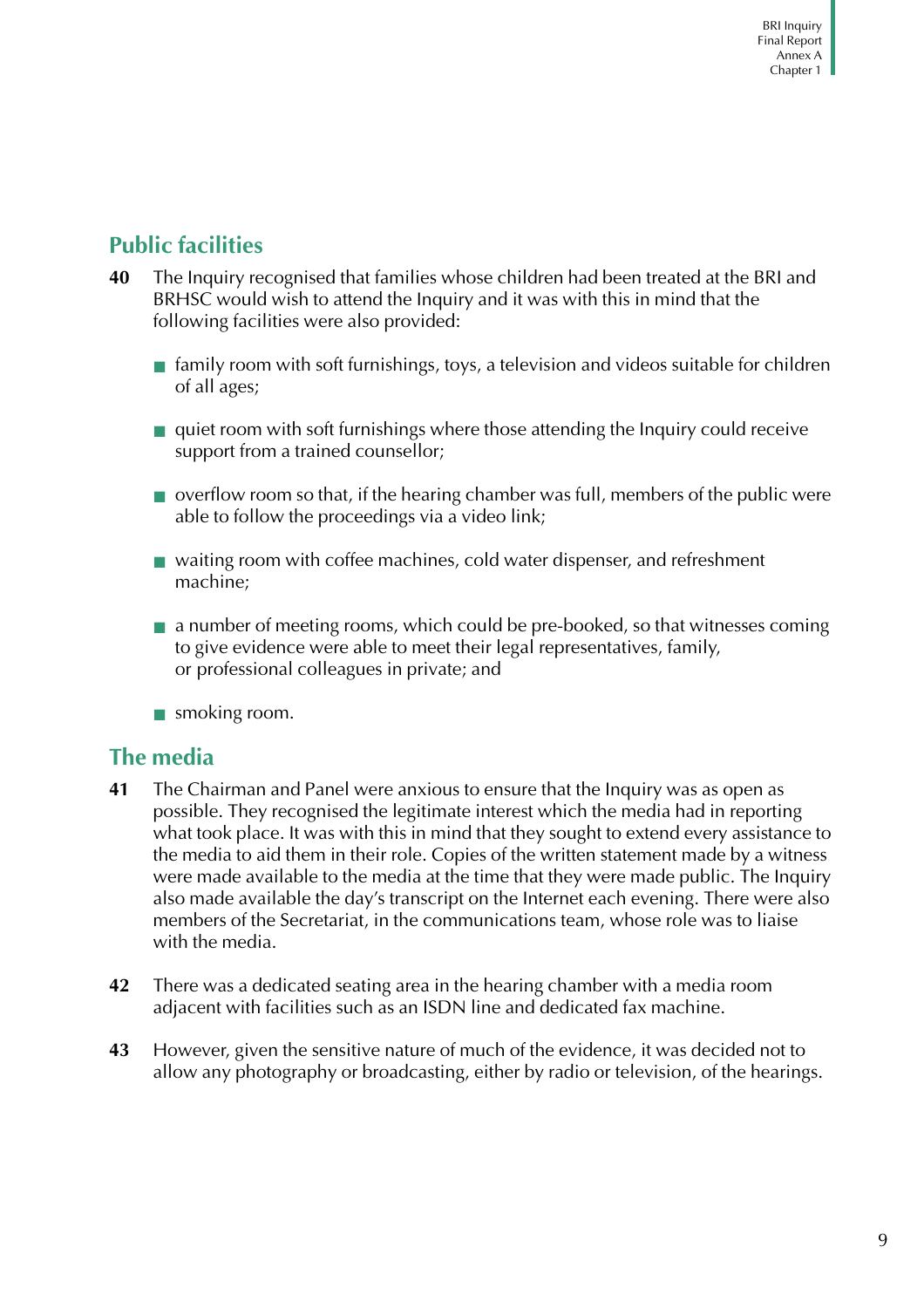### <span id="page-9-0"></span>**Documentary evidence**

- **44** The Inquiry received 42,071 documents,18 a total of 219,828 pages, from over 30 sources. All documents provided were scanned into the Inquiry's database and each page given a unique identification number, denoting the source of the document, file and page number.19
- **45** One or more members of the Solicitor's team and/or Counsel initially read all documents. Duplicates and documents not falling within the Terms of Reference were removed. The remaining 'core bundle' of documents was then 'issue coded' by members of the Solicitor's team in preparation for the hearings. Issue coding involved recording on the database the issues (from the Issues List) to which each document was relevant. Thus, in preparation for the hearings it was possible to search the database for all documents addressing a particular issue.
- **46** Work on the 'core bundle' continued into 1999 as documents continued to be provided. The bundle was made available over that period to the Panel and to legal representatives of the participants by means of a series of CD-ROMs.20
- **47** Because it was considered essential that the confidentiality of patients be preserved, the Solicitor's team read all documents particularly with this in mind. Details of personal contact, references to individual patients, and references from which it was thought likely that a reader could identify a patient, were redacted, i.e. blocked out, on the scanned documents.21

#### <span id="page-9-1"></span>**Witness statements**

- **48** The Inquiry's legal team identified those organisations or individuals from which it wished to receive written witness statements.
- **49** In relation to evidence from parents of children who had been treated at Bristol, the Inquiry was anxious to hear from parents who had experience of the paediatric cardiac surgical services ranging throughout the period 1984–1995, whether they had positive or negative comment to make.
- **50** Parents were sent questionnaires enquiring whether they wished to take part in the Inquiry. All those who indicated that they wished to take part were invited to make written statements. Generally, where families were members of the BHCAG or the BSSG, the Groups' Solicitors took their statements. The Inquiry's Solicitor's team and local firms of solicitors also took statements, when it was appropriate.

<sup>18</sup> Excluding medical records and witness statements and comments

<sup>19</sup> Thus 'UBHT 2000 0001' would denote page 1 of a document scanned in file 2000 provided by the UBHT

<sup>20</sup> In the case of participants, CD-ROMs were provided on receipt of strict undertakings as to confidentiality

<sup>21</sup> Where the parents of a patient, or patients themselves who had attained majority, had given express signed consent to the Inquiry to the

publication of personal information, redaction was limited in accordance with their consent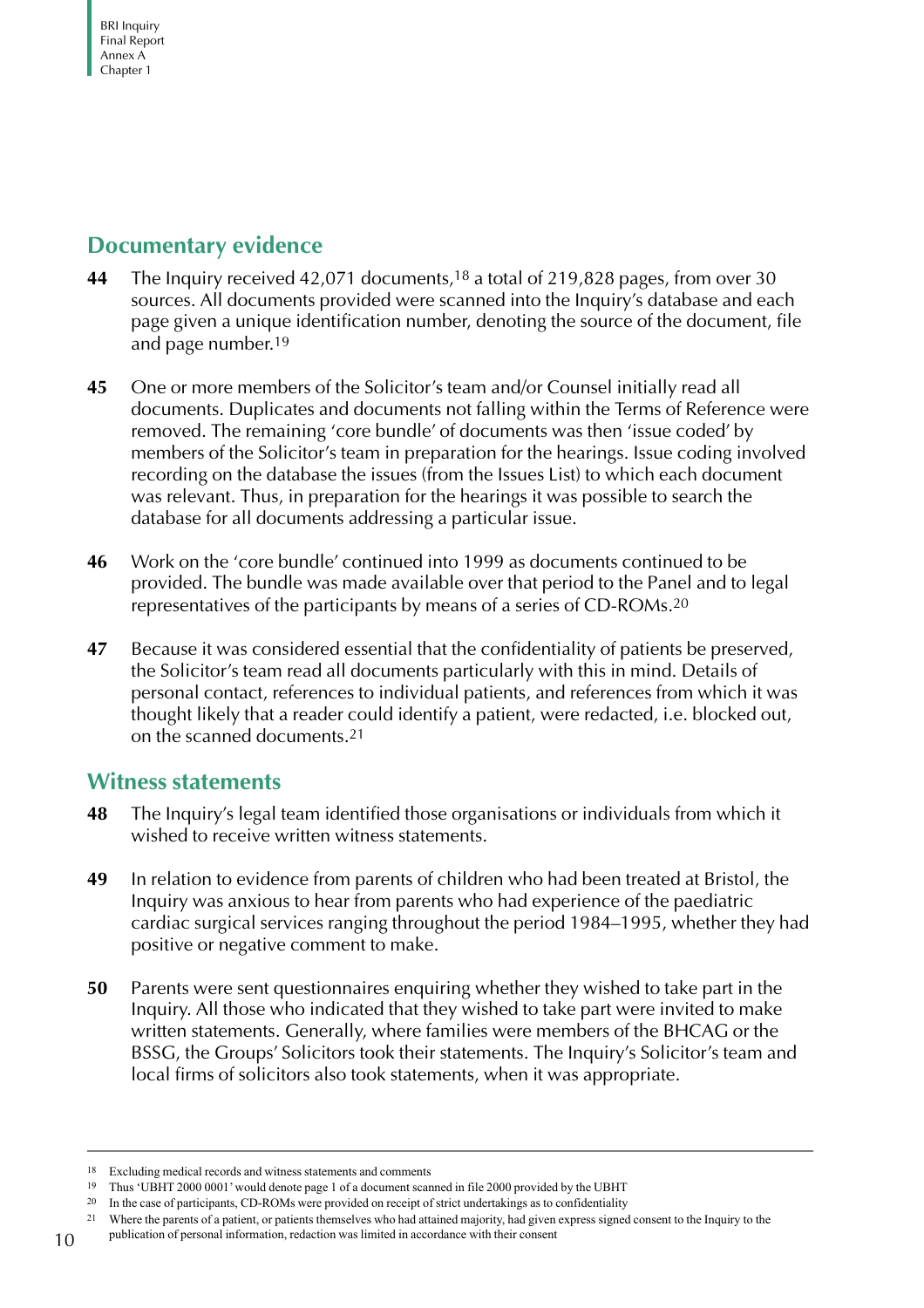- **51** Likewise, witnesses who were employed, for example by the UBHT, Avon Health Authority (Avon HA) or the DoH, provided statements through solicitors acting for the respective organisation. A number of clinicians were individually represented and statements were provided through their solicitors, often instructed by the Medical Defence Union (MDU) or the Medical Protection Society (MPS). A small number of witnesses provided their statements directly to the Inquiry, with or without assistance from the Inquiry Solicitor's team.
- **52** Witness statements were received from 577 witnesses. The Inquiry's Solicitor and Counsel read each statement. If it contained comments that were considered to be critical of any other person or body in a material way, a copy of the statement was sent to the person or body criticised to allow them to respond. Every statement and every factual comment was subsequently published.22
- **53** All statements and comments published by the Inquiry were scanned into the Inquiry's database and allocated a unique number, commencing with the identification code 'WIT'.23
- **54** Where the Inquiry decided it was not necessary to call a witness to give oral evidence, that witness statement was published on the Inquiry's website.
- **55** Where witnesses were called to give oral evidence, their statement was made public at the time that they gave their oral evidence. These statements were also made available, confidentially, in advance of publication to participants who might be affected by the content, who then had the opportunity to advise Counsel to the Inquiry or comment in writing.

### <span id="page-10-0"></span>**Other possible witnesses**

- **56** The Inquiry sought to obtain evidence from clinicians who were members of the junior medical staff at the BRI or BRHSC during the period 1984–1995, in particular those whose rotations involved working in paediatrics, paediatric cardiology, cardiothoracic surgery and anaesthesia. It was hoped that their evidence would give an indication of their experiences at the time and whether any distinctions or comparisons could be made between the evidence of those who were there during different periods.
- **57** Several attempts were made to trace these former junior doctors. Evidence from those doctors who responded with pertinent comments is set out later in this Annex.
- **58** The initial search for former staff was assisted by lists of names of registrars and senior registrars provided by the UBHT. Unfortunately, the list did not give complete details of the names; in most cases it contained only a first initial and surname. The list

<sup>22</sup> However, the Inquiry's Solicitors were authorised, if they considered that a statement or comment contained material (e.g. defamatory or scandalous matter) which could not reasonably assist the Inquiry in its task, to redact that material prior to publication

<sup>23</sup> Thus 'WIT 0200 0001' would denote page 1 of a statement produced by witness number 200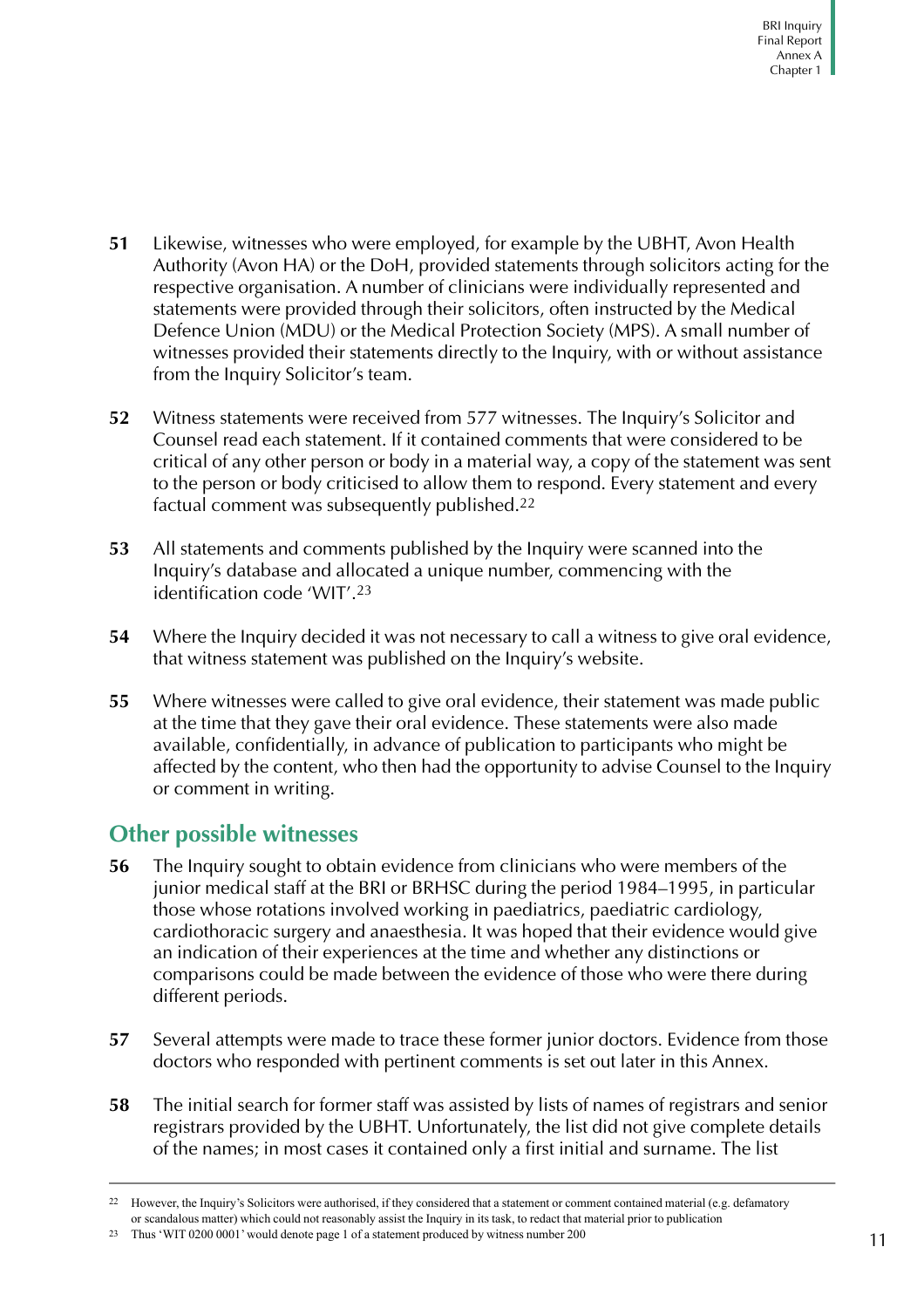BRI Inquiry Final Report Annex A Chapter 1

> provided the Inquiry with approximately 378 individuals. These were compared against the current medical register and 188 individuals were found, to each of whom the Inquiry wrote. The Inquiry could not rely completely on having identified the correct individual, due to the duplication of common names and the lack of details of initials. When responses were received indicating that a doctor had been contacted in error, further letters were written in an attempt to contact the correct person.

- **59** A notice was placed in the 'British Medical Journal' ('BMJ') on 29 May 1999 inviting anyone who had worked as a member of the junior medical staff at the BRI or BRHSC to contact the Inquiry. The notice stated that the Inquiry was particularly interested in the experiences of those whose rotations brought them into contact with the disciplines of paediatrics, paediatric cardiology, cardiothoracic surgery and anaesthesia. Five replies from clinicians were received. They were sent the Issues List and asked for comment, but no replies were forthcoming.
- **60** The Inquiry sent an alphabetical list of the names provided to the main medical organisations in the UK asking them, initially, to confirm whether any of the clinicians on the list were members of the organisation. The following were asked to assist in supplying contact details for the names on the lists:
	- Royal College of Surgeons of England (RCSE)
	- Royal College of Anaesthetists (RCA)
	- Royal College of Physicians of London (RCP)
	- Royal College of Child Health Practitioners (RCCHP)
	- Society of Cardiothoracic Surgeons of Great Britain and Ireland (SCS)
	- British Paediatric Cardiac Association (BPCA)
	- Association of Anaesthetists of Great Britain & Ireland (AAGBI)
	- Association of Paediatric Anaesthetists of Great Britain and Ireland (APAGBI)
	- British Association of Paediatric Surgeons (BAPS)
- **61** These organisations were asked if they would be willing to forward letters to clinicians on behalf of the Inquiry, to avoid any problems arising from the confidentiality of the organisations' information. Those that responded, in fact, supplied the full names and addresses of their members, although the majority of these proved to be incorrect or out of date. (The names and addresses supplied were often those given to the organisation when a clinician first became a member and any subsequent move rendered the records held by the organisation inaccurate. There was again the recurring problem that the Inquiry had only a list with surname and first initial.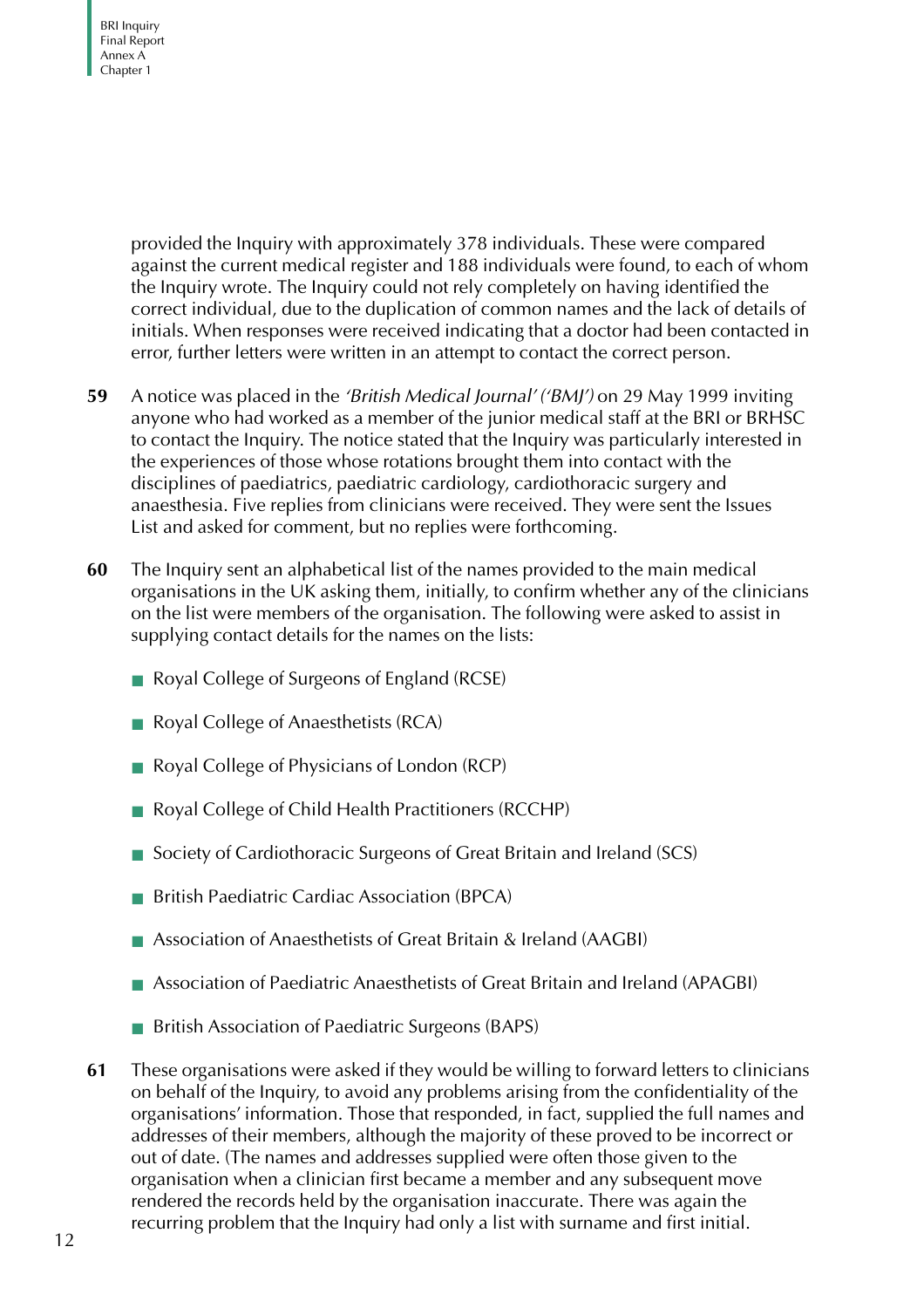This produced a number of similar duplicate names.) The Royal College of Physicians of London and the Royal College of Surgeons of England supplied extensive lists of details of their members. Based on those lists, another letter was sent out on 12 August 1999 to approximately 140 clinicians.

- **62** A number of the organisations contacted by the Inquiry suggested the list of names should be sent to the GMC to check against more up-to-date records. The Inquiry wrote to the GMC to ask for its assistance in tracing former junior medical staff. The GMC responded to the effect that it could only provide contact details if the Inquiry was able to supply full names and the GMC registration number for each clinician. The Inquiry could not provide these details.
- **63** The assistance of a private company was also sought in tracing former junior doctors. The company, IMS Health, assured the Inquiry that it held databases on clinicians with information about where they trained, when they qualified and their specialties. The Inquiry was keen not to contact any clinicians by mistake a second time, especially if they had already indicated that they never worked in Bristol, and it was thought that this narrowing of the search would be more successful. Unfortunately, the Inquiry still received further negative responses from clinicians who had never worked in Bristol.
- **64** The Inquiry received a poor response to its letters, as regards both the numbers who replied and the accuracy in reaching the intended recipients. The reason for this stemmed from the original staff lists supplied by the UBHT. Not surprisingly, the form of those lists changed over the years and it made the task of identifying registrars and senior registrars difficult and time consuming, especially where only surnames were recorded. The majority of the responses were from clinicians indicating they had been written to in error (due to duplication of the names) or that they had never worked at the BRI/BRHSC at any time in their career. Of the responses from clinicians who worked at the BRI/BRHSC during the relevant period, the information provided was very limited, because of the time that had elapsed or the fact that the majority were junior at the time and did not feel they could add any useful insight into the paediatric cardiac surgical service at Bristol.
- **65** The Inquiry also contacted referring clinicians in the Bristol catchment area, and their letters in response are considered in Chapter 11 of this Annex.

### <span id="page-12-0"></span>**The Expert Group**

**66** It was considered crucial for the Inquiry to hear expert advice on a variety of issues, including medical and nursing care. It was therefore decided that the Inquiry would appoint a group of experts of its own to provide this advice, rather than have to rely on experts commissioned by the various participants.24 The approach was intended to move away from the adversarial model, in which experts tended to represent 'parties', and to ensure that the Inquiry had access to a wide range of impartial advice.

<sup>24</sup> A list of the members of the Expert Group and a full account of the purpose of the Group is in Annex B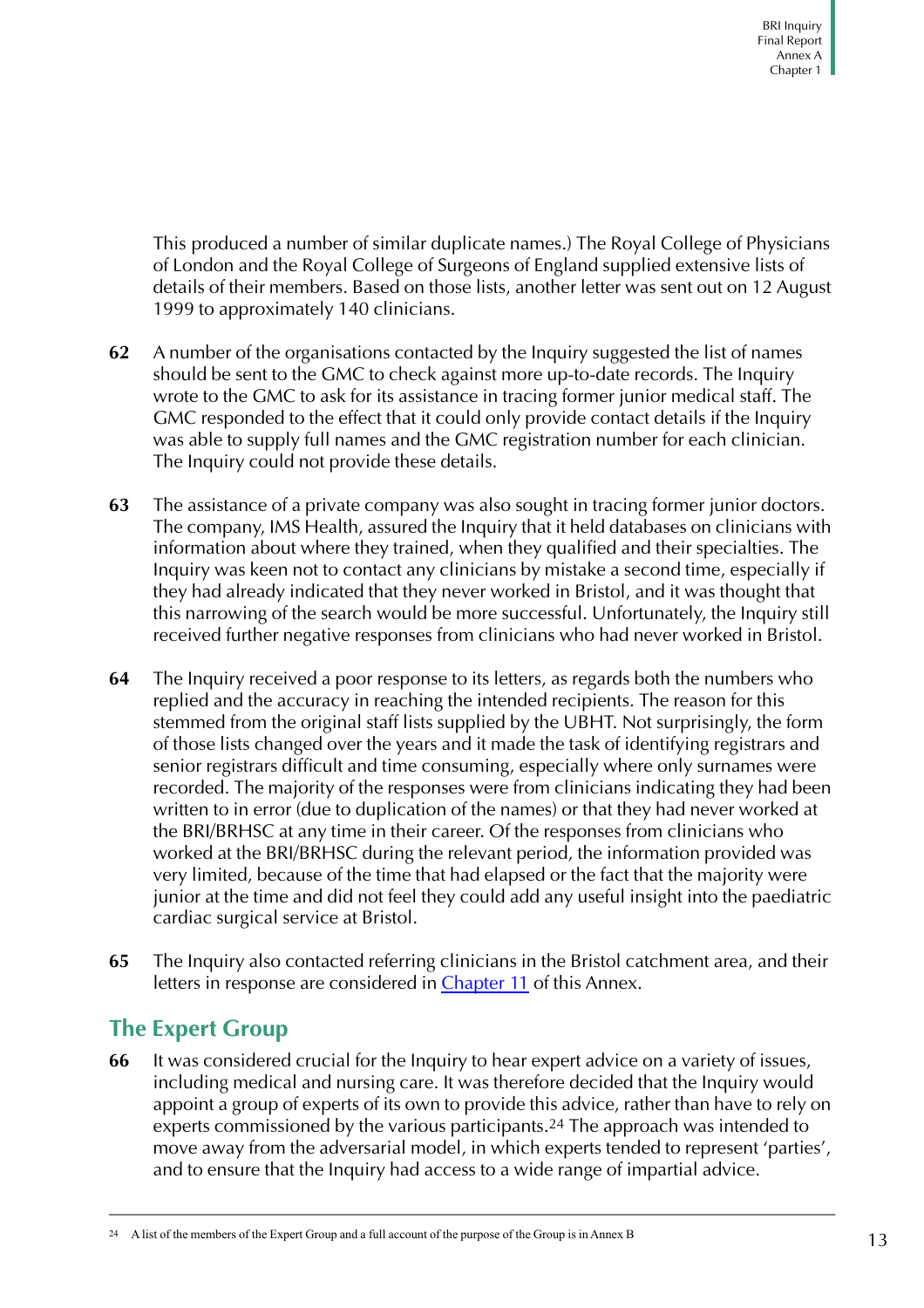- **67** As expert advisors to the Inquiry, members of the Expert Group could, as with all other witnesses, only be called to give evidence by the Inquiry itself. They were asked to assist the Inquiry in a number of ways:
	- $\blacksquare$  by providing written opinions, which were subsequently published by the Inquiry;
	- by providing background information and briefing to the legal team to assist them in preparing for the oral hearings; and
	- $\blacksquare$  by attending the hearings, either to give evidence themselves or to assist Inquiry Counsel when a witness was giving oral evidence.
- **68** In addition, the members of the Expert Group were asked to make themselves available to give occasional seminars to the BHCAG and BSSG, in order to assist them in understanding the issues and preparing their contributions to the Inquiry.
- **69** Other organisations with a direct interest in the Inquiry were also free to seek advice from the Expert Group. However, in keeping with the non-adversarial approach, all such requests were made via the Secretariat who arranged meetings and forwarded requests for information.
- **70** The experts included paediatric cardiac surgeons, paediatric cardiologists, anaesthetists, paediatric intensive care nurses, paediatric nurses, pathologists, statisticians, health service managers and accountants. Because so many members of the Expert Group were also in full-time practice, the Inquiry recognised the need to have a large enough pool of experts to call upon so as not to make unreasonable demands upon the time of a small group of people.
- **71** A large number of the clinical members of the Expert Group assisted with the Clinical Case Note Review (CCNR).25

## <span id="page-13-0"></span>The information technology systems

### <span id="page-13-1"></span>**Background**

**72** It was evident from the beginning that one of the greatest challenges that the Inquiry would face would be to manage the large volume of information that it would receive. Initially, the Chairman and Secretariat visited other public inquiries then in progress to become familiar with the technology in use. 26

<sup>25</sup> See Annex B

<sup>14</sup> 26 The *'Inquiry into the Matters Arising from the Death of Stephen Lawrence',* and the *'BSE Inquiry'*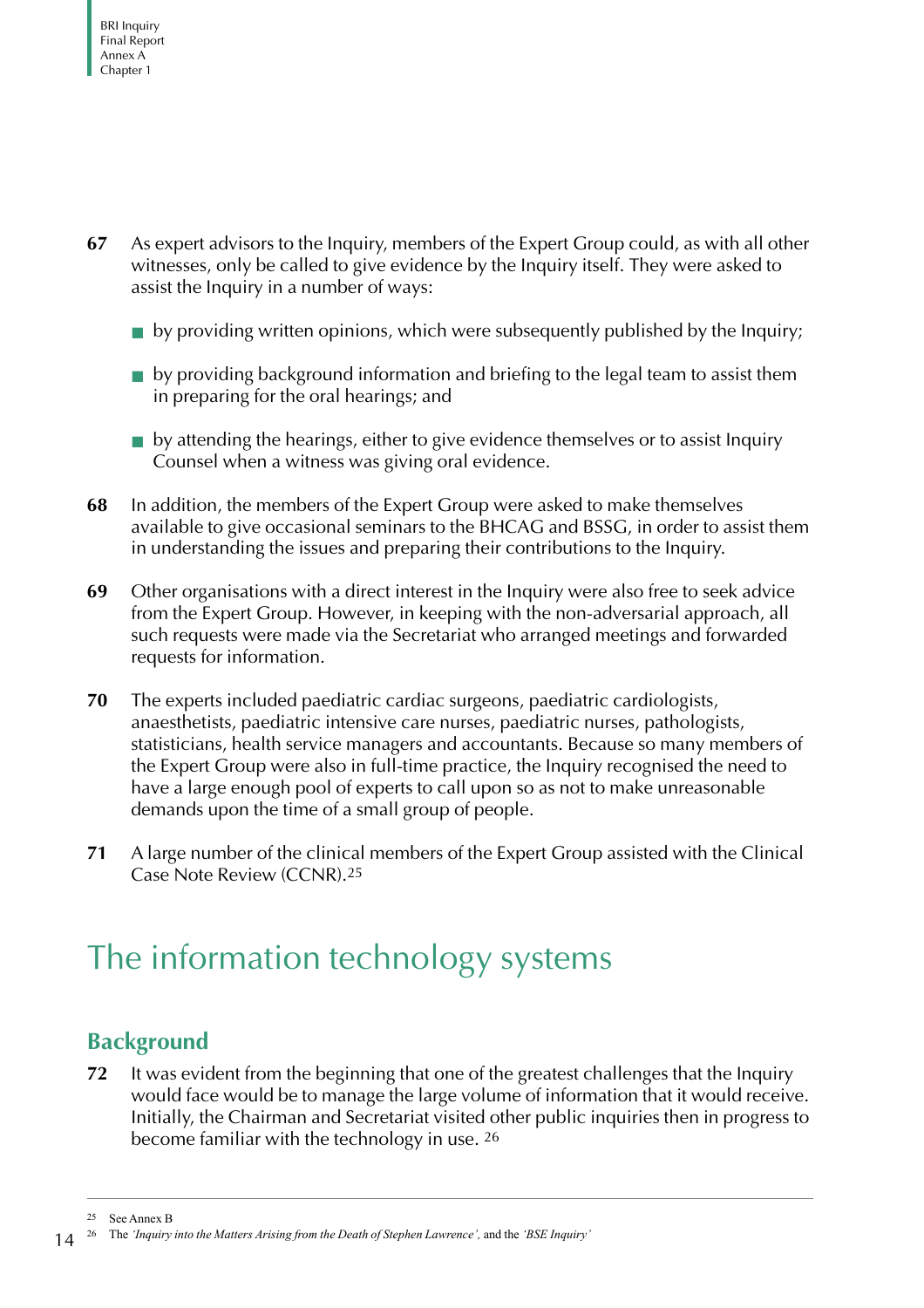- **73** The DoH's IT systems were provided by ICL. Within the terms of the Department's contract with ICL it was possible to extend the service to include a bespoke IT system for the Inquiry. In October 1998 the Secretariat, with support from the Department's Information Services Division, drew up a specification of the IT requirements. However, a number of services that were required by the Inquiry could not be directly provided by ICL, namely, a document management system and a real-time transcription service, and an invitation to tender for these services was issued.
- **74** In November 1998 ICL appointed two partner organisations, Legal Technologies (a company which specialises in document management systems for large trials) and Smith Bernal (a company specialising in the provision of a real-time transcription service). Together these three organisations met the Inquiry's IT needs.

### <span id="page-14-0"></span>**Office systems**

**75** The Inquiry required an IT system for use by the Inquiry Chairman, Panel, Legal Team and Secretariat which was independent of all other systems. This system was based around Microsoft Office and gave the Inquiry full confidential e-mail and Internet access. Additionally, Legal Technologies provided the database of scanned images of all documents received by the Inquiry. Prior to scanning the images, guidelines were drawn up so that information such as the name of the author of the document and the recipient were included in the database. The creation of this database allowed the Inquiry staff to carry out detailed searches of all the images scanned.

### <span id="page-14-1"></span>**Hearing chamber**

**76** Extensive use was made of IT in the hearing chamber. In particular, use was made of the document database that allowed scanned images to be displayed on a number of computer screens instantaneously within and outside the chamber. This allowed the witness, the Chairman and Panel, members of the public and legal representatives simultaneously to see the document being discussed. These images were also displayed on screens in other rooms on the hearing chamber floor, namely the waiting room and the overflow room. They were also relayed to the Secretariat and the Solicitor's team on the floor below, who also had an e-mail link to Counsel to the Inquiry.

#### <span id="page-14-2"></span>**Transmission of proceedings to other locations**

- **77** It was recognised that, given the large catchment area of the BRI/BRHSC, there would be many people living in the South West and South Wales who would wish to follow the proceedings, but would be unable to attend the Inquiry.
- **78** Therefore, the Inquiry contacted a number of Community Health Councils (CHC) within the South West and South Wales seeking their agreement to host a live video link from the hearing chamber to a room within the local CHC office. Three CHCs (Truro, Barnstaple and Cardiff) were able to assist and received a live video link of the proceedings.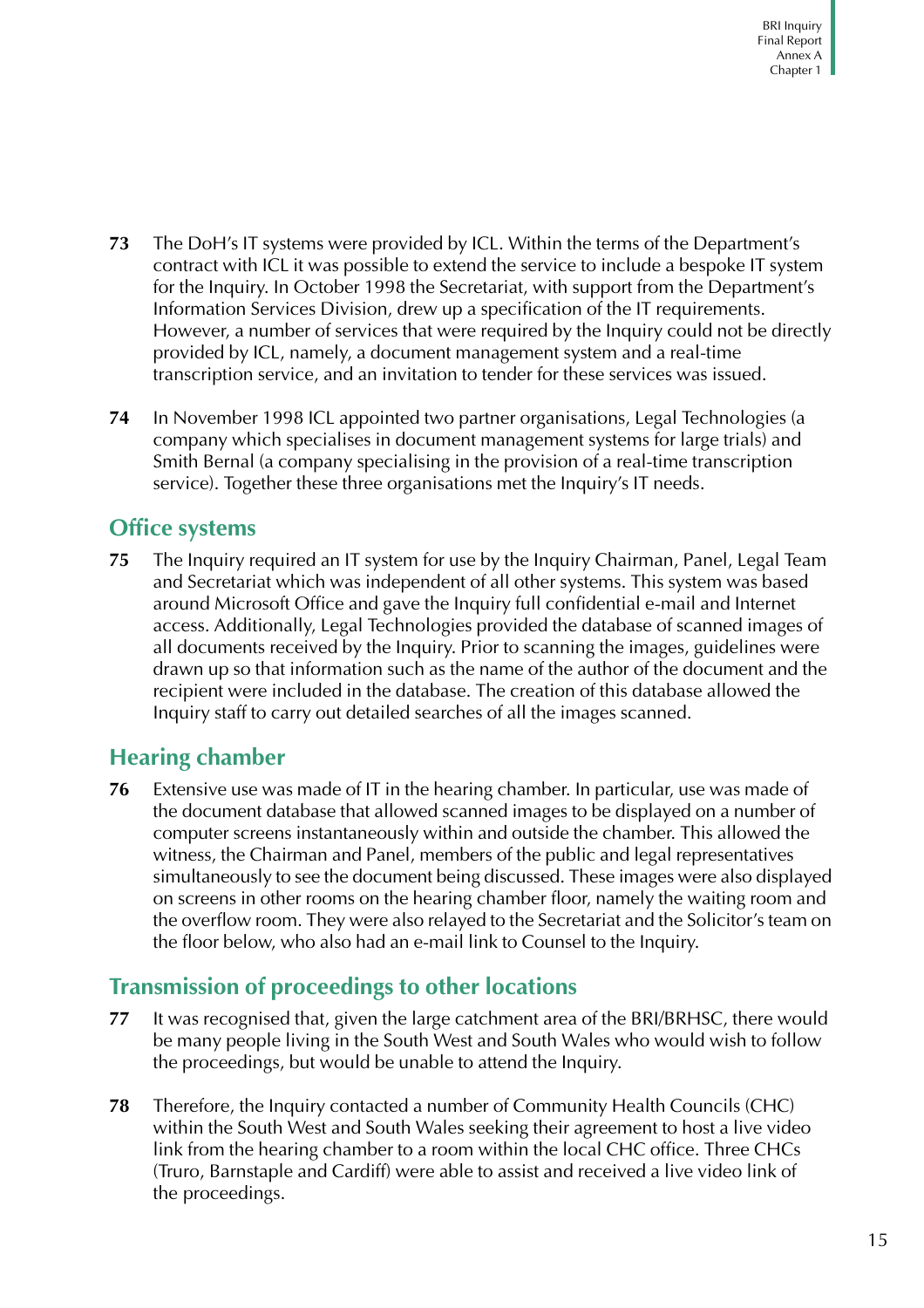**79** Additionally, on a weekly basis, the Inquiry provided copies of the transcripts and witness statements to CHCs and public libraries in the South West and South Wales.

## <span id="page-15-0"></span>Commissioned work

- **80** The Inquiry commissioned work from external sources and from members of the Inquiry's Expert Group.
- **81** One particular, extensive piece of work was that of obtaining all the available clinical records relating to children receiving cardiac surgical services in Bristol between 1984 and 1995. This involved 1,827 cases falling within the Terms of Reference.27 An expert coder, using a standardised set of codes, coded each of the clinical records,28 so that an independent database could be established for the Inquiry. The results were then subject to analysis, and contributed to a statistical evaluation of the adequacy of the service at Bristol.

### <span id="page-15-1"></span>**The Clinical Case Note Review (CCNR)**

- **82** There was no template against which the adequacy of the service provided at Bristol could readily be measured. The Inquiry, therefore, had to make its own assessment from a variety of sources. These included a statistical review of the main data sources which might inform the Inquiry of comparative outcomes at Bristol, both relative to other units and to its own performance over time; evidence of individuals of their contemporaneous views; evidence given with hindsight (with its limitations); contemporaneous documentation; the inferences properly to be drawn from the documentary and oral evidence given to the Inquiry; and the knowledge base of clinicians at the relevant time.
- **83** Additionally, the Panel asked clinical experts to review a sample of the clinical case notes of children whose care fell within the Terms of Reference. The purpose of the CCNR was to provide the Panel with a qualitative perspective on what the notes revealed about the overall pattern of care, and to highlight areas where it appeared, from the notes, that services were adequate or less than adequate.29
- **84** Teams of clinicians drawn from the Expert Group undertook the exercise. The teams reviewed a weighted sample, initially, of the clinical case notes of 80 children; these included children who had died within 30 days of surgery and children who were alive at that time. The weighting of the sample was designed to reflect the principal

28 The codes used were those routinely used by hospital administrative systems at the time: ICD9 for diagnosis and OPCS4 for procedure

<sup>27</sup> The Inquiry received 2,056 children's records, comprising 3,497 individual files (as children treated at the BRI and BRHSC had a separate set of notes from each hospital): a total of 673,963 pages of medical records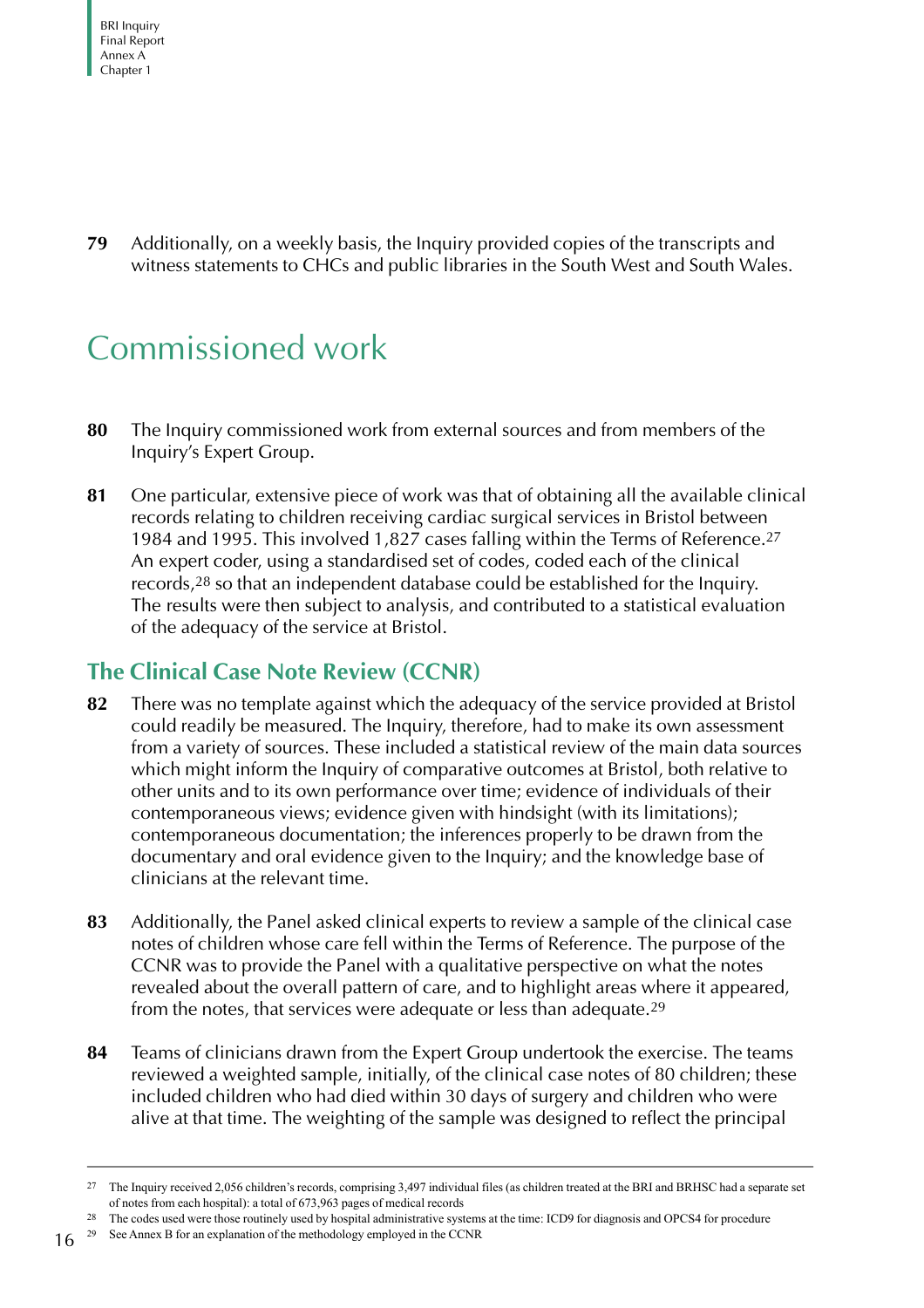issues of concern to the Inquiry. Due consideration was given to any distortions caused by the process of weighting when the final conclusions were advanced.

- **85** The clinicians were grouped into six multidisciplinary review teams, and each team was asked to review a set of clinical case notes.
- **86** Each review team consisted of five members:
	- paediatric cardiac surgeon;
	- paediatric cardiologist;
	- paediatric anaesthetist/intensivist;
	- paediatric pathologist; and
	- paediatric nurse or intensive care nurse.
- **87** The Inquiry's approach to the CCNR was deliberately qualitative and acknowledged that, for the years from 1984 to 1995, there were no clearly set down, nationally agreed standards for paediatric cardiac surgical services. Therefore, the members of each review team were asked, as far as possible, to apply their best clinical judgement drawing on their understanding and knowledge of received professional standards at the time at which the care was delivered. In determining the most appropriate method for the review, the Inquiry took the advice of members of the Expert Group and then tested that advice in a pilot exercise.
- **88** The CCNR consisted of four stages: reading; reaching a tentative independent view; discussing those views at a multidisciplinary meeting; and reporting on the outcome of the discussions.
- **89** All members of a review team were given access to the clinical notes. To the extent that they could be located, relevant perfusion and Intensive Care Unit (ICU) charts, echocardiograms and angiograms, and X-rays were made available to the clinicians on each team as necessary. Each expert read the notes and developed a tentative view of what they showed, from the perspective of his or her own clinical expertise.
- **90** Each team held review meetings, where case histories were discussed, following a short introduction. Each member of the team contributed from his or her own expertise, drawing on an understanding and knowledge of professional practice at the time. The team collectively reached a view about the adequacy of care in relation to specific aspects of care, as well as in relation to the overall management of the case, including cases in which two or three operations took place.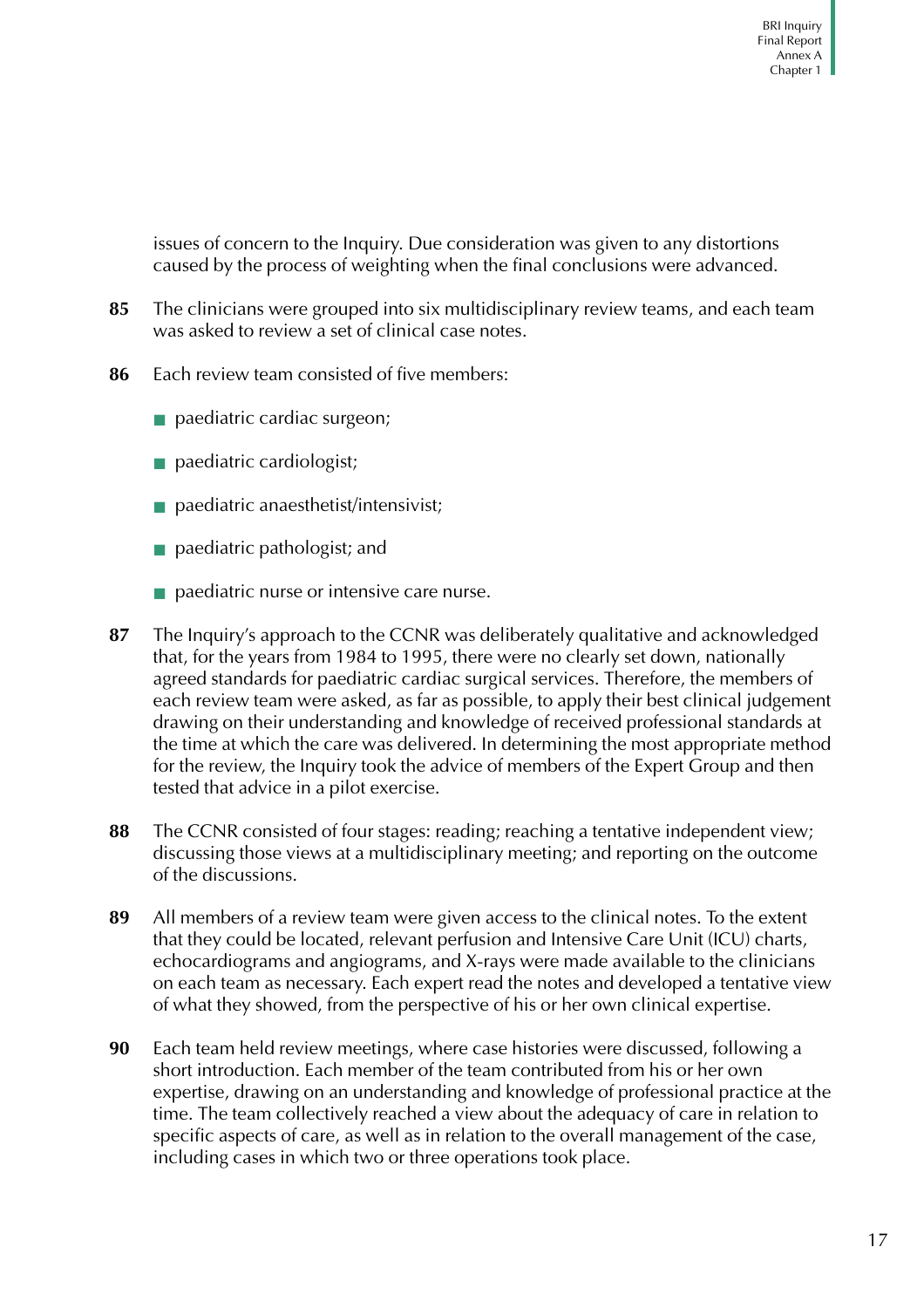- **91** The Inquiry was mindful that differences of approach between the review teams could occur. In order to make any such differences transparent, and to help with the overall interpretation of the exercise, the Inquiry distributed a number of the same case notes across the teams. Teams were not aware when looking at case notes that another team may have already considered them.
- **92** It needs to be emphasised that the CCNR was a review of that which the notes showed. Accordingly, evidence extraneous to the notes that tended to support or falsify a view taken of the quality of treatment which the notes showed, did not, and could not, itself invalidate conclusions reached as to what the notes themselves showed. It was the pattern of care revealed by the notes, rather than the appropriateness of its conclusions when a case was examined by using evidence extrinsic to the notes, that was of importance.

## <span id="page-17-0"></span>Phases in the public hearings

**93** The Inquiry had two phases of public hearings. Phase One, which commenced on 16 March 1999 and concluded on 9 February 2000, involved hearing evidence about the paediatric cardiac surgical services provided at Bristol between 1984 and 1995. It also dealt with aspects of the provision of paediatric cardiac surgical care nationally, so as to provide a background to events in Bristol. Phase Two took the form of seminars, held between January and April 2000. The Panel read papers and, in public session, heard a range of views about the future and examined the broader issues affecting the NHS, to assist them in making general recommendations.

# <span id="page-17-1"></span>Phase One hearings

### <span id="page-17-2"></span>**Oral evidence**

- **94** The Inquiry heard 96 days of evidence in Phase One, from 120 witnesses and from experts. Hearings were, generally, held on Mondays to Thursdays, initially three weeks in every four, although as Phase One neared its conclusion hearings were held on seven consecutive weeks.
- **95** A real-time transcript was produced. Where reference is made in this Annex to the transcript of the evidence, the day and page referred to identify it and the witness.30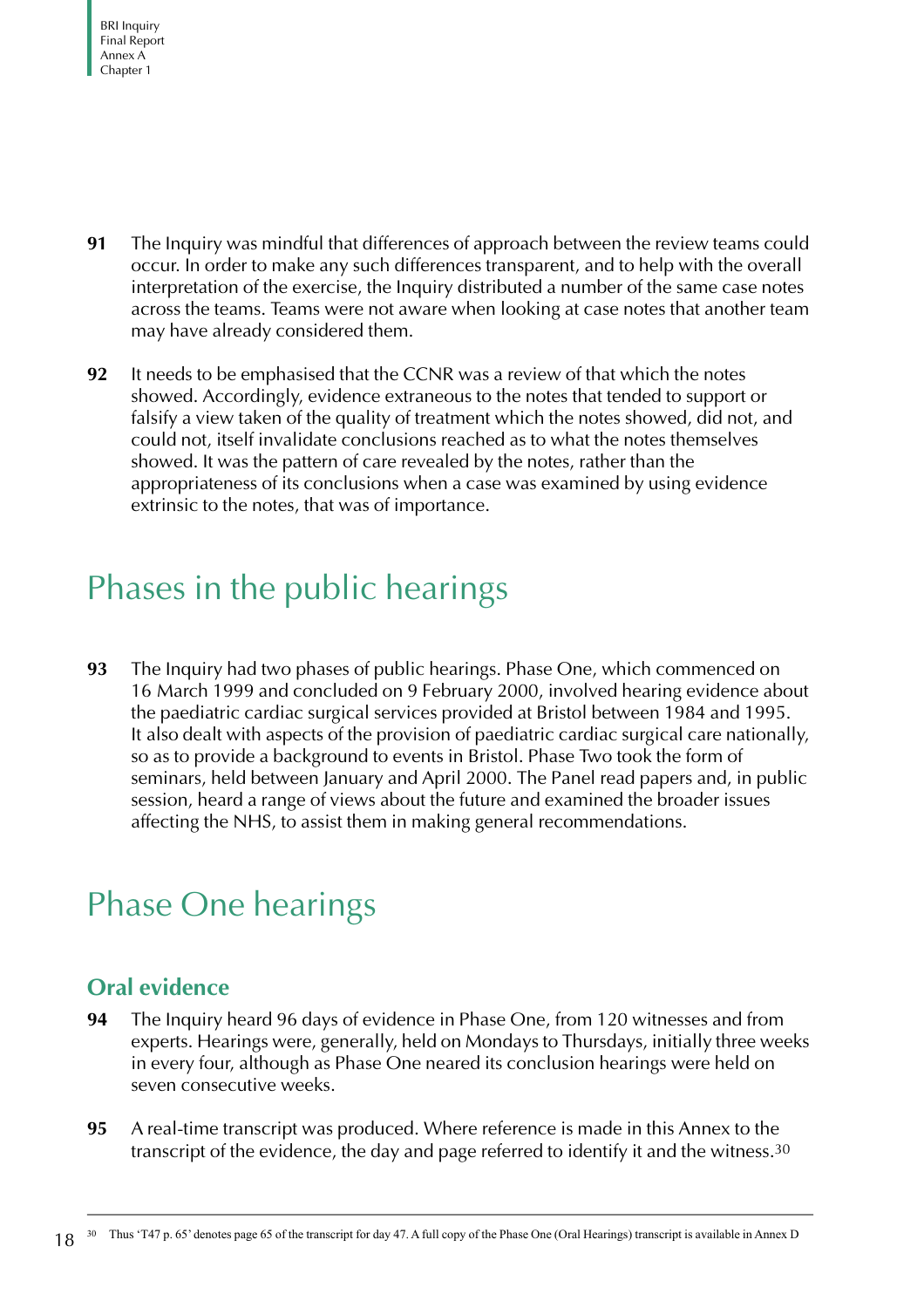- **96** During the course of the Inquiry a total of 900 documents were displayed in the hearing chamber.
- **97** When witnesses were called to give oral evidence they were advised in advance, in broad terms, of the areas on which their questioning was likely to concentrate. They were given the opportunity to visit the Inquiry's offices to familiarise themselves with the hearing chamber and to meet the Inquiry Counsel who was to examine them.
- **98** Each witness called to give evidence could be accompanied by a legal representative. However, as the approach adopted was inquisitorial, Counsel to the Inquiry initially questioned all witnesses. This was sometimes supplemented by questions from the Panel.
- **99** Participants were entitled to make applications to cross-examine a witness. However, since legal representatives of participants were invited to suggest questions, or lines of questioning, for Counsel to the Inquiry to put to the witness and to identify areas which they wished to be explored, it was anticipated that the occasions on which applications for cross-examination would be made would be limited. In the event, Counsel to the Inquiry were able to meet the requests raised with them by participants and, consequently, no application to cross-examine was in fact made.
- **100** At the end of questioning by Counsel to the Inquiry, the witness's legal representative had an opportunity to put questions by way of re-examination. The purpose of this was to clarify any area of evidence and to enable the representative to ensure that the witness had given a proper account of him or herself. For that reason it was anticipated that any such re-examination should not generally exceed 15 to 20 minutes and this was the case.
- **101** Additionally, the legal representative of a witness was given the opportunity to make a short submission to the Panel on the day following the evidence, ordinarily in writing but exceptionally, and at the Chairman's discretion, orally. Where the submission was made in writing and it raised a matter that, in the Panel's view was unclear, clarification was sought. All such written submissions were made public.
- **102** At the end of Phase One those witnesses who chose to do so, by themselves or through their legal representatives, were also given the opportunity to make a final presentation to the Panel in writing, which was made public, together with a short oral presentation.
- **103** A feature of the oral hearings was their public and accessible nature. This was achieved, in particular, by the extensive use of information technology. This enabled members of the public in the hearing chamber, in an overflow room on site and in the South West and Wales, to follow the proceedings as they occurred, seeing both the witness or questioner and a copy of any document under discussion. Copies of the transcripts of the evidence and documents displayed during the hearing were available at the hearing and also on the Internet.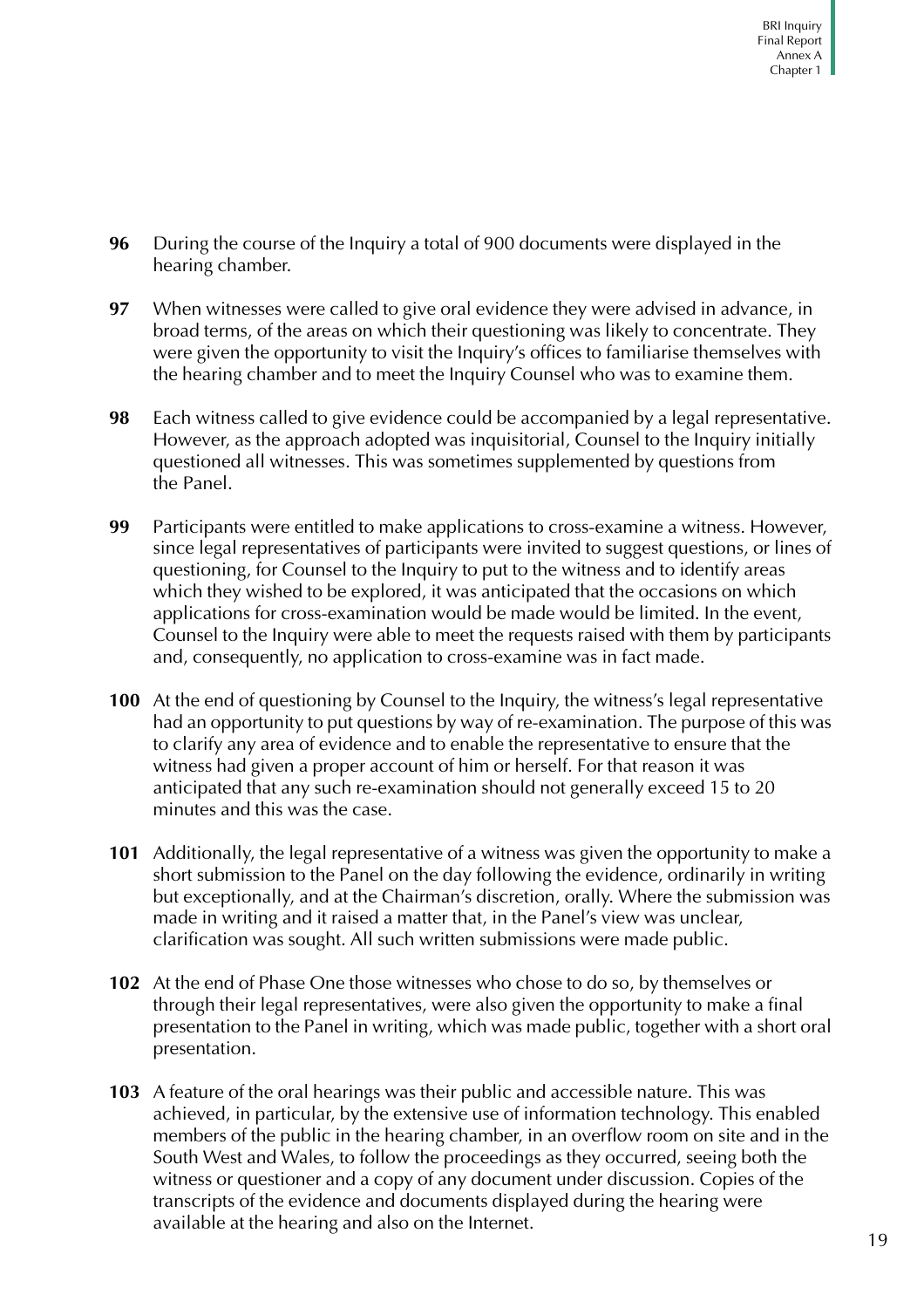- **104** This openness was important both to satisfy the Panel's duty to hold a public hearing, and to ensure fairness. Any participant, or interested person, could follow what was being said in full detail.
- **105** Again, as part of the commitment to openness and fairness, all material seen by the Panel has been made public (subject only to redaction in the interests of individual's entitlement to confidentiality).
- **106** During the oral hearings various innovations were used to help the Panel to hear from a range of witnesses on the same occasion. For example, when clinicians gave evidence one or two experts were usually present. The experts could address questions put by Counsel and they, in turn, could raise questions to clarify or discuss with the clinician, or they could confirm a point of evidence. The dialogue thus created between the witness, expert, and sometimes the Panel, was designed to avoid the adversarial model in which separate experts advise contesting parties. It was intended to be more informed, more transparent and more economical of time. Those legal representatives who expressed a view found it to be entirely beneficial. Another example was the occasion of the last day of the oral hearings, when 11 parents gave evidence in two separate group sessions. Essentially, the physical arrangements of the hearing chamber were changed so that up to six parents could give their evidence at the same session. Counsel put questions to each of the parents in turn and sought to generate a degree of discussion and dialogue on particular matters. The Panel found this particularly helpful.

### <span id="page-19-0"></span>**Visit to the BRI and the BRHSC**

**107** The Panel visited the BRI and the BRHSC on 22 July 1999, accompanied by members of the Inquiry staff. In particular, at the BRI they saw Wards 5A and 5B (the ICU), the Relatives' Room and the lift used to move children pre- and post- operatively. At the BRHSC, having walked up the hill from the BRI, they visited the Cardiac Catheter Unit, the Echo Room, Ward 36, the ICU, the Main Surgical Ward and the operating theatres, including that built in 1995 to allow open-heart surgery to be performed at the BRHSC 31

### <span id="page-19-1"></span>Phase Two Seminars

**108** Phase Two of the Inquiry consisted of seven public seminars that took place in London and Bristol between January and April 2000.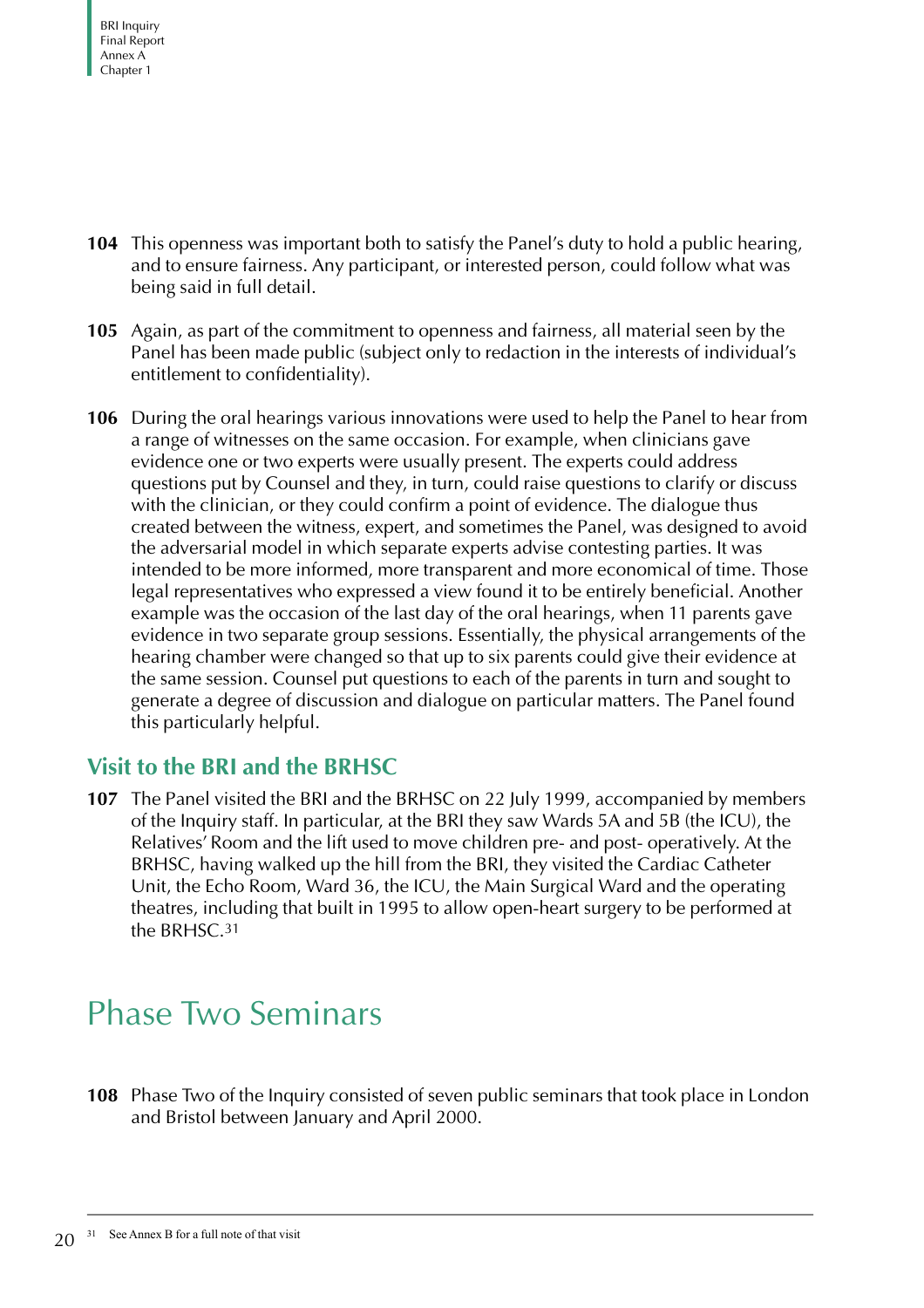- **109** The objectives of Phase Two were to assist the Panel in meeting the requirement in their Terms of Reference that they make recommendations for the future and to ensure that those recommendations were relevant, practical and achievable.
- **110** The seven themes identified for Phase Two were:
	- Acute Healthcare Services for Children: The quality of children's healthcare and health services.
	- Determinants of Performance: The factors determining the level of performance of organisations, especially in healthcare and the public sector generally.
	- *Culture:* Professional and managerial cultures and their impact on the quality of service.
	- Leadership: Leadership, vision, change and learning from experience.
	- People: Education, training, development and governance.
	- *Systems:* Safety and risk management, quality and information.
	- Service: Empowering the public in the healthcare process.
- **111** Written papers on the selected themes were commissioned from a wide range of organisations and individuals, within and outside the healthcare sector.
- **112** Day-long seminars were held to discuss each theme. After short presentations from the participants, an invited leader conducted the seminar on the Panel's behalf.32 There were opportunities for members of the public to put questions to the seminar participants, and members of the news media were in attendance.
- **113** The seminar participants were drawn from the public and private sector and academic and voluntary organisations and were invited to attend to raise points for discussion and share their relevant expertise. The Panel was advised by one of the Inquiry's Counsel on points of law.
- **114** The written papers were published, and a summary of each seminar's discussion was prepared and published on the Inquiry's website and made available through libraries and Community Health Council (CHC) offices.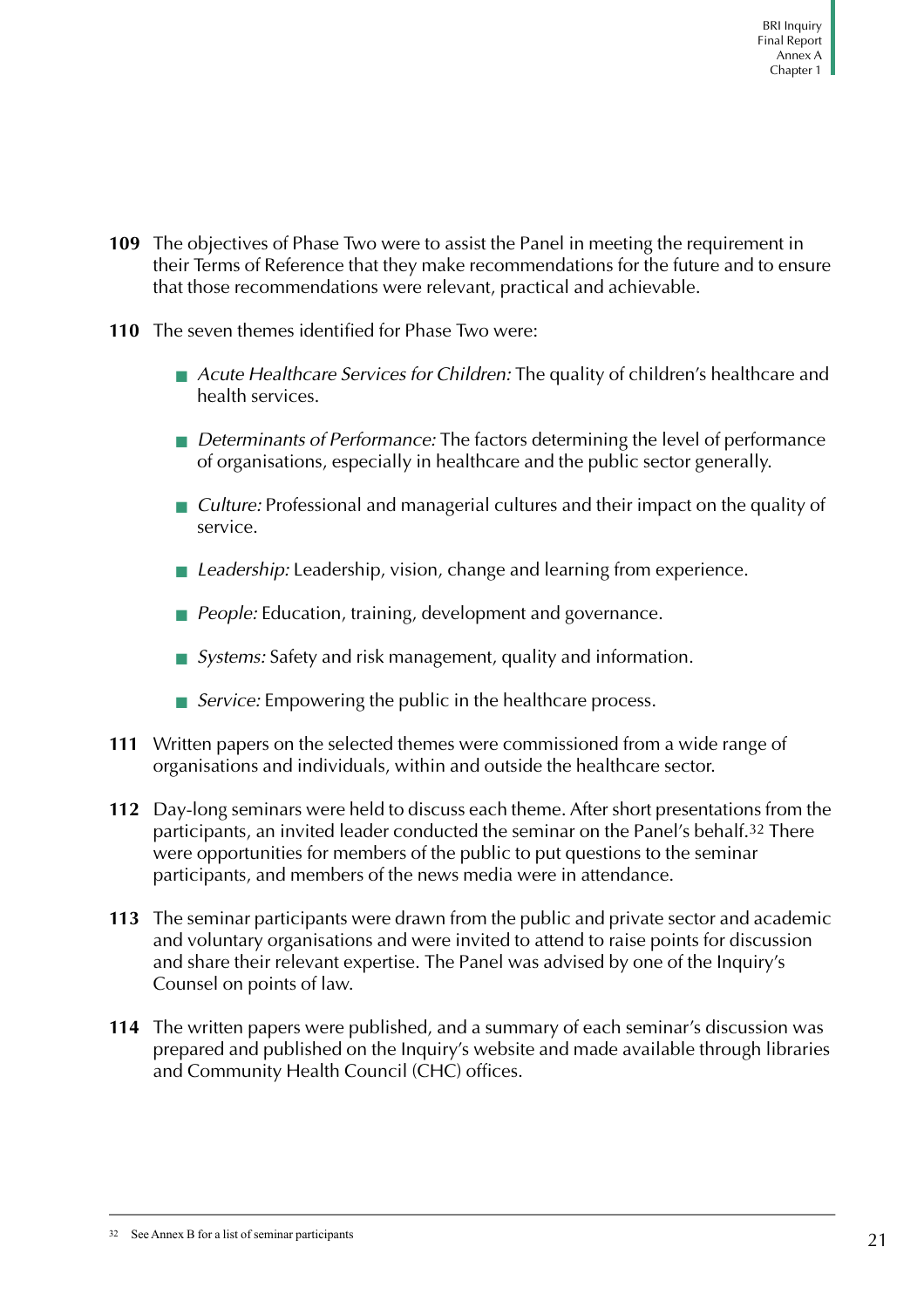### <span id="page-21-1"></span>Preparation of the Final Report

- **115** The purpose of the Inquiry was not to conduct a trial of those associated with the events under scrutiny but to inquire, make findings and draw lessons. For this reason, and because there is no right to appeal against the views taken and conclusions reached in the Report, it was considered fair that those witnesses whom the Panel were minded to criticise should be aware of the Panel's concerns in advance and given the opportunity to comment.
- **116** Therefore once a first draft of the Report had been prepared, letters were sent, subject to an undertaking as to confidentiality, to a number of individuals briefly setting out intended criticisms with notice of the evidence on which these were based. Witnesses were given a period of 21 days to respond. The Panel in finalising the Report then considered those responses. This is the only occasion when the Inquiry Panel saw submissions that were not revealed publicly, since to have revealed them in any case where the Panel modified its conclusion would have been unjust to the individual concerned.

#### <span id="page-21-0"></span>**Structure of Annex A**

- **117** Annex A is an account of the evidence that the Inquiry took to assist it in discharging its duty under the Terms of Reference. The entirety of the Phase One (Oral Hearings) evidence that went before the Panel is available verbatim in Annex D. This Annex constitutes a permanent record of the salient parts of it.
- **118** Inevitably, any account is bound to be selective. Even in an account as extensive as this, there may be occasions on which evidence which had some impact upon the Panel in reaching its conclusions will necessarily be touched on only briefly, or even not restated. This does not mean that it was ignored. However, this Annex sets out with the intention of presenting that evidence which was regarded as being of greatest importance to the Panel in making its determination.
- **119** The broad context within which the specific events at Bristol must be set is first examined from the national context (though, inevitably, there will be frequent references to Bristol, for the sake of economy of text and clarity). Thus this Annex starts with an examination of the manner in which the national, regional and local bodies of the NHS, and national regulatory and professional bodies, functioned in exercising responsibility for health services.
- **120** The Annex then sets out the mechanisms of audit which were applicable on a national and regional basis, and the national and regional financial organisation that may have had an impact upon Bristol.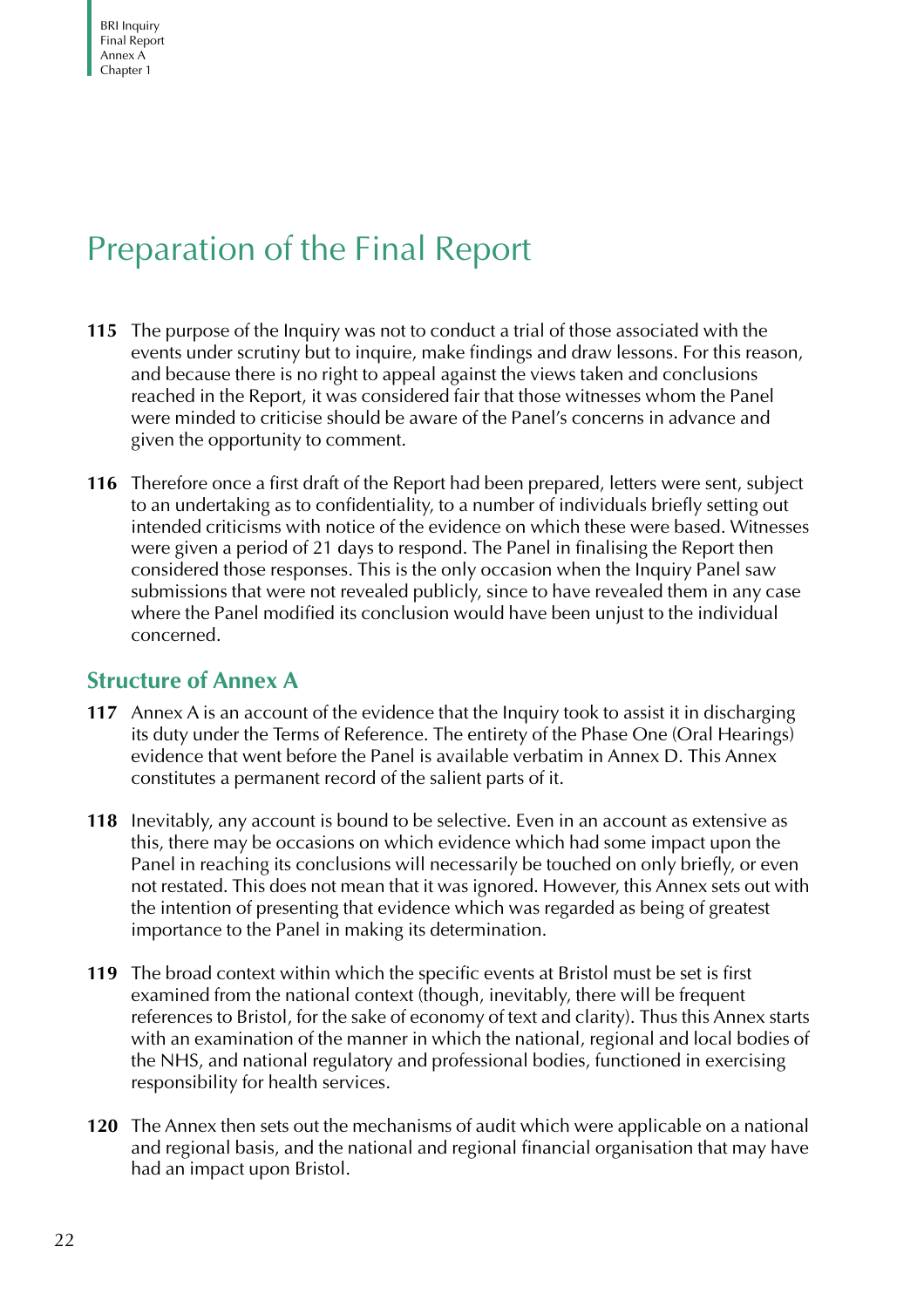- **121** The Annex then offers an outline of congenital heart disease, its diagnosis and treatment, and examines the evidence of the organisation of neonatal and infant cardiac surgery (NICS) – the treatment of congenital heart disease in the under-1-yearolds – as a supra regional service (SRS), the designation of the BRI as a supra regional centre (SRC) to perform NICS, and the impact of developments in Wales upon the development of Bristol as such a centre.
- **122** Having set the scene nationally and regionally, the Annex then focuses upon Bristol: first, generally, the organisation of care within the hospital; and, secondly, the delivery of the paediatric cardiac surgical services within it. The care given to children who were patients is set out (broadly speaking) in the order of a child's journey through the process of care: referral, pre-operative care, surgical care, post-operative care, and counselling and support for parents.
- **123** Towards the end of the account of the evidence, there appears a specific focus first upon the adequacy of the surgical services provided at Bristol, and then on the expression of concerns, and the way in which they were handled, which ultimately led to the setting up of this Inquiry.
- **124** In order, however, to set the scene, there follows an Introduction giving a short history of the principal developments in the structure and organisation of the NHS that preceded the years covered by the Inquiry's Terms of Reference. It notes some of the milestones during that period, so that the context for the rest of the evidence is properly set.

#### <span id="page-22-0"></span> **Structure of Annex B**

**125** Annex B contains a range of background papers, expert evidence and documents covering four broad areas: the conduct of the Inquiry, the Statistical Evidence to the Inquiry, other background expert papers, and assorted documents relating to the Clinical Case Note Review.

#### <span id="page-22-1"></span>**Annex C**

Annex C contains The Inquiry's Interim Report "Removal and retention of human material." May 2000.

#### <span id="page-22-2"></span>**Annex D**

Annex D is a verbatim transcript of the oral evidence heard during Phase One (Oral Hearings).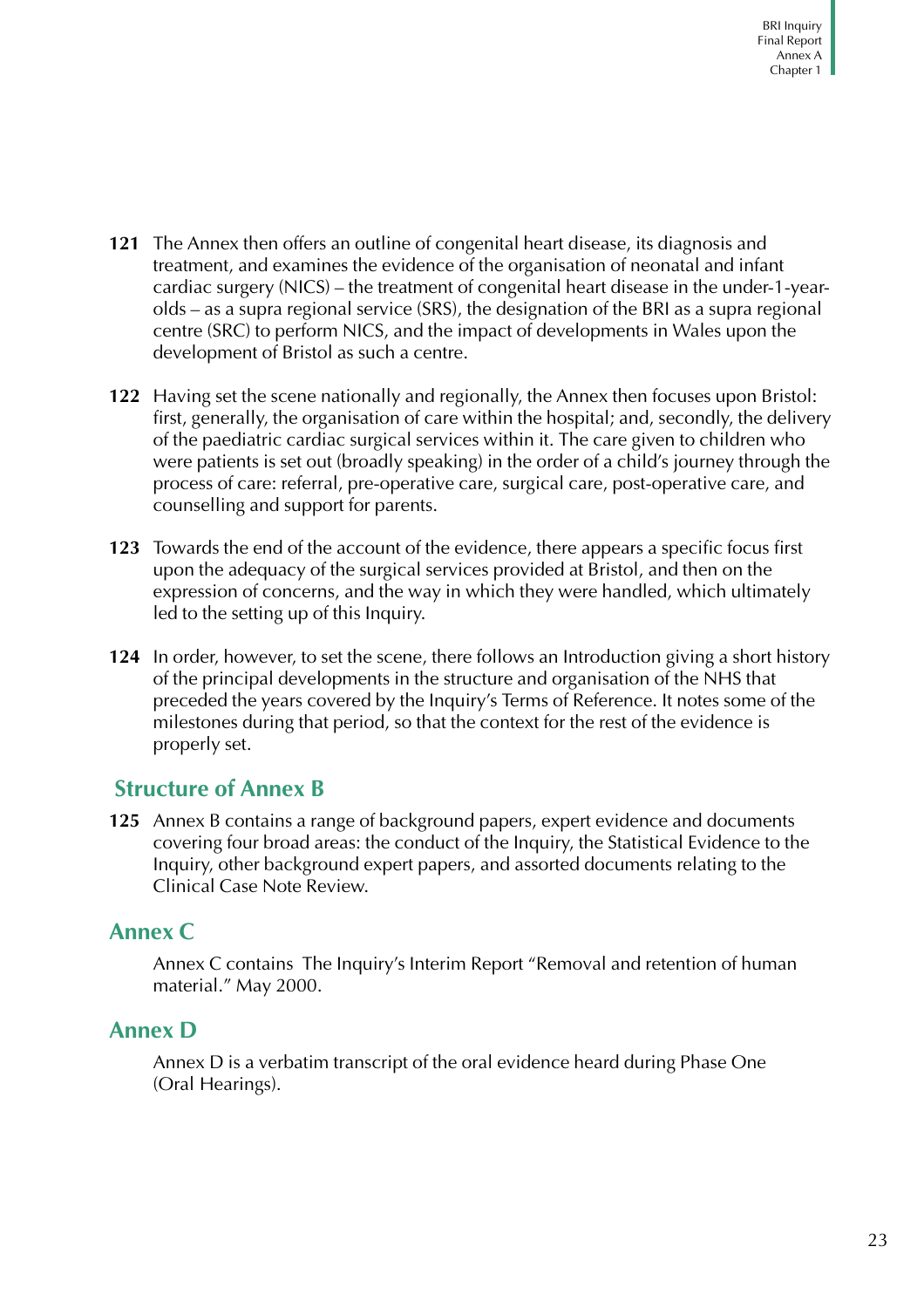BRI Inquiry Final Report Annex A Chapter 1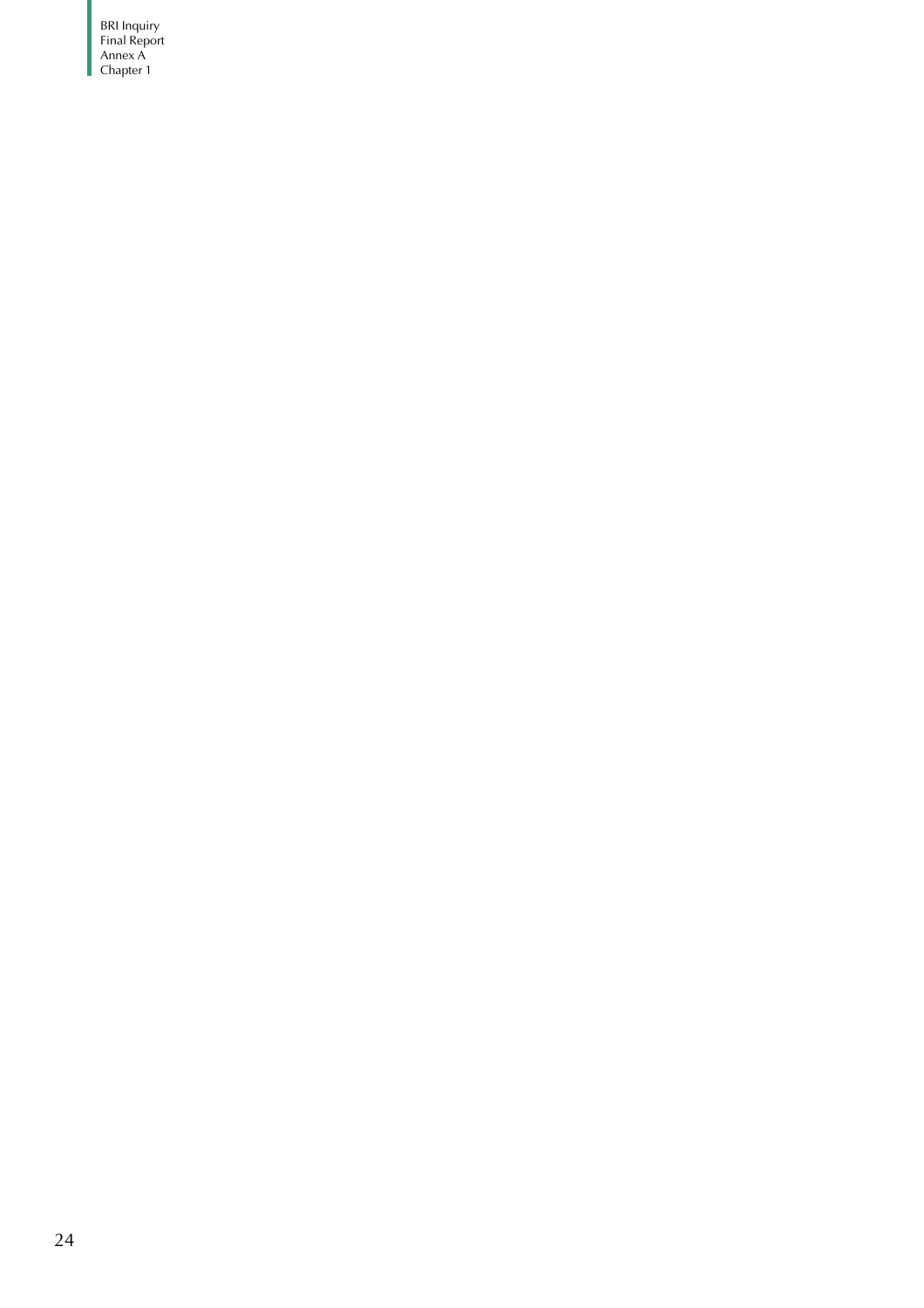# **Chapter 2 – A Historical Background to the NHS**

| Introduction                                  | 26 |
|-----------------------------------------------|----|
| The creation of the National Health Service   | 26 |
| The National Health Service from 1948 to 1974 | 29 |
| 1974-1984                                     | 33 |
| Main events, 1984–1996                        | 37 |
| Conclusion                                    | 45 |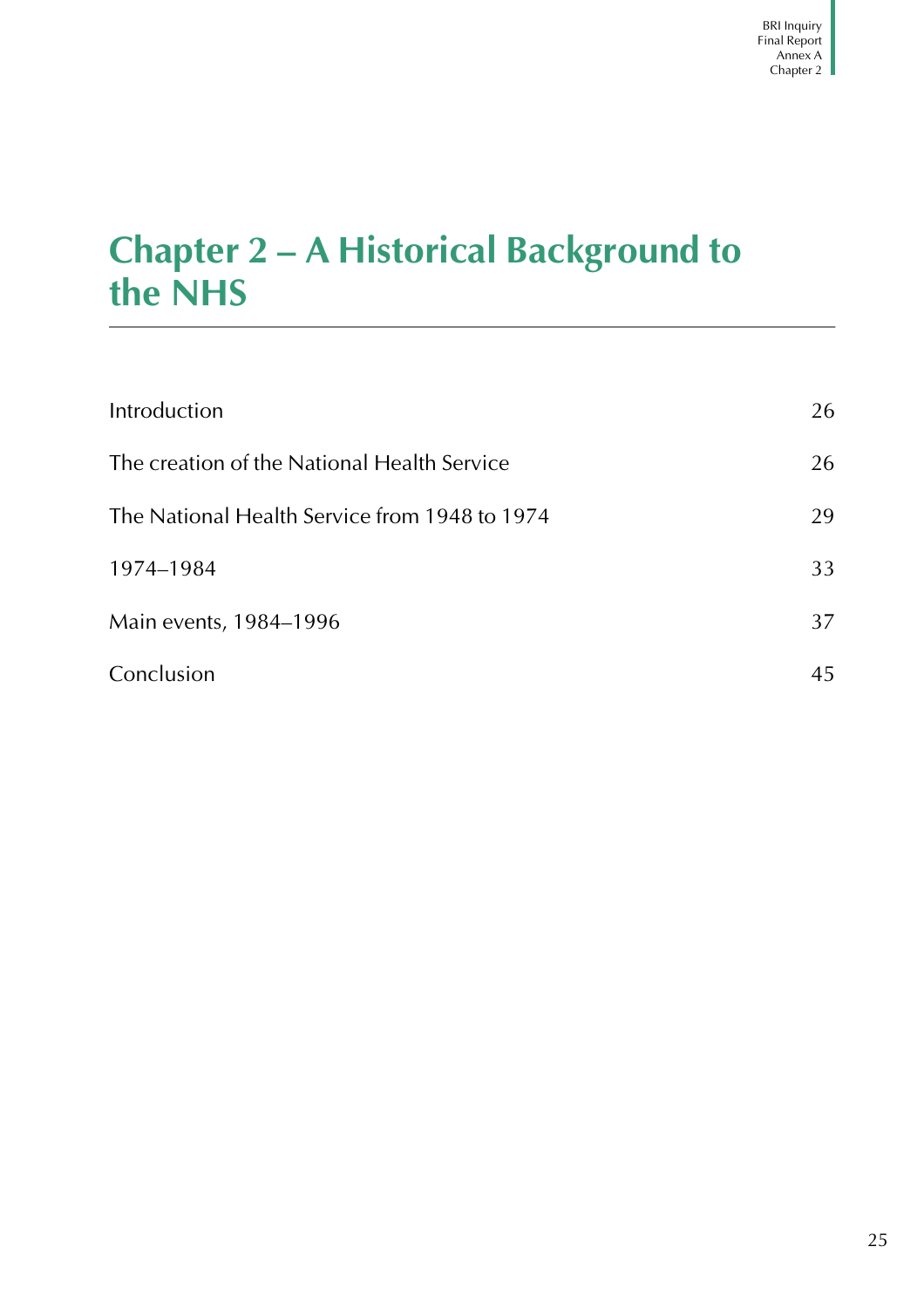BRI Inquiry Final Report Annex A Chapter 2

### <span id="page-25-0"></span>Introduction

- **1** The services provided to children undergoing paediatric cardiac surgery at Bristol from 1984 to 1995 could not be properly examined without an understanding of the context within which the Bristol Paediatric Cardiac Unit functioned. To inform itself of that context, and to assist the Inquiry in its task to 'make recommendations which could help secure high quality care across the National Health Service' (NHS), the Inquiry sought evidence from interested bodies or individuals, upon the national, regional and local scene. This evidence concentrated upon the years 1984–1995, although it looked also at the years immediately preceding 1984, and also at the changes and developments that have taken place since 1995. The account that follows sets out the evidence relating to 1984–1995 which was received by the Inquiry. But the service that existed in 1984 was shaped by the history of the NHS prior to that date. For this reason, we have attempted to summarise the main features of the history of the NHS from 1948 onwards. This brief history is intended to serve as a useful introduction to the more detailed survey of the years 1984–1995 which follows it.
- **2** We concentrate principally on care in hospital. In fact, three basic elements make up the NHS. They are: the hospital service, the family practitioner services and community-based services. During its hearings, the Inquiry heard evidence of matters that touched upon all three elements. Children were referred for more specialised investigation and treatment by hospital-based consultants by their general practitioners. After discharge from hospital, they and their families received care from general practitioners, and support from community-based practitioners. Parents whose children had died spoke of the services that were available to help them in the community; or the absence of such support. However, the greatest bulk of the evidence received related to services provided by the hospital sector. This is reflected in the following account which deals at greater length with that sector. Equally, the discussion is restricted to the NHS in England and Wales. The Inquiry's Terms of Reference do not deal with Scotland.

### <span id="page-25-1"></span>The creation of the National Health Service

- **3** The structure of the NHS in England and Wales was established by the National Health Service Act 1946 (1946 Act). The new arrangements were launched on 5 July 1948.
- **4** The delivery of healthcare prior to that date had been achieved through a patchwork of fragmented arrangements. Voluntary hospitals, supported in part by charitable donation, provided care to those covered by insurance or contributory schemes, or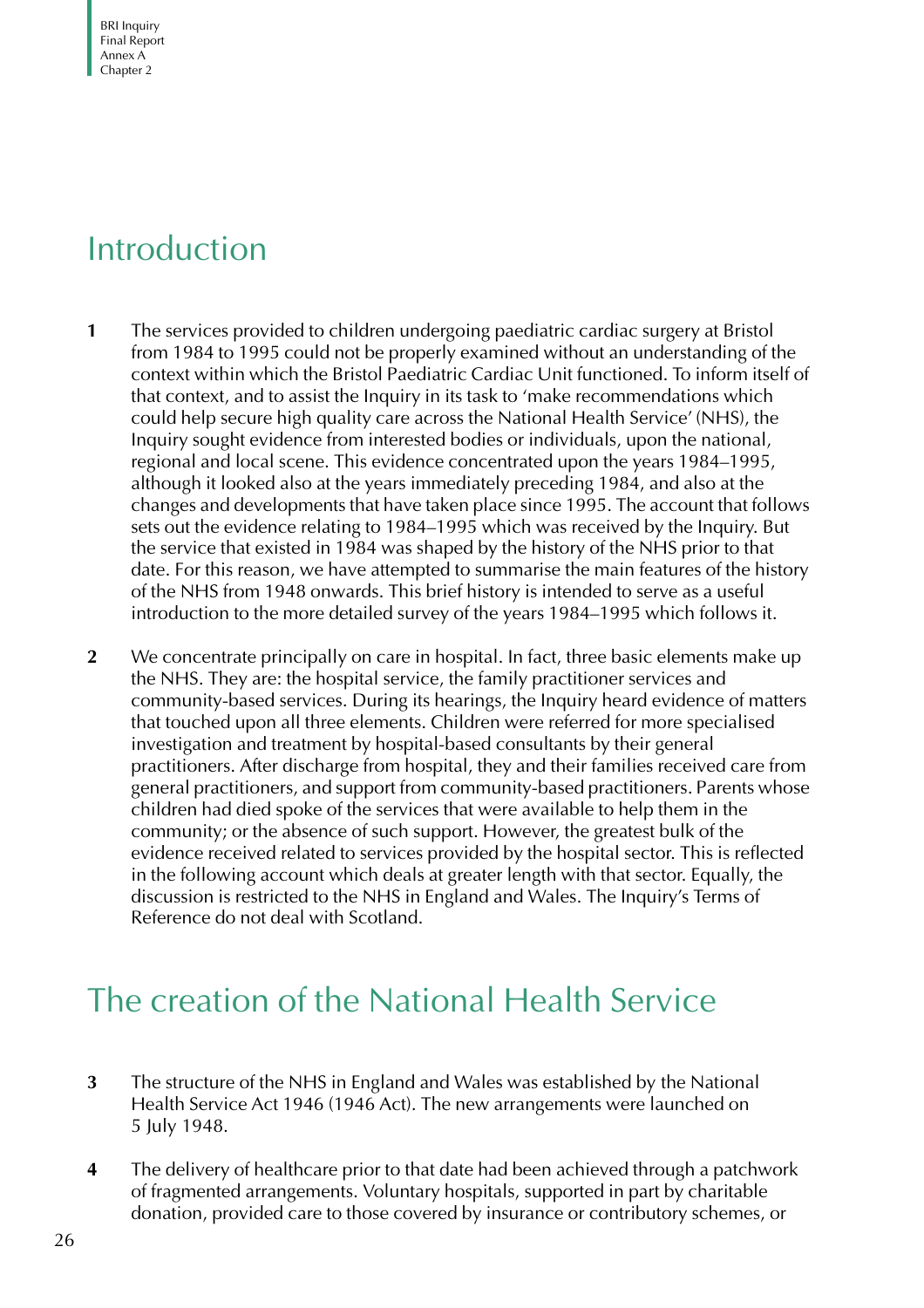who could otherwise afford to pay for care. Other hospitals were owned and managed by local authorities.1 Hospital surveys carried out during the Second World War revealed not only shortages of beds and buildings in a poor state, but that services were not provided in the areas which most needed them.2

- **5** Family practitioner services were provided then, as now, by general practitioners. The National Insurance Act of 1911 gave, for the first time, entitlement to free access to a general practitioner working on the doctor's panel. Some 21 million workers, but not their families, were covered by this insurance scheme in 1942. The quality of services provided varied widely, as it did in the hospital sector. The distribution of general practitioners did not necessarily correspond to the areas where their services were most needed. General practitioners were independent contractors, not salaried employees of a state-provided medical service. This was a status that they would successfully preserve under the new NHS.
- **6** The late nineteenth century and early twentieth century saw developments towards establishing the professional status of nurses, opticians, midwives, pharmacists and other providers of medical services. But the provision of community health services was highly fragmented. This was particularly so because the levels of services provided to local inhabitants by local authorities varied greatly.
- **7** Against this background, Sir William Beveridge's report 'Social Insurance and Allied Services'3 recommended the creation of a comprehensive health service, in which the full range of medical and nursing services would be free to each citizen who needed them. These aims were accepted in the White Paper published in 1944, 'A National Health Service',4 and maintained after the Coalition Government of the Second World War years was replaced by a Labour Government in 1945.
- **8** Under the 1946 Act, it was to be 'the duty of the Minister … to promote the establishment in England and Wales of a comprehensive Health Service designed to secure the improvement of the physical and mental health of the people of England and Wales and the prevention, diagnosis and treatment of illness'. The services to be provided to meet these aims were to be free of charge. For the first time, the Minister of Health was made personally accountable to Parliament for hospital and other specialised services. He was indirectly responsible for family practitioner and local health services.

<sup>&</sup>lt;sup>1</sup> The hospitals run by local authorities had evolved from the workhouses provided under the Poor Laws. They tended to provide lower standards of care. Voluntary hospitals tended to concentrate on the needs of the acutely ill, rather than those with infectious diseases or the chronically ill. See Ham C., *'Health Policy in Britain',* p. 8 (4th edition, 1999), Macmillan Press Ltd

<sup>2</sup> See the survey of the hospital sector from the Nuffield Provincial Hospitals Trust (1946), *'The Hospital Surveys: the Domesday Book of the Hospital Services'*, OUP

<sup>3</sup> Beveridge, W. *'Social Insurance and Allied Services'* (1942), London: HMSO (Cmnd 6404)

<sup>4</sup> *'A National Health Service'* (1944), London: HMSO (Cmnd 6502)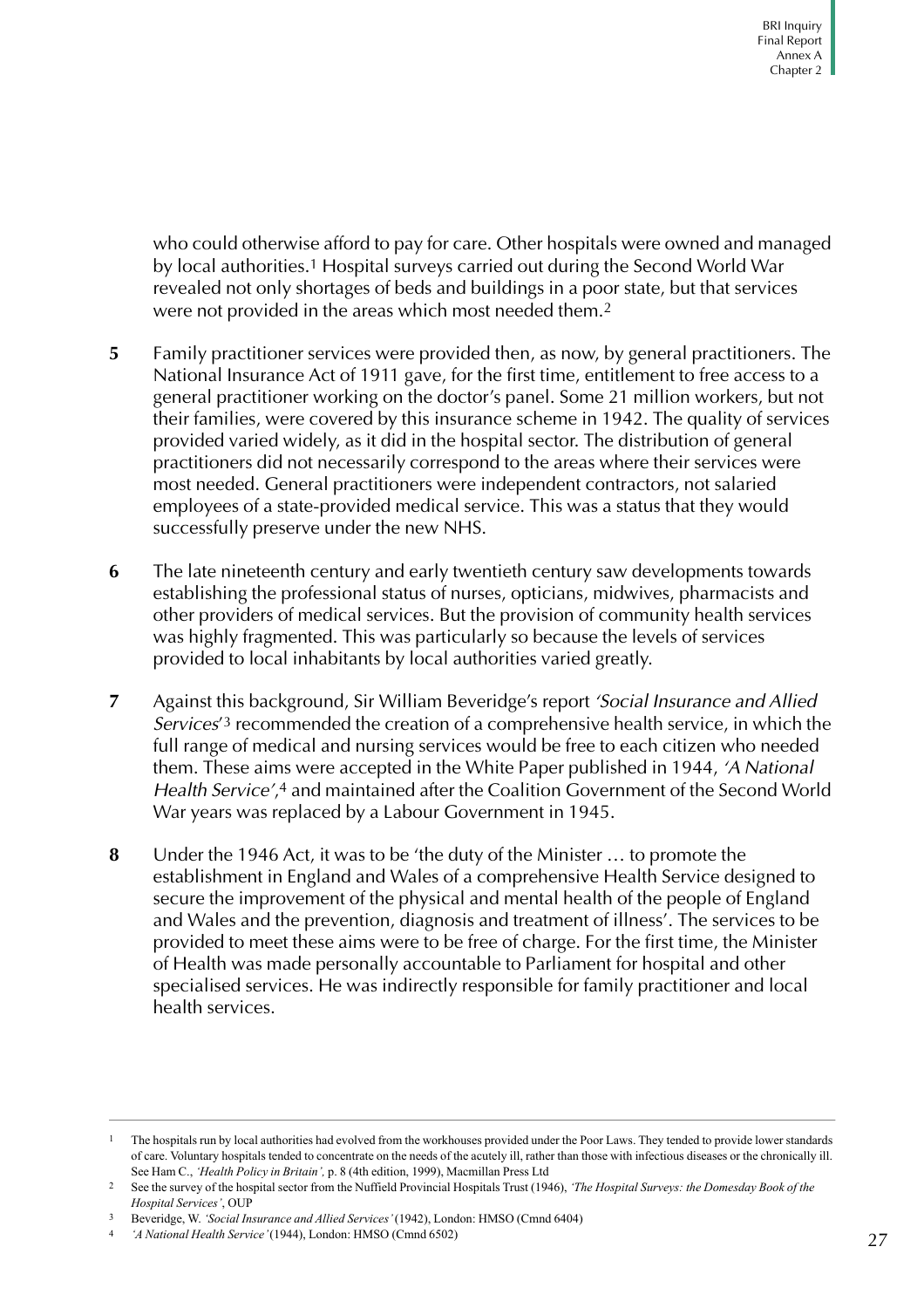#### <span id="page-27-0"></span>**9** The structure of the NHS from 1948–1974 may be summarised as follows:



#### **Table 1: The National Health Service 1948–74 (England and Wales)5**

- **10** Hospitals were nationalised. They were managed either by hospital management committees and regional hospital boards, or, in the case of teaching hospitals, by boards of governors responsible directly to the Minister of Health. Funding for the hospitals came from the Ministry of Health directly to the boards of governors of teaching hospitals, or to regional health boards, which in turn passed it to the hospital management committees.
- **11** Executive councils administered local family practitioner services: that is, general medical, dental and ophthalmic services, and pharmaceutical services. Local authorities were responsible for community health services, including health visitors and district nurses, vaccinations and immunisations, maternal and child welfare, ambulance services and services for the mentally ill and those with learning disabilities who were not in hospital.6
- **12** Negotiations with interested parties, and in particular representatives of the medical profession, ensured that general practitioners retained their status as independent contractors. They had a contract with the local executive councils, rather than being employed by either central or local government. General practitioners were allowed

<sup>5</sup> Levitt R, Wall A, Appleby J. *'The Reorganised National Health Service'* (6th edition, 1999), Stanley Thornes (Publishers) Ltd. Reproduced with the permission of Nelson Thornes Ltd from *The Reorganised National Health Service 6e*, Levitt, Wall and Appleby, 1999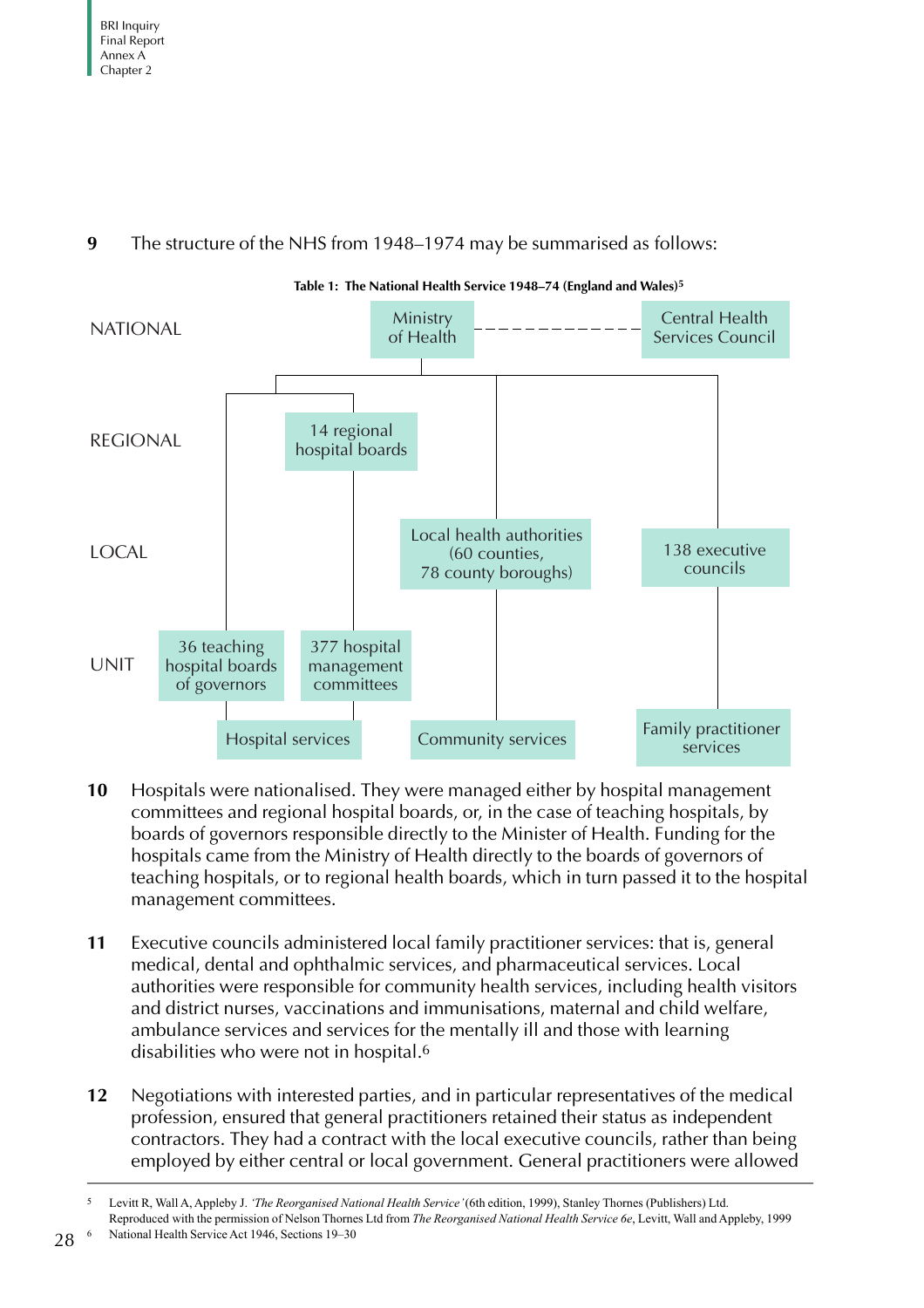to do an unlimited amount of private work (although there was very little demand for private general practitioner services from the general public). Furthermore, salaried hospital doctors were allowed to undertake private work in hospital pay beds, in addition to their contractual duties to the NHS. A system of merit or distinction awards was introduced: hospital specialists who were judged to be meritorious by their peers were given special payments over and above their basic salaries.

**13** While there were differences between various groups, there were broad areas of agreement. In particular:

'Implicit in the consensus about the general aims of policy was a shared, optimistic faith in progress through the application of diagnostic and curative techniques. In turn, this mirrored the belief that medical science had not only triumphed over disease and illness in the past but would continue to do so in future. On this view, the only problem was how best to create an institutional framework which would bring the benefits of medical science more efficiently and equitably to the people of Britain.'7

**14** Thus, there was little anticipation that the experience of freely available healthcare would stimulate demand. On the contrary, it was thought that expenditure would gradually decline as the nation became healthier.

### <span id="page-28-0"></span>The National Health Service from 1948 to 1974

- **15** During the 1950s policy-makers, administrators and healthcare professionals were given an opportunity for consolidation. Many aspects of the operation of the freshly established service required detailed attention and technical rule-making. Little information was available, for instance, about many features of the institutions that were brought under the new regional boards. Partly as a result of the paucity of data, considerable local autonomy was given to the regional boards and hospital management committees. Within the limits of a fixed budget set by national government, local diversity was considerable, and national policy-making frequently proceeded by exhortation. Administrative staff were recruited by the local boards and committees; there was no national cadre of National Health Service administrators. Medical staff made up a significant proportion of the membership of these administrative bodies.
- **16** At the level at which doctors treated patients, or that of clinical decision-making, the autonomy of the medical professional was unchallenged. Thus: 'While central government controlled the budget, doctors controlled what happened within that budget'.8 When, in 1974, the office of the Health Service Commissioner was

<sup>7</sup> Klein, R.*'The New Politics of the National Health Service',* p. 25 (3rd edition, 1995), Longman

<sup>8</sup> Klein, R.*'The New Politics of the National Health Service',* p. 75 (3rd edition, 1995), Longman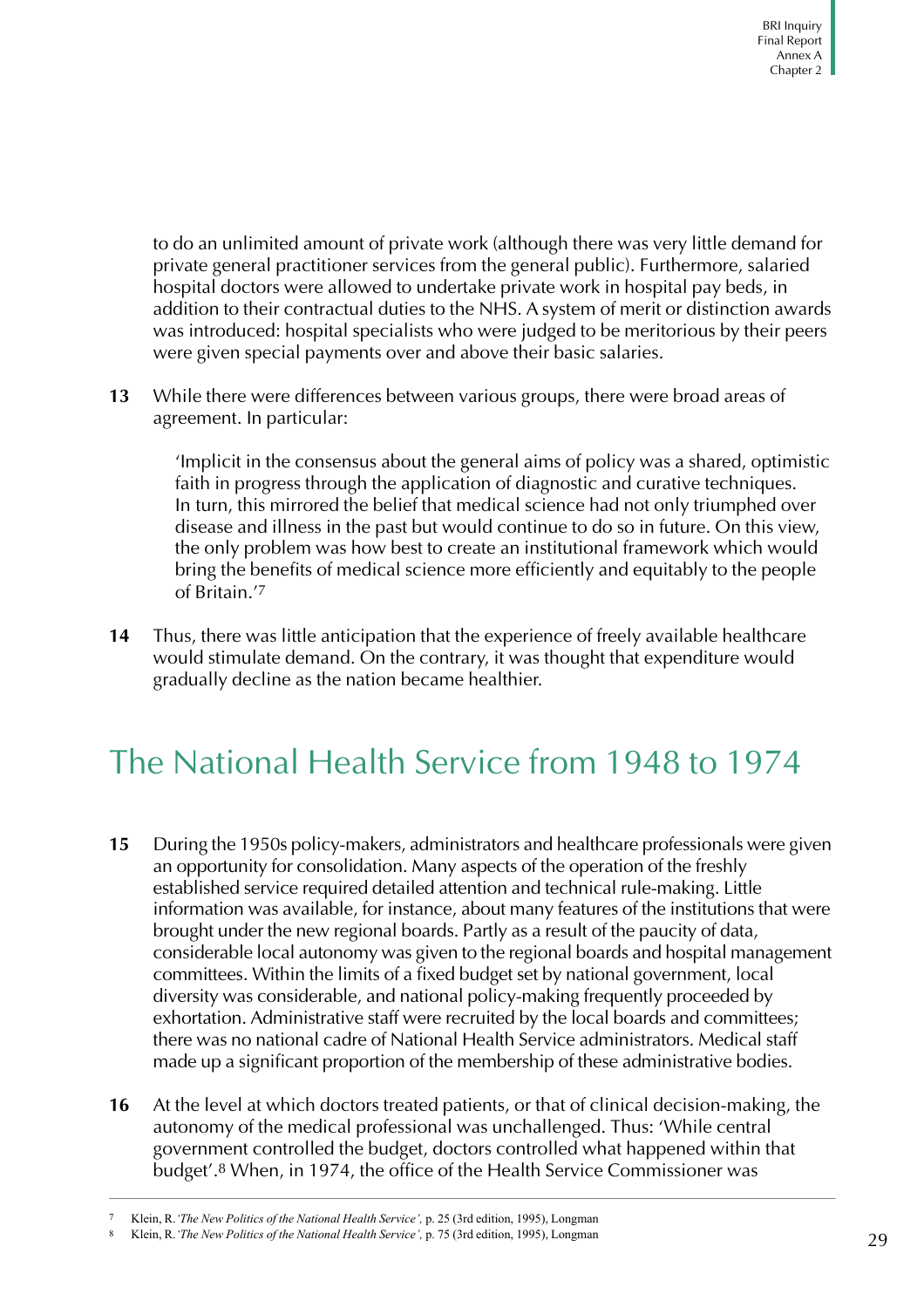established to investigate patients' complaints, its jurisdiction did not extend to investigating issues of clinical judgment. These were to be dealt with by means of the professional self-regulatory machinery (see Chapter 4), or by the courts.

- **17** Contrary to the early expectations of steady or reducing costs, the cost of the NHS soon became an issue, as expenditure began to outstrip estimates. Despite the commitment to a free service, charges for spectacles and dentures, for some people, were first introduced in 1951. Prescription charges were first introduced in 1952. Concern over rising costs led to the appointment of the Guillebaud Committee of Enquiry in 1953, with a remit to see how health expenditure could be contained. But it found no evidence of extravagance or inefficiency. On the contrary, although the service had inherited old buildings in poor condition, little money had been spent improving such stock during the 1950s. It was not until the 1960s that the 1962 Hospital Plan led to an expansion of the hospital sector, with proposals for the creation of large district general hospitals serving a population of 100,000–150,000.9
- **18** The Plan demonstrated a growing emphasis upon the need to plan services within the NHS, as well as a faith in the ability of such planning to achieve greater efficiency and rationality in the use of NHS resources. Such an emphasis reflected the pressures on resources exerted by the rising costs of care. The reasons for such rises were debated. They included developments in medical technology and medical pressure to keep pace with such developments; rising expectations on the part of the population; pressures for higher wages and salaries within the service; and the demographic changes caused by an ageing population.
- **19** The Plan also sought to build on the advantages that the creation of hospital management committees had been able to bring to the organisation and planning of local hospital services. The creation of a national health service, with national pay scales and conditions of service for hospital consultants, had helped to even out the distribution of hospital staff around the country. At the same time, however, professional gulfs between the hospital consultant and the general practitioner began to widen. One of the members of the Guillebaud Committee recorded a concern that the tripartite organisation of the NHS (see Table 1 at [para 9\)](#page-27-0) unduly emphasised the importance of the hospitals at the expense of the other two branches of the service. Suggestions that the divisions ought to be reduced by the creation of a more unified management structure followed.10

<sup>9</sup> Although a programme of hospital expansion followed, not all the aims of the Plan were fulfilled, either in terms of numbers of hospitals, or their standards. In May 1970 the *'Hospital Building Maintenance: Report of the Committee, 1968 –70'* (the Woodbine Parish Report), London: HMSO, was published. It criticised hospital maintenance standards and the lack of any overall strategy in the development of health service estates

<sup>10</sup> See for example *'A Review of the Medical Services in Great Britain: Report of the Medical Services Review Committee'* (the Porritt Report), (1962), London: Social Assay; and 'The Administrative Structure of Medical and Related Services in England and Wales' (published by the Minister for Health in 1968)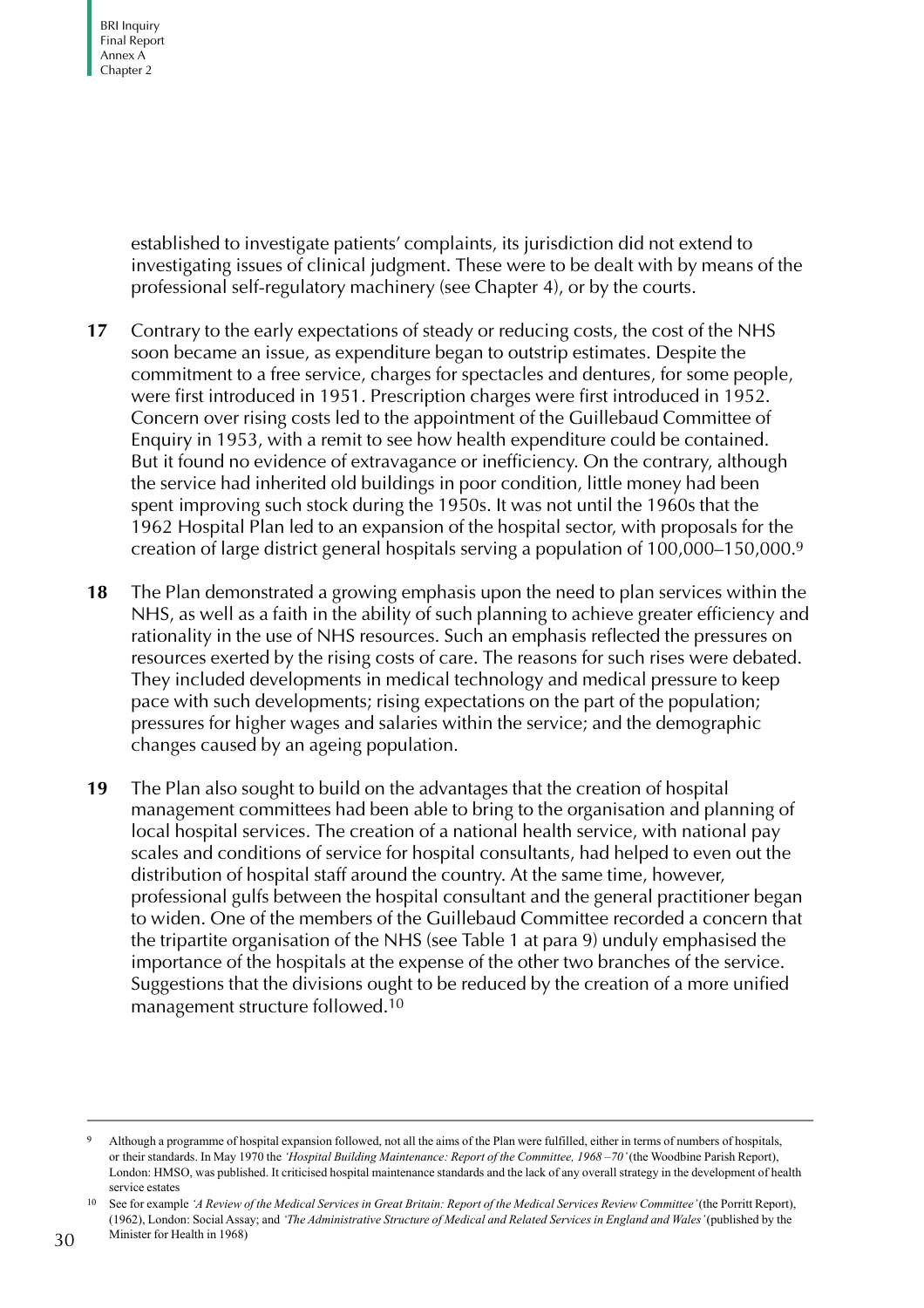- **20** In 1967 the Joint Working Party on the Organisation of Medical Work in Hospitals issued its first report.11 The 'Cogwheel' Report12 saw a need for a more corporate approach to medical administration. It recommended the creation within hospitals of clinical divisions of broadly linked specialties, to ensure efficient deployment of resources and to cope with the management issues that arose within clinical fields. Divisions would be represented on a medical executive committee that would consider major medical policy and planning issues, co-ordinate hospital clinical activities and provide links to nursing and administration. It was hoped that the sharing of information produced by such links would improve the use of resources. In the same vein, hospital activity analyses would provide consultants with better data on the patterns of activity within their hospitals. The Salmon Report, in 1967, set up a new structure for nursing, when it recommended a new hospital nursing structure under the direction of a chief nursing officer.13
- **21** During the 1960s, securing co-ordination and integration between the three wings of the NHS (see Table 1 at [para 9](#page-27-0)) came to be perceived as an increasing problem. Hospital authorities, local authorities and executive councils did not work together to achieve integrated solutions to problems of patient care, such as long-term care for the elderly, that spanned all three sectors. Furthermore, certain services came to be recognised as neglected or 'Cinderella' services, where low standards of care for patients were common. The care of the elderly, the mentally ill and those with learning disabilities were examples. But it proved difficult to shift priorities and spending towards these disadvantaged groups. Medical advocates of such groups, such as consultant psychiatrists and geriatricians, were less influential than doctors in the acute specialties. In general, the provision of community-based services lagged behind hospital services.
- **22** On 1 November 1968 the Ministries of Health and Social Security were amalgamated to form the Department of Health and Social Security (DHSS). On 1 April 1969 responsibility for the NHS for Wales was transferred from the Welsh Board of Health to the Secretary of State for Wales.
- **23** By the end of the 1960s a consensus was developing that the tripartite structure of the NHS, established in 1948, was a source of problems. A series of reviews14 proposed a more integrated system of management. These discussions culminated in the passage of the National Health Service Reorganisation Act 1973 (1973 Act), which introduced changes with effect from 1 April 1974.

<sup>11</sup> *'First Report of the Joint Working Party on the Organisation of Medical Work in Hospitals'* (the Cogwheel Report), (1967), London: HMSO

<sup>&</sup>lt;sup>12</sup> The report, and its successors, received the name because of the design of wheels on the cover

<sup>13</sup> Ministry of Health and Scottish Home and Health Departments, *'Report of the Committee on Senior Nursing Staff Structure'* (the Salmon Report), (1966), London: HMSO

<sup>14</sup> The independent *'Review of the Medical Services in Great Britain'* (the Porritt Report) had suggested redesign in 1962. The Ministry of Health published a Green Paper, *'The Administrative Structure of Medical and Related Services in England and Wales'* in 1968. A further paper followed in 1970, *'The Future Structure of the National Health Service'*. In May 1971, the DHSS published a consultative document, *'The National Health Service Reorganisation',* setting out further proposals on NHS reorganisation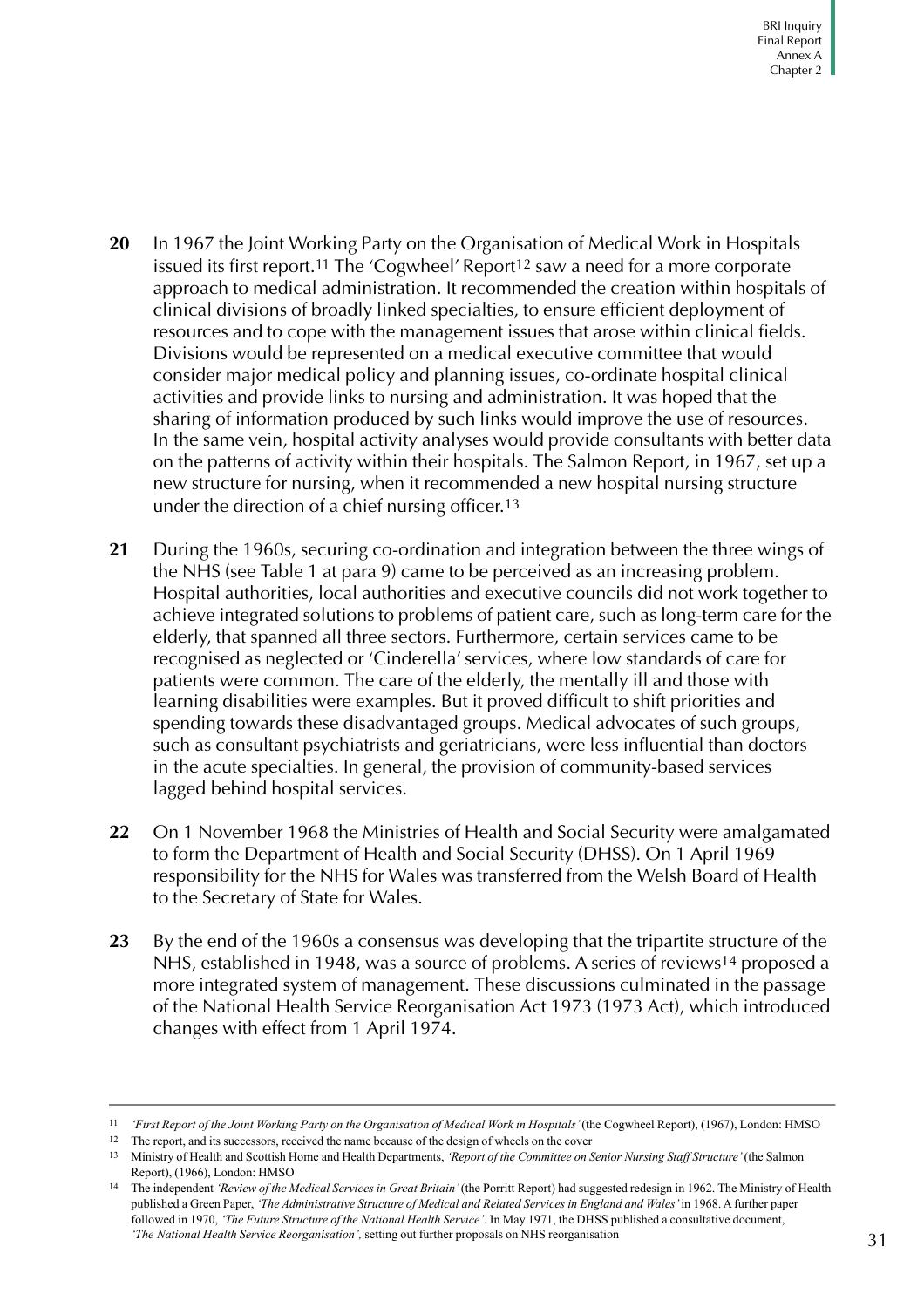**24** Under the 1973 Act, 14 regional health authorities (RHAs) were created in England; amongst them was the South Western RHA (SWRHA). Members of the RHAs were appointed by the Secretary of State for Social Services. They were responsible for planning local health services. Under them, 90 area health authorities (in England) were established, with a Chair appointed by the Secretary of State and non-executive members appointed by the RHA and by local authorities. An area team of officers was established, made up of an administrator, a nurse, a public health doctor and a finance officer. Areas were expected to liaise with local authorities. Most areas were further divided into health districts administered by district management teams. The structure is set out in the following table:



15 Levitt R, Wall A, Appleby J. *'The Reorganised National Health Service'* (6th edition, 1999), Stanley Thornes (Publishers) Ltd.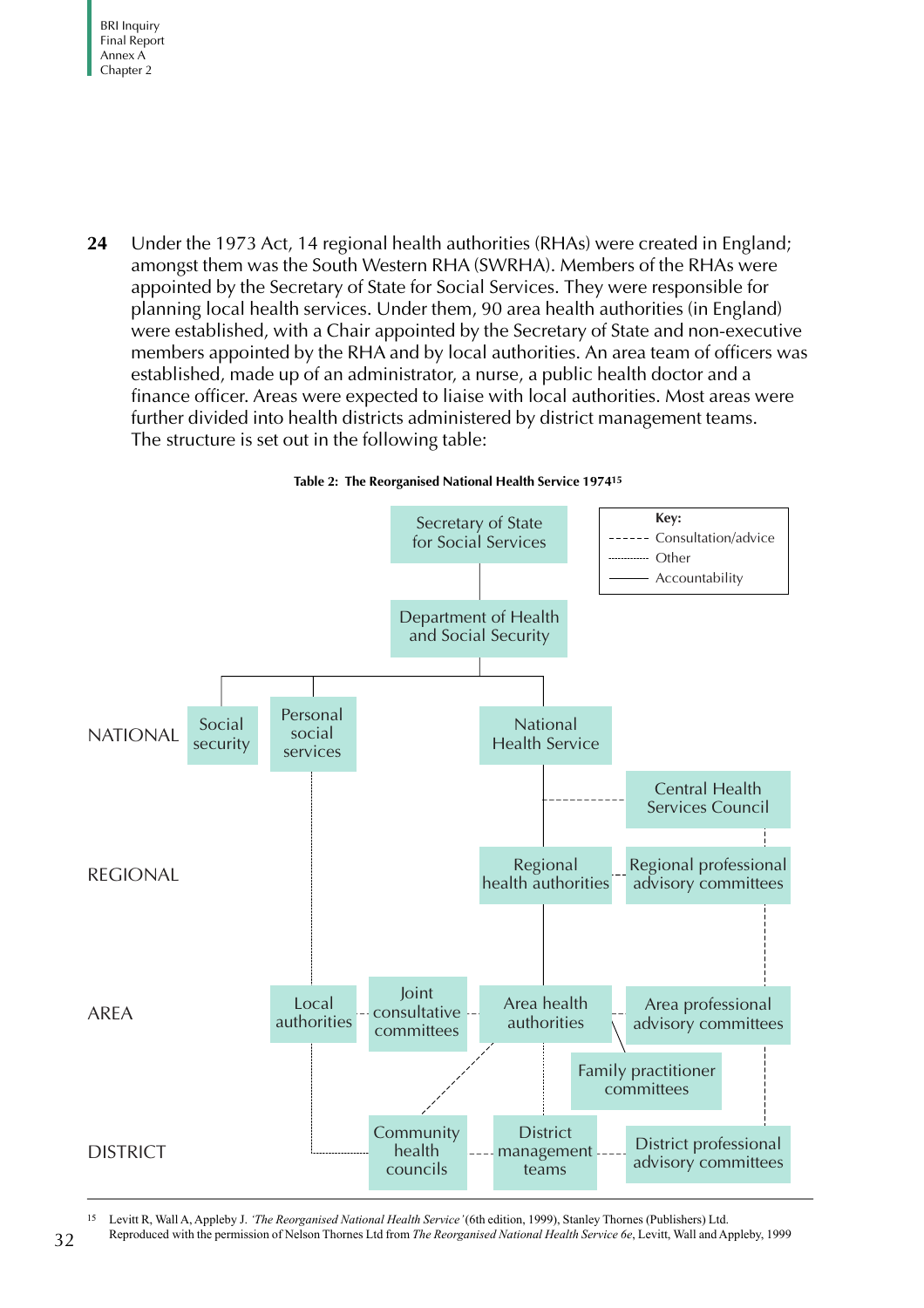- **25** In Wales, area health authorities were established but no RHA was deemed necessary. Instead, the Welsh Office played the role of both central government, and a regional health authority.
- **26** The reorganisation aimed to unify health services by bringing under one authority all the services which had previously been administered by regional hospital boards, hospital management committees, executive councils and local health authorities (see Table 1 at [para 9\)](#page-27-0). However, in a departure from this principle, general practitioners remained independent contractors. The role of the executive councils was taken over by family practitioner committees (FPCs), responsible for GPs, dentists, pharmacists and opticians. A small number of postgraduate teaching hospitals retained separate boards of governors.
- **27** It was intended that this reorganisation would bring about better co-ordination between the health authorities and local authorities. To foster this end, the boundaries of the area health authorities were designed to match those of the local authorities providing social services. The two were also required to set up joint consultative committees to assist the process of consultation and collaboration.16
- **28** At a district level, community health councils (CHCs) were introduced to represent the views of the public.
- **29** In the South West, in addition to the establishment of the South Western Regional Health Authority (SWRHA), the 1973 Act gave rise to other changes. Within the SWRHA, the Avon Area Health Authority (Teaching) was created and, below it, a number of health districts. The Avon Area Health Authority (Teaching) area included some 800,000 people in Bristol, South Gloucestershire and North Somerset but excluded Bath. One of the health districts, Bristol Health District (Teaching), included the Bristol Royal Infirmary and the Bristol Royal Hospital for Sick Children, and served about 360,000 people, mostly within the Bristol area.17

### <span id="page-32-0"></span>1974–1984

**30** The reorganised structure did not meet with widespread approval. It was rapidly criticised for containing too many tiers of administrative decision-making; it was said that these led to bureaucracy and delays.18 District management teams 'tended to clash with their AHAs on matters of strategic direction.'19 Administrative costs rose and staff morale suffered. Industrial unrest in the NHS increased. Against this

<sup>16</sup> The NHS Reorganisation Act 1973 coincided with the reorganisation of local government under the Local Government Act 1972

<sup>17</sup> WIT 0038 0005 Ms Charlwood

<sup>18</sup> The Royal Commission [\(see footnote 20](#page-33-0)) summed up the criticisms as (a) too many tiers; (b) too many administrators, in all disciplines; (c) failure to take quick decisions; and (d) money wasted

<sup>19</sup> Levitt R, Wall A, Appleby J. *'The Reorganised National Health Service'* (6th edition, 1999), Stanley Thornes (Publishers) Ltd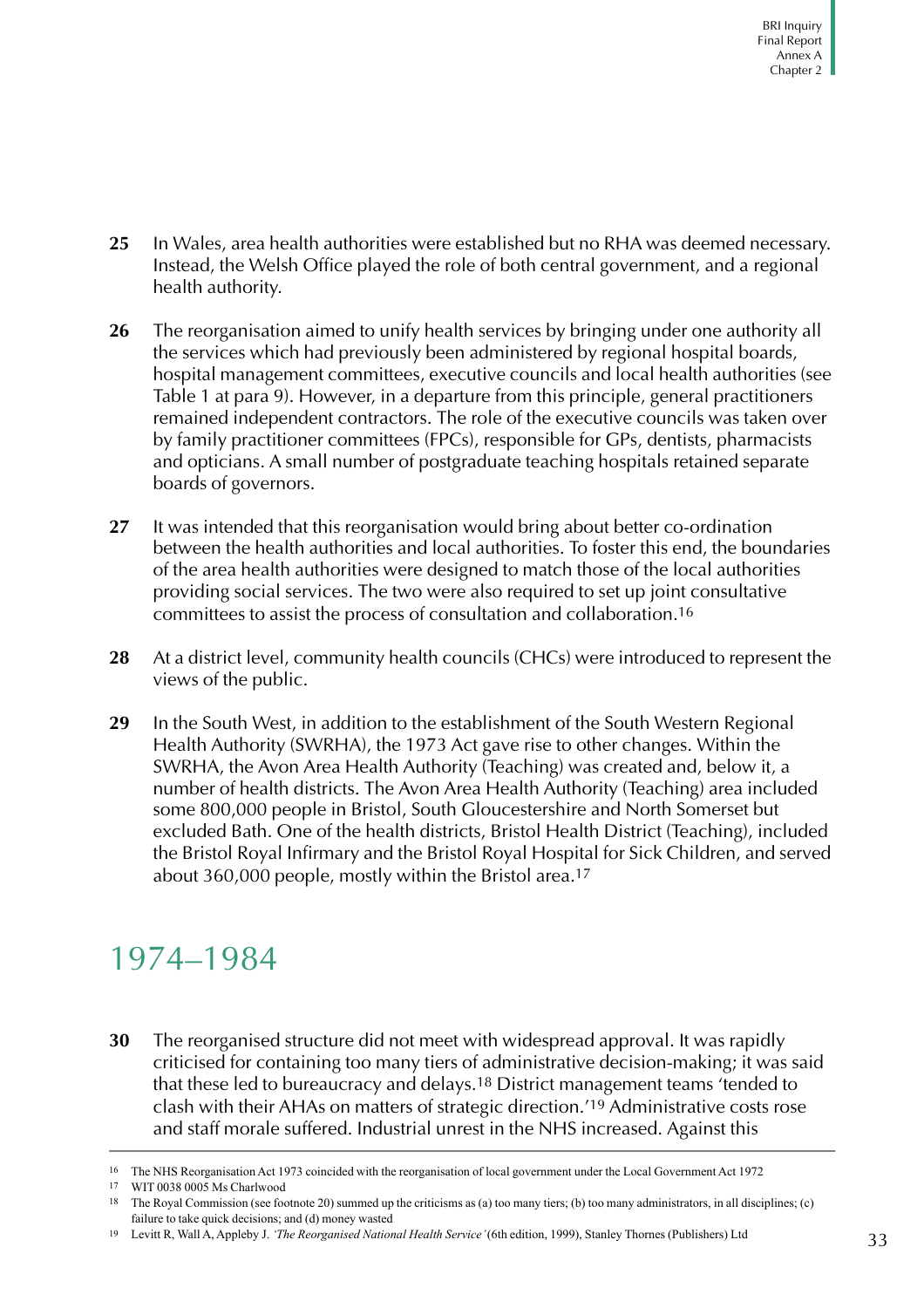background, a Royal Commission was established in 1976.20 It was asked to consider 'the best use and management of the financial and manpower resources of the National Health Services'. When it reported in 1979, it recommended that there should be only one level of administrative authority below the level of the regional health authority.

- **31** In December 1979 the DHSS and Welsh Office published a consultative paper entitled 'Patients First'.21 This proposed a strengthening of management at a local level, with greater delegation of responsibility to hospital and community levels; and removing the area tier and establishing district health authorities to combine the functions of areas and the existing districts. The professional advisory machinery and the planning system would also be simplified, to ensure that voices were better heard within regional and other health authorities.
- **32** These discussions resulted in the Health Services Act 1980 (1980 Act). The 1980 Act prepared the way for disbanding the AHAs and enabled the creation of 192 new district health authorities (DHAs) in England.22 These DHAs came into operation on 1 April 1982. In many parts of the country, the correspondence between the boundaries of health authorities' areas of responsibility, and those of the local authorities, was however lost. Within districts, an emphasis was placed upon devolving management down to smaller units of management. These might be hospital or service based; there was considerable local variation.
- **33** FPCs were given an independent status as employing authorities as a result of changes announced in November 1981.23
- **34** The changes made in the structure of the NHS may be seen in [Table 3](#page-34-0).

<span id="page-33-0"></span><sup>20</sup> Royal Commission on the National Health Service, *'Report of the Royal Commission'* (1979), London: HMSO (Cmnd 7615)

<sup>21</sup> DHSS and Welsh Office, *'Patients First'* (1979), London: HMSO

<sup>22</sup> Changes followed a review of local arrangements by the regional health authorities

<sup>23</sup> The changes were made in the Health and Social Security Act 1984. They were effective from 1 April 1985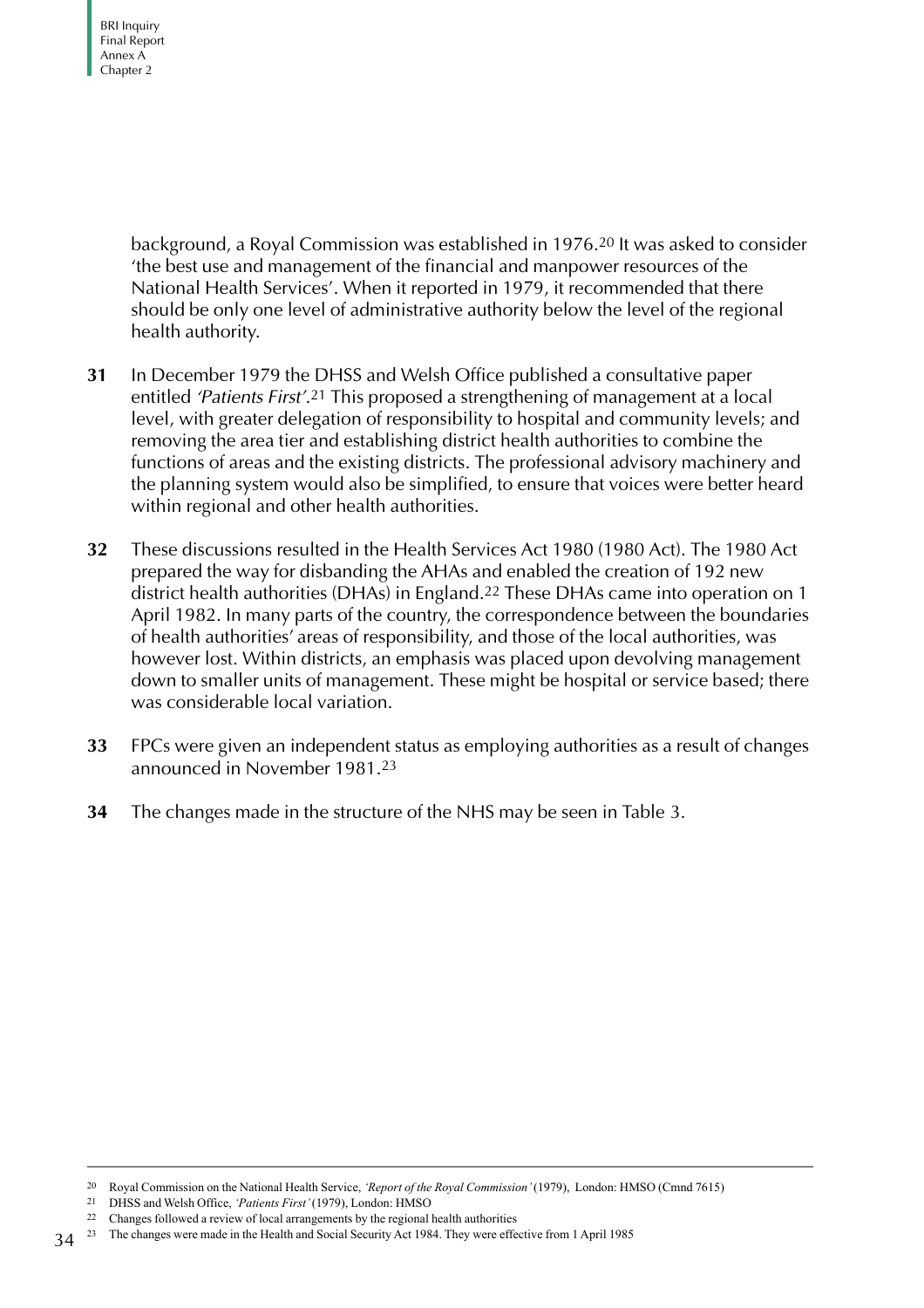

#### <span id="page-34-0"></span>**Table 3: The structure of the NHS, 1982–9124**

\*The DHSS became the Department of Health in 1988.

- **35** The main responsibility of Special health authorities (SHAs) was to run postgraduate teaching hospitals in London.
- **36** Slightly different arrangements were made in Wales. In respect of Wales, 'Patients First' noted that there was already only one tier of health authorities below the Welsh Office. These AHAs had the advantage of boundaries that were fully coterminous with county councils, but they were comparable in population and resources to the DHAs proposed for England. Stability was therefore possible. A review by areas of their district sub-structures was however proposed, with a view to eliminating formal district structures whilst remaining sensitive to the needs of local communities and to the need to delegate decision-making, so far as possible, to the level at which patient services were provided. 25

25 DHSS and Welsh Office, *'Patients First'* (1979), London: HMSO

<sup>24</sup> Ham C. *'Health Policy in Britain'* (4th edition, 1999), Macmillan Limited. Illustration reproduced with the kind permission of Macmillan Limited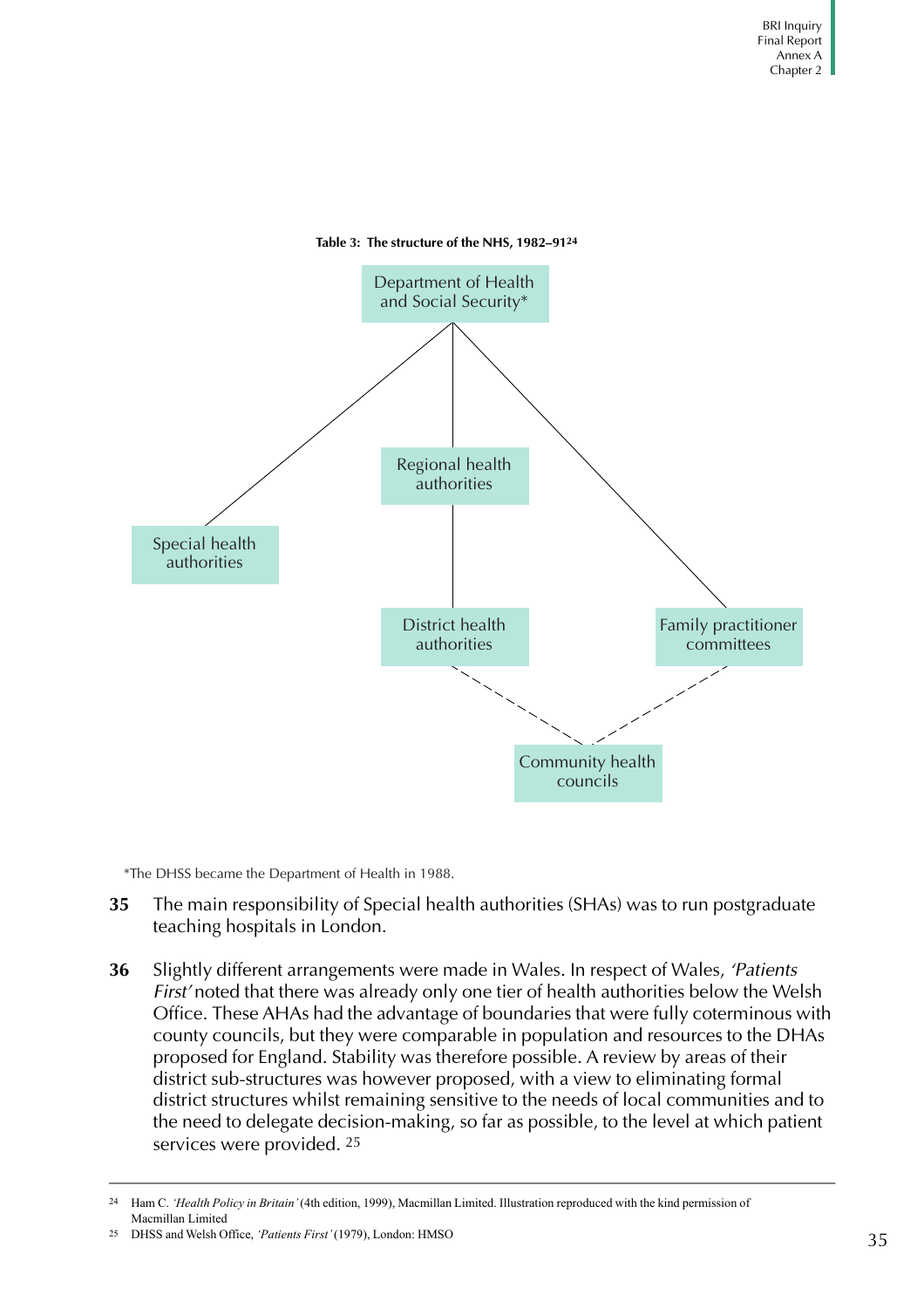- **37** In the South West, the Avon Area Health Authority (Teaching) was abolished on 1 April 1982 and replaced by the Bristol & Weston District Health Authority (B&WDHA). The B&WDHA consisted of the former Bristol Health District (Teaching) and Weston Health District (which had merged in 1978). The B&WDHA formed one of 11 DHAs under the SWRHA. Others included Frenchay DHA and Southmead DHA.26
- **38** The attempts to increase delegation to the periphery and to decrease central prescription that may be seen in the 1982 reforms did not endure.27 Rather, central scrutiny and direction intensified, as Ministers sought to wrest greater efficiency or higher outputs from the NHS. In 1982, a system of annual performance reviews was launched. Ministers held meetings with regional Chairs, to set and then monitor progress towards targets. The regional Chairs in turn held similar meetings with the districts within their constituencies, setting up a chain of review.
- **39** During the financial year 1981/82 area health authorities were required to make efficiency savings in order to generate funds for new developments. Subsequently, in 1984, the efficiency savings programmes were renamed 'Cost Improvement Programmes'. It was calculated that the administrative costs of the service fell, as a result of the reduction in the number of management tiers effected by the 1982 reorganisation.
- **40** From 1982 NHS managers carried out a series of cost-effectiveness scrutinies into issues such as transport services and residential accommodation. They were modelled on the studies carried out by the retailer Sir Derek Rayner into the Civil Service. In August 1982 a review of NHS audit arrangements was announced.
- **41** In September 1983 the first set of performance indicators was published. These included information about clinical services, finance, manpower and estate management. The purpose of their development was to allow health authorities to compare performance with other health authorities. The performance indicators were criticised for various reasons. Some of the criticism centred on the fact that they contained data about activity or outputs but not outcome; presentation was late; there were doubts as to their accuracy; and they were unable to measure quality.28
- **42** In September 1983 the DHAs were required to invite tenders from in-house staff and outside contractors in order to test the cost-effectiveness of their own catering, domestic and laundry services.
- **43** In 1983 the Griffiths Report was published.29 It found the lack of a clearly defined general management function to be a weakness in the NHS. At each level of management, no one person was accountable for action. It recommended that all

<sup>26</sup> WIT 0038 0005 Ms Charlwood

<sup>27</sup> Klein, R. *'The New Politics of the National Health Service',* p. 143 (3rd edition, 1995), Longman

<sup>&</sup>lt;sup>28</sup> See also WIT 0038 0006 Ms Charlwood, which notes that the DoH subsequently shifted emphasis from performance indicators to health service indicators, 'which were more concerned with helping HAs to plan and monitor the delivery of services'

<sup>29</sup> *'The NHS Management Inquiry'* (October 1983), London: DHSS; HOME 0003 0001. See also Chapter 4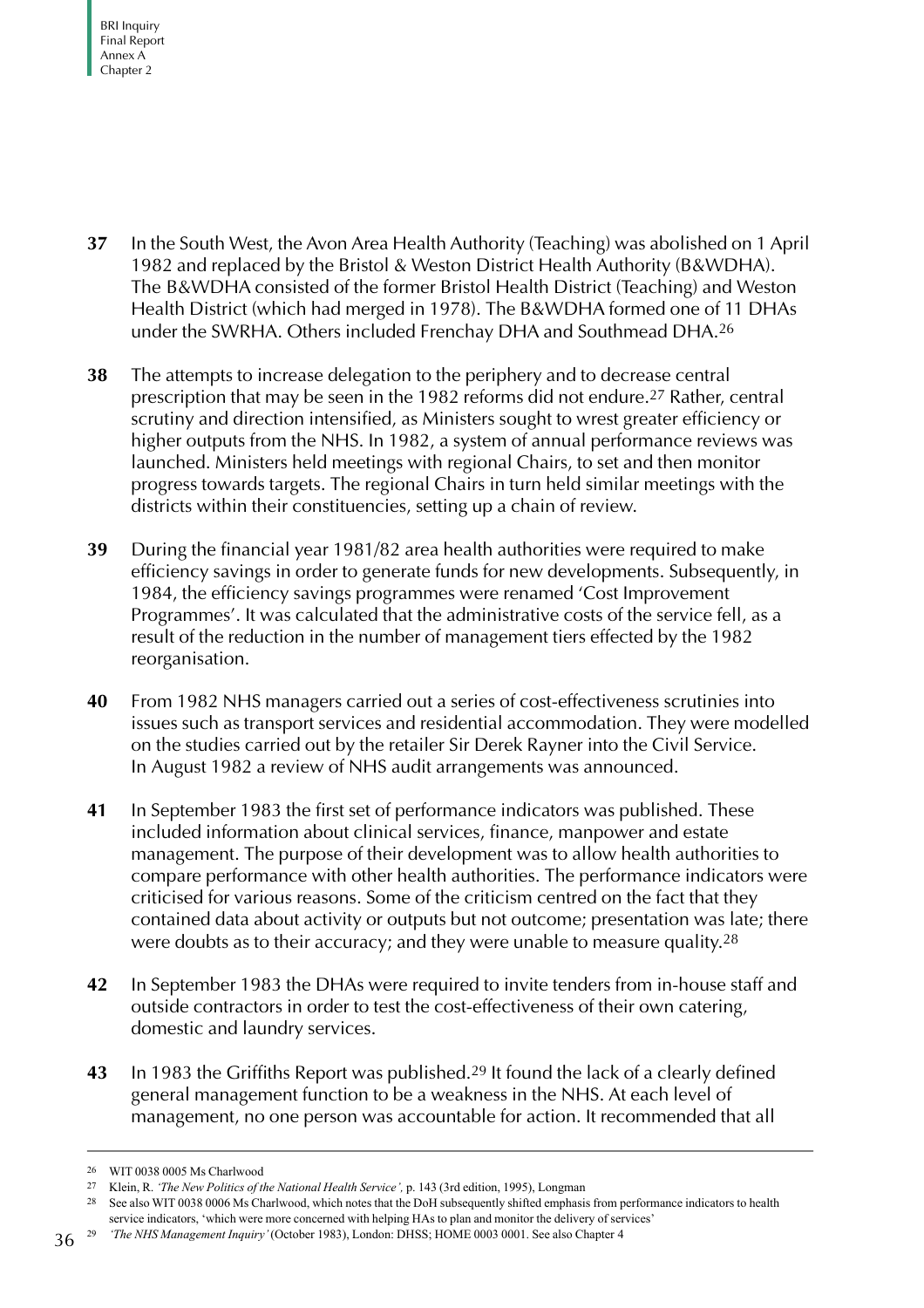levels within the NHS should operate under the control of a single general manager or chief executive. The report sought to introduce a new management culture into the NHS and thereby give managers more prominence. Hospital doctors should be involved in this: such clinicians should accept that with clinical freedom came a management responsibility. Further, according to Klein:

'One of the report's central arguments was that the management task revolved around delivering a good product to the consumer: "Businessmen have a keen sense of how they are looking after their customers. Whether the NHS is meeting the needs of the patient and the community, and can prove that it is doing so, is open to question." Thus Griffiths put two new questions on the NHS agenda, which became increasingly salient over the following decade. First, was the NHS producing the right kind of goods? Second, was the quality of the goods being produced adequate?'30

- **44** The report also recommended the establishment of a Health Services Supervisory Board, to determine policy and objectives, and an NHS Management Board, to perform an executive role. The regional and district Chairs were to ensure that the process of securing accountability and review extended through to unit level.
- **45** In June 1984 the circular 'Implementation of the NHS Management Inquiry'31 authorised the adoption of these recommendations and required DHAs and units to appoint a general manager. In Bristol, Dr John Roylance was appointed District General Manager of the B&WDHA in January 1985. He was instructed to produce a management structure for the B&WDHA by 30 April 1985. B&WDHA approved this in May 1985.32

## Main events, 1984–1996

- **46** The chapters that follow develop particular features of the structure that has been outlined, and deal with it in some detail from 1984 onward.
- **47** However, it may be helpful to identify briefly some of the main events affecting the structure of the NHS after 1984, until just after the end of 1995, so as to provide a reference point for much of the evidence later set out in this Annex.

31 *'Health Services Management: the Implementation of the NHS Management Inquiry*', Circular HC 84(13), London: DHSS

<sup>30</sup> Klein, R. *'The New Politics of the National Health Service',* p. 151 (3rd edition, 1995), Longman

<sup>32</sup> WIT 0038 0009 Ms Charlwood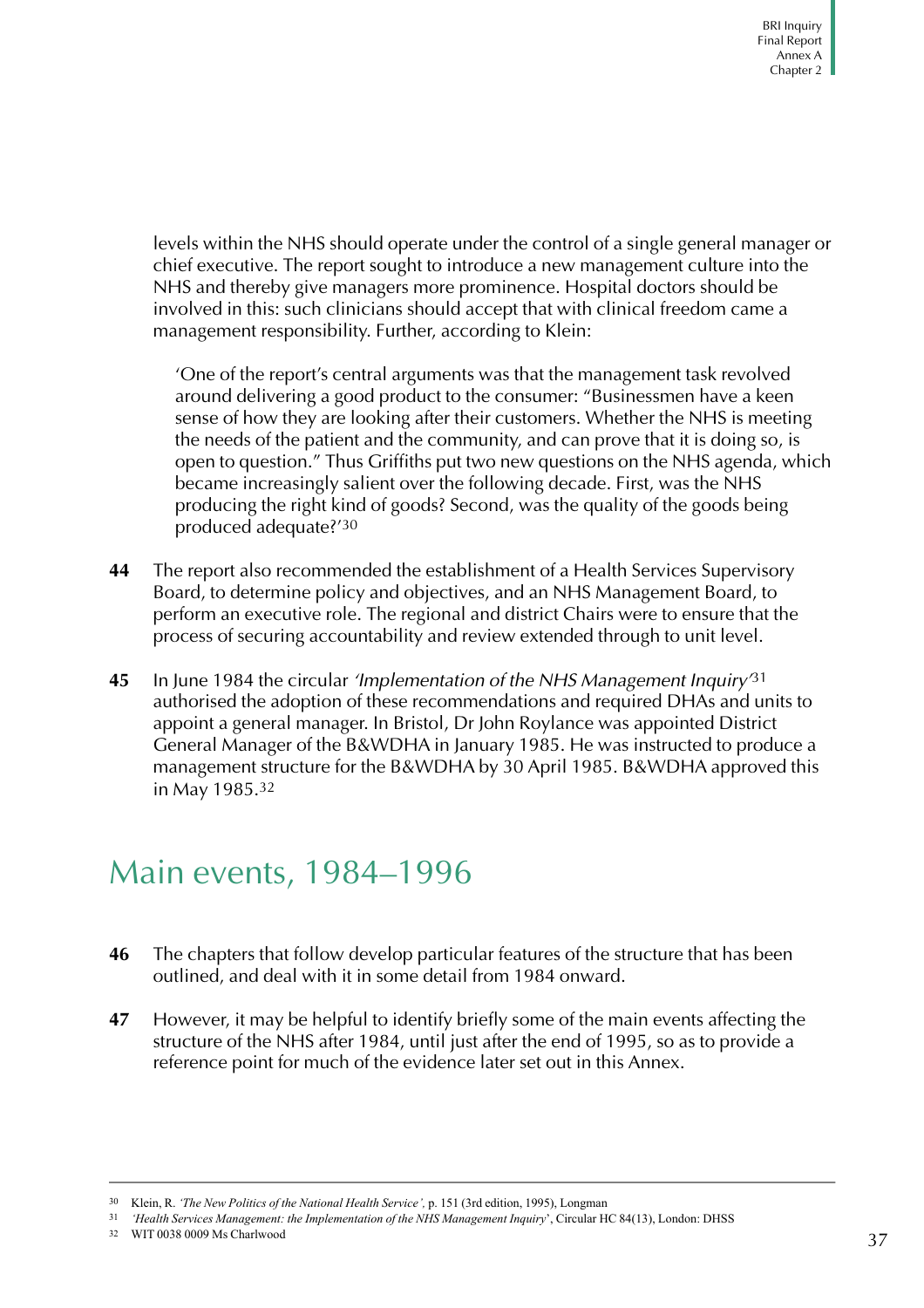- **48** The period was dominated by the development and introduction of the 'Working for Patients' reforms announced by the Government in 1989.33 This process of reform began when in January 1988, following extremely high levels of expressed concern about health service funding and its inadequacies in the late 1980s, the Prime Minister announced a fundamental review of the NHS. The review took place quickly. The reviewing team were members of a Cabinet Committee. They worked without the public consultation and participation that had characterised, for instance, previous Royal Commissions. This exclusion of the professional and public interest groups was one of the reasons why the changes proposed attracted unprecedented levels of denunciation when they were announced.
- **49** In January 1989 the work of the Committee was published in the form of the White Paper, 'Working for Patients'.<sup>34</sup> It rejected models of privately funded healthcare. Instead, it proposed an 'internal market' in the NHS by separating 'purchasers' from 'providers'. Health authorities would purchase services from independent NHS trusts, after assessing local needs and developing a strategic assessment of, or plan for, those needs. They would also monitor the delivery of the services that they had agreed to commission. GPs also would be offered the option of becoming 'fundholders', able to purchase most services on behalf of their patients. Such a system of funding would, it was said, create an incentive towards the more efficient use of resources, with more attention paid to the services that patients, or 'consumers', wanted.
- **50** The details of the new system proposed were further developed in a series of 'Working Papers' published by the DoH. These covered topics such as fundholding, the structure and responsibilities of NHS trusts, and medical audit. The Working Paper No 6, 'Medical Audit',35 established as a government policy the principle that all clinicians should participate in review and audit of their practices. A professionally led Audit Advisory Committee should support medical audit at a regional level. By April 1991, each district should also have established a District Medical Advisory Committee to plan and monitor a comprehensive programme of medical audit. But such audit programmes should be medically led, by an advisory committee chaired by a senior clinician.36

35 HOME 0003 0124

<sup>33</sup> Other developments included the split of the DHSS, in July 1988, into separate departments covering Health (DoH) and Social Security (DSS); and efficiency initiatives such as the income generation programme launched in 1988 to discover ways in which health authorities could generate additional funds by means such as placing retail outlets in hospital premises. On the former, see also Chapter 6

<sup>34</sup> DoH, *'Working for Patients'* (1989), London: HMSO (Cm 555)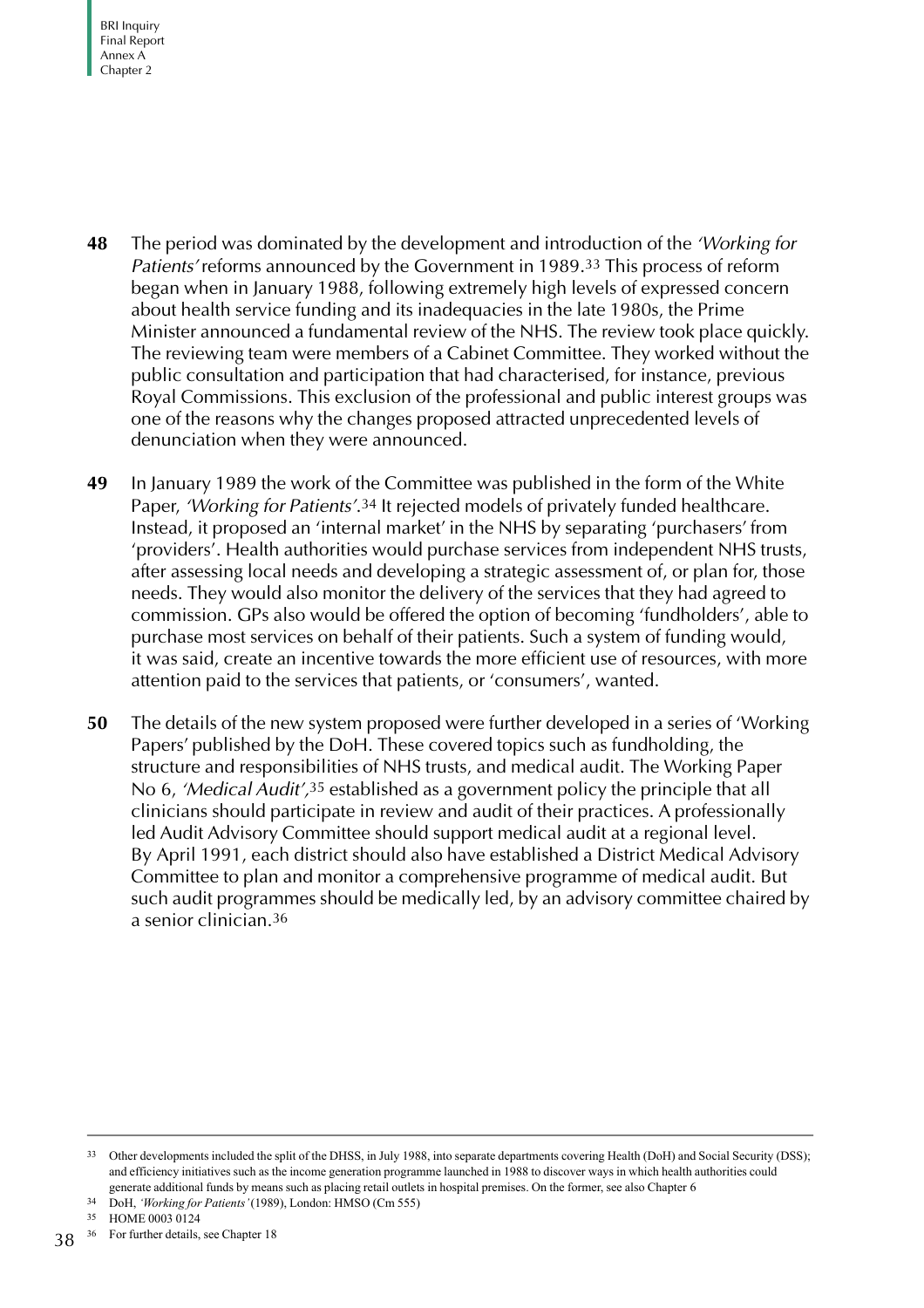- **51** The concept of NHS trusts was further explained in Working Paper No 1.37 Each would be a self-governing trust, headed by a trust board whose chairman was appointed by the Secretary of State. The board was responsible for the management of the hospital. Specifically, it was required to submit an annual report to the Secretary of State; to ensure that revenue matched outgoings, and to achieve the financial objectives that might, from time to time, be set by the Secretary of State.38 Ultimately, the Secretary of State remained in control, at least in so far as he was able to remove trust officers from post in specified circumstances. The trust, a provider of services, would derive its income from contracts with purchasers, notably local health authorities and general practitioner fundholders. Further, consultants' contracts would in the future be held directly by such trusts, rather than by RHAs, and there would be discretion to make local financial settlements or introduce non-standard terms of employment.
- **52** Although the Working Papers clarified some aspects of the changes that the Government sought to introduce, many aspects of the new system remained unclear. Further, following the passage through Parliament of the National Health Service and Community Care Act 1990 (1990 Act), the reforms were to take effect on 1 April 1991: a demanding timetable for change. Thus, as the reforms were introduced, local health authority staff, hospital managers and clinicians were required to exercise discretion in deciding how they should take effect at a local level.39
- **53** Funding for some specialised, supra regional services remained centralised. The work of the Supra Regional Services Advisory Group (SRSAG) continued. Thus, until early 1994 the purchaser-provider split did not affect the funding of paediatric cardiac surgery for the under-1s.40
- **54** In May 1989 the NHS Policy Board was created in the place of the old Health Service Supervisory Board, with the Secretary of State as the Chairman. The NHS Management Executive (the NHSME) was also created in the place of the former NHS Management Board.41 It was chaired by the Chief Executive of the NHS. The intention was to sharpen and focus the split between responsibilities for policy, on the one hand, and

41 See also Chapter 4

<sup>37</sup> *'Self-Governing Hospitals'*; HOME 0003 0028

<sup>&</sup>lt;sup>38</sup> See the NHS and Community Care Act 1990, which established the legal framework of hospital trusts, especially Section 10, and also regulations made under this Act, especially the *'NHS Trusts (Membership and Procedure) Regulations 1990',* SI 1990/2024 (amended by SI 1990/2160). These regulations set the maximum number of directors at 11. Two were to be appointed by the RHA. The Secretary of State appointed the remainder. The tenure was not to exceed four years, but reappointment was allowed. The regulations set out circumstances in which disqualification would occur (e.g. bankruptcy, sentences of imprisonment, loss of independence as a result of Trade Union office or membership of a health service body. The executive directors of the trust were to include the chief officer, the finance officer, a medical practitioner and a registered nurse or midwife. A committee composed of the chairman and non-executive directors of the trust appointed the chief officer. Once appointed, the chief officer joined that committee in order to appoint the other executive directors of the trust. Standards were generally clarified when in April 1994, the Secretary of State issued a Code of Conduct addressing issues of accountability, probity and openness: DoH '*Code of Conduct, Code of Accountability'*(1994); circulated with EL(94)40, DoH, London

<sup>&</sup>lt;sup>39</sup> 'The DoH was able to issue only general guidance on the implementation of the 1990 Act; it was left to NHS managers to work out the details. This gave them even more power than they had assumed under Griffiths, but exacerbated tensions between them and their clinical colleagues despite the increased opportunities for doctors themselves to be become involved in managerial decision-making.' Levitt R, Wall A, Appleby J. *'The Reorganised National Health Service'* p. 20 (6th edition, 1999), Stanley Thornes (Publishers) Ltd. See also Ham C. *'Health Policy in Britain'* p. 42 (4th edition, 1999), Macmillan Limited

<sup>40</sup> This topic is dealt with in further detail at Chapter 7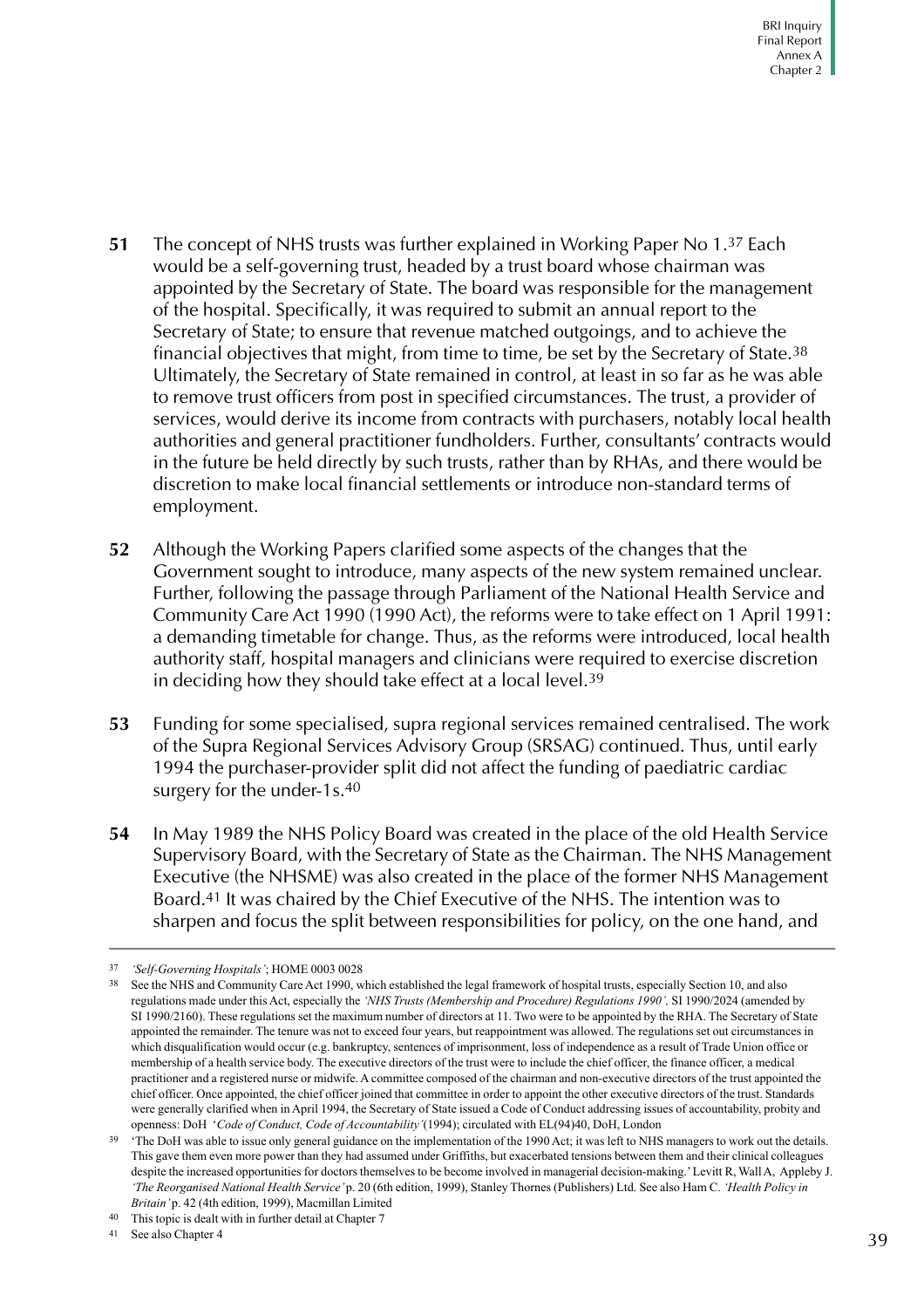management or implementation on the other. The distinction was symbolised by the move (in 1992/93) of the NHSME from London to Leeds.42

- **55** During 1990 the NHSME set up seven regional 'outposts' to assist in establishing the NHS trusts and monitoring their performance.43 One such outpost was set up in Bristol, in a separate location from the RHA.44
- **56** The nature of the accountability and scrutiny arrangements for trusts which developed can be seen in an account of such arrangements written by the NHS Executive in 1994:

'Trusts will remain primarily accountable to purchasers for the delivery of care through NHS contracts. They will be held to account by the provider arm of the NHS Executive regional office for meeting their statutory financial duties … Monitoring of Trusts' financial duties and approval of annual and strategic business plans will be undertaken by the provider arm of regional offices following the approach developed by the former outposts …'45

**57** On 1 April 1991 the 1990 Act came into effect. The 'first wave' of 57 NHS trusts and 306 GP fundholders was launched. The structure of the NHS from 1991 to 1996 is set out in the following table:

<sup>42</sup> See Chapter 4

<sup>43</sup> See Chapter 5 for further details of the functions of the regional outposts

<sup>44</sup> Until 1994, when it was resited within the RHA's premises

<sup>45</sup> *'Managing the New NHS: Functions and Responsibilities in the New NHS'* (1994), NHSE. The paragraph continued: 'There will be limited direct monitoring by regional offices of certain non-financial aspects of Trusts' performance which cannot be pursued through NHS contracts, including national policy initiatives such as Opportunity 2000 and junior doctors' hours.' See also [paras 68](#page-42-0)–73 below for the structural changes proposed and implemented in 1993–1996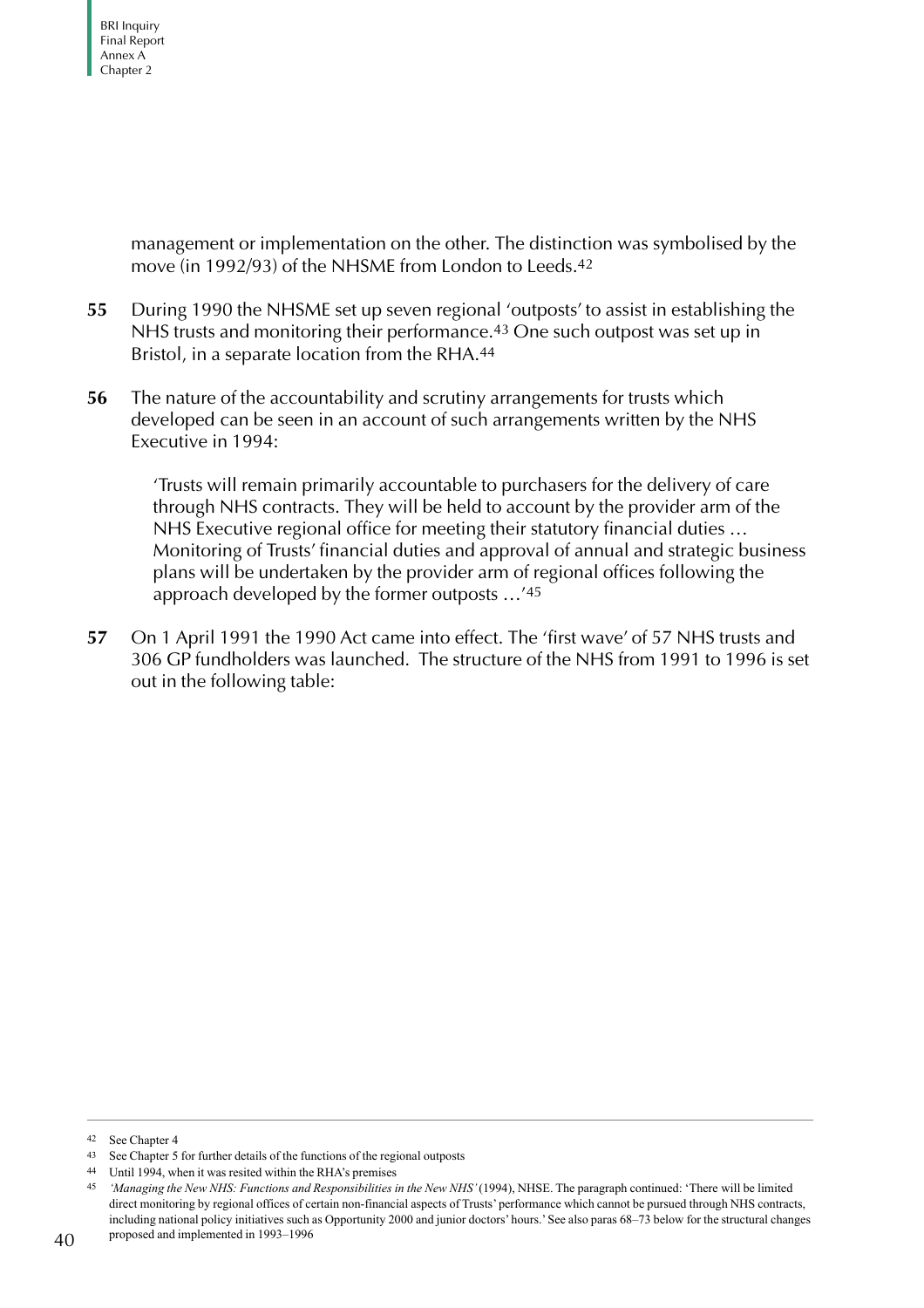

#### **Table 4: The structure of the NHS in England, 1991–9646**

- **58** The United Bristol Healthcare (NHS) Trust (UBHT) and Weston Area NHS Trust, which had existed in 'shadow' form from 21 December 1990, were formally established on 1 April 1991. Property rights and liabilities, including contracts of employment, were transferred to these trusts.
- **59** Several other local changes occurred. The B&WDHA was abolished with effect from 1 October 1991. In its place, Bristol & Weston, Frenchay and Southmead DHAs merged to form a new Bristol and District Health Authority (B&DHA), serving about 840,000 people. The B&DHA became responsible for strategic health policy and planning, and for the purchase of services from NHS trusts using service agreements.47 In addition, it retained direct managerial responsibility for those hospitals or units that had not opted for self-governing status as at 1 April 1991.

<sup>46</sup> Ham C. *'Health Policy in Britain'* (4th edition, 1999), Macmillan Limited. Illustrations reproduced with the kind permission of Macmillan Limited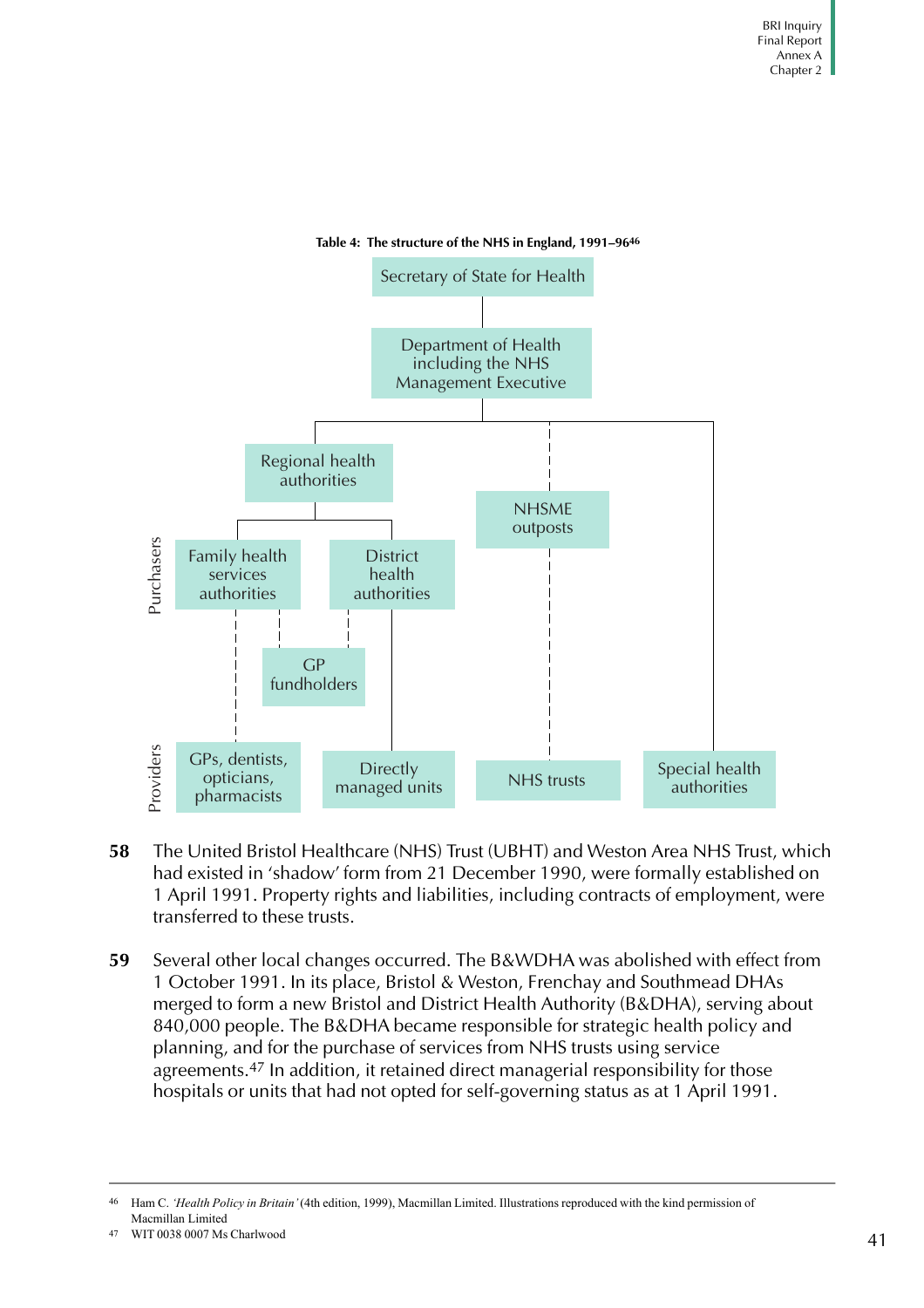- **60** The regions were also remodelled, by being given boards of executive and nonexecutive directors. The chairman of the board and the five non-executive members (who included a chairman of a family health service authority (FHSA) and a person connected to the local medical school) were appointed by the Secretary of State. The strategic role of the region, in setting performance criteria and ensuring that plans were being achieved, was further emphasised. They were also expected to take a lead in ensuring that the changes set out in the 1990 Act were successfully implemented.
- **61** DHAs were now required to place contracts with local NHS trusts for the purchase of services required by the resident population. These contracts were not legally binding;48 they might better have been described as 'service agreements'. 'Extracontractual' referrals catered for those patients who needed a particular treatment, operation or package of care not already provided for in a contract between their DHA, and the institution to which they were to be referred. Such additional costs had to be met by the DHAs on an individual basis.
- **62** Prior to placing contracts, however, the DHA was expected to assess what local health needs were, and to develop, with the assistance of its public health team, a strategy for meeting them. But:

'In practice, the impact and influence of the needs assessment process on the priorities and purchasing decisions of districts was limited, for a number of reasons. First, districts were under enormous time pressure to complete their annual contracting rounds. Many public health departments lagged behind because it takes time to carry out properly informed needs assessments. Second, health authorities had problems with the lack of epidemiological and medical information required to do proper needs assessments … Third, it was necessary to reconcile results of needs assessments with spending budgets to produce a set of actual purchasing priorities. Although a needs assessment may reveal a "need" for medical care and treatment, it does not (and cannot) reveal anything about whether and how one particular need should be met in preference to another.'49

- **63** The 'internal market' was slow to develop. Initially, achieving a 'steady-state' rather than risking disruption of existing services was considered to be particularly important. The health authorities' first year's contracts were therefore based upon the existing referral patterns to trusts. Further change was slow or limited, for a number of reasons. First, the information needed to compare services and their costs often did not exist. If it did, it tended to lie in the hands of the providers rather than the purchasers. Second, many services were not readily amenable to 'competition' from alternative providers. When factors such as access (or travel costs) by the local population were taken into account, many local trusts were natural monopoly providers of many services. Block contracts for services tended to be used, sometimes differing little from the global budget allocations they had replaced. Patients might then follow contracts, rather than vice versa. Thus, limited progress was made towards
- Where purchaser and provider were in dispute, the region was expected to act as arbitrator
- 42 49 Levitt R, Wall A, Appleby J. *'The Reorganised National Health Service',* p. 42 (6th edition, 1999), Stanley Thornes (Publishers) Ltd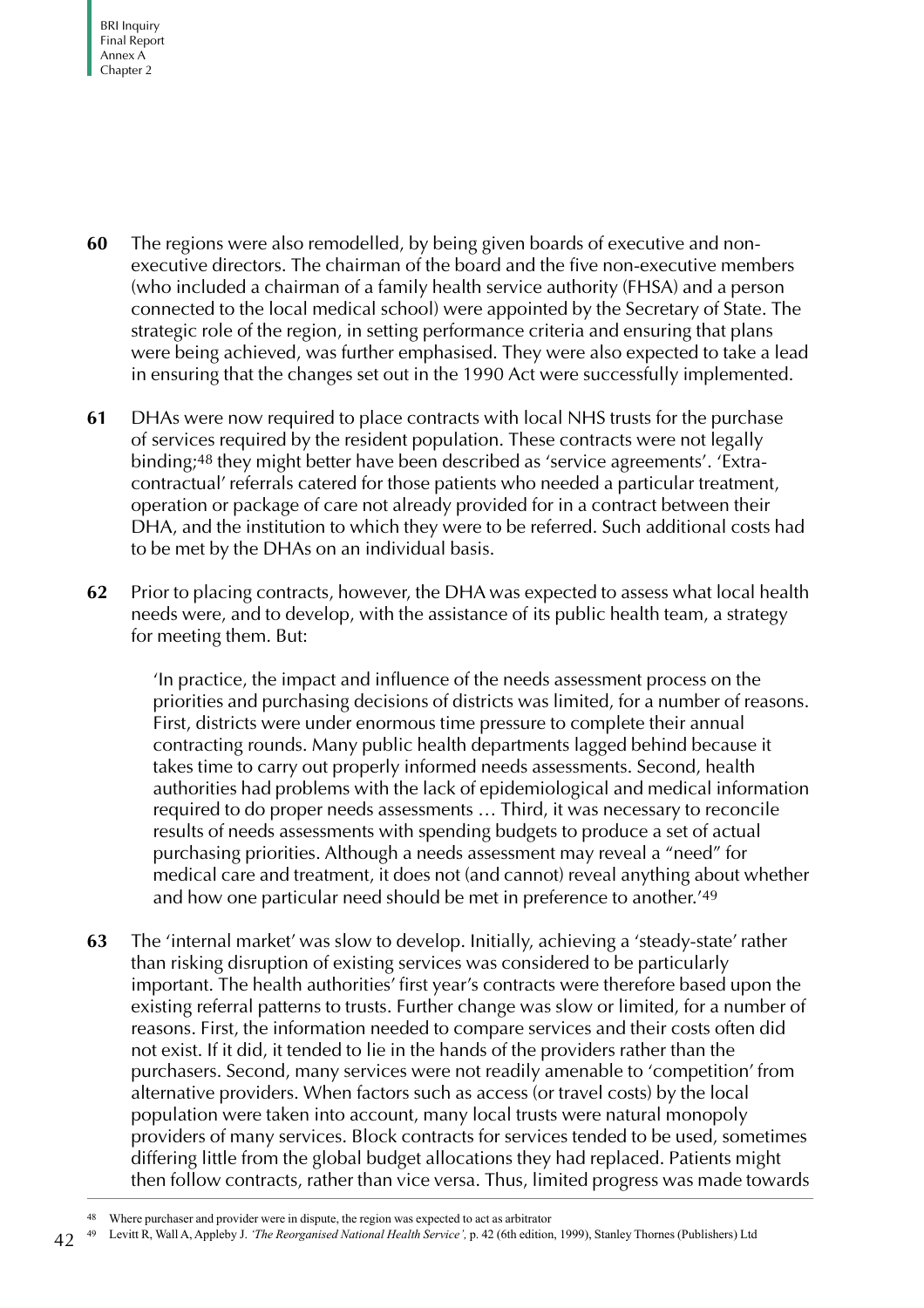developing an internal market, and co-operation and partnership in service development between purchasers and large local providers was a common approach.50

- **64** In October 1991 the Patient's Charter51 was published as part of a national policy initiative to define standards of service within public services. It set out a list of rights or guarantees of service for patients, but these standards were not legally enforceable. Purchasers, however, did use them to monitor the quality of care or levels of service being provided under the contracts with their providers. For example, the guarantee that patients should wait no longer than two years for an operation was one of the waiting list indicators that was scrutinised.
- **65** On 1 April 1992 a second wave of NHS trusts and GP fundholders began operation.
- **66** The 1992 White Paper, 'The Health of the Nation',52 adopted a wide public-health approach to securing a 'continuing improvement in the general health of the community'. The paper recognised that health was the product of a wide range of factors, including lifestyle and the environment; achieving good health required more, therefore, than managing a service which aimed to cure illness or disease. All government action should be co-ordinated to assist in the aims of producing a healthy environment, healthy homes and healthy workplaces. These general aims were also more closely focused in 25 specific targets; for example, securing a reduction in the number of deaths from coronary heart disease, or in the percentage of the population that was overweight. There was, in other words, a new interest from the government in tackling the causes of disease and premature death.
- **67** Also in 1992 the Clinical Outcomes Group was established to promote a multiprofessional approach to clinical audit. No longer would doctors, nurses and other professional groups conduct audit separately. The group placed an emphasis on linking clinical audit to other programmes such as resource or risk management, quality assurance, research, development and education.53
- <span id="page-42-0"></span>**68** In April 1993, 139 new NHS trusts came into being, making a total for England of 289. By 1 April 1994, there were a total of 419 NHS trusts and 96 per cent of hospital and community health funding was spent on services provided by trusts. Further, some 9,000 GPs had become fundholders, representing over half of all eligible practices and serving approximately 36 per cent of the population.54

<sup>50</sup> 'Whatever the preferred approach, the outcome was the same: the internal market became a *managed* market in which competition and planning went hand in hand.' Ham C. *'Health Policy in Britain'*, p. 43 (4th edition, 1999), Macmillan Limited

<sup>51</sup> HOME 0001 0001 – 0013

<sup>52</sup> DoH (1992), London: HMSO (Cm 1986)

<sup>53</sup> See Chapter 18 for a more detailed account of aspects of audit during this period

<sup>&</sup>lt;sup>54</sup> The process had been assisted by periodic reductions in the number of patients required to be on a GP's practice list before the practice became eligible for fundholding status, and by the development of different models of fundholding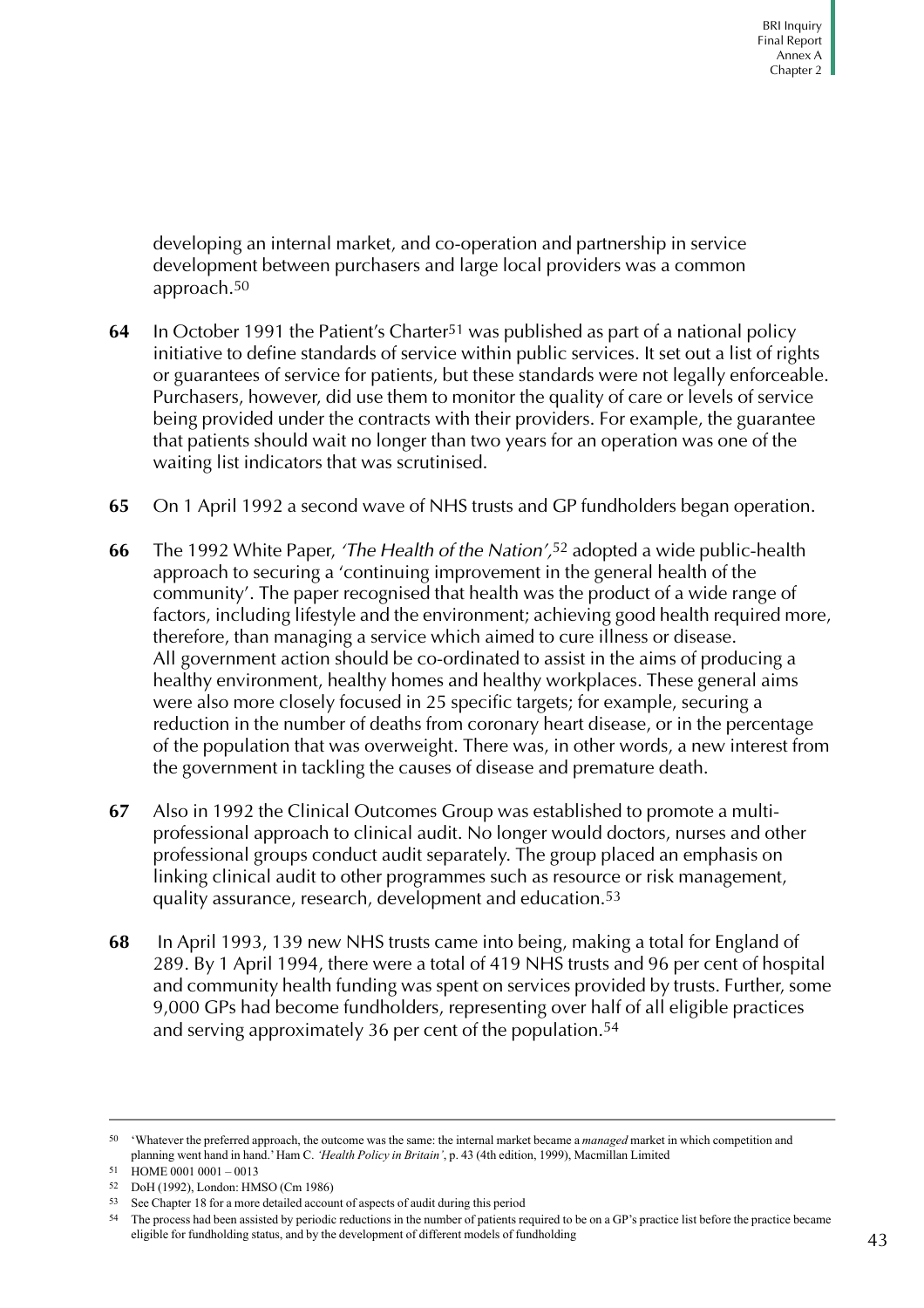**69** The implementation of the changes first outlined in 1989 provoked further examination of the structure of the NHS and whether its shape was apt to manage the reorganised system. In October 1993, in 'Managing the New NHS,' the Government announced plans for a further restructuring exercise. Its ultimate aim was to abolish the regional health authorities and to reorganise the existing NHS Management Executive so as to create eight regional offices, each headed by a regional director, which would replace the RHAs and the existing NHSME outposts. However, new legislation would be required to abolish the RHAs. In the interim, the Secretary of State proposed that, from 1 April 1994, RHAs should be reduced in number from fourteen to eight, thus creating common boundaries with the NHSME's new regional offices. The Government commented that, as a result of the reforms:

'RHAs no longer have the wide-ranging planning and line management responsibilities that they had in the previous hierarchical system. In recent years they have played a key role in implementing the NHS reforms, but that role is diminishing as purchasers build up their skills and experience. Monitoring of Trusts, which will make up the vast majority of service providers by April 1994, is the responsibility of seven NHSME outposts. RHAs have already reduced in size.'55

- **70** The reforms announced also aimed to support the developing liaison between DHAs and FHSAs, in order to strengthen local purchasing arrangements. Mergers of these two bodies would not only be permitted for the first time, but encouraged by the creation of integrated DHAs/FHSAs, in the shape of new area health authorities, to enable integration of purchasing across primary and secondary care boundaries.
- **71** Accordingly, the boundaries of the fourteen RHAs in England were altered on 1 April 1994 to reduce their numbers to eight. The SWRHA and Wessex RHA were re-formed into the South & West RHA (S&WRHA). On the same date, NHS Executive regional offices were established, sharing common boundaries with the remaining regional health authorities.
- **72** The Health Authorities Act 1995 (1995 Act) gave the necessary statutory authority to the abolition of the RHAs and to mergers of DHAs and FHSAs. B&DHA and Avon FHSA anticipated these developments by making arrangements to meet jointly, under the name of the Avon Health Commission, in order to conduct business. Formal meetings of the two authorities ratified the Commission's decisions immediately afterwards.56

55 *'Managing the New NHS: a Consultation Document',* NHSME, 1 November 1993, para 2.3

 $\Delta\Delta$ 56 WIT 0038 0007 Ms Charlwood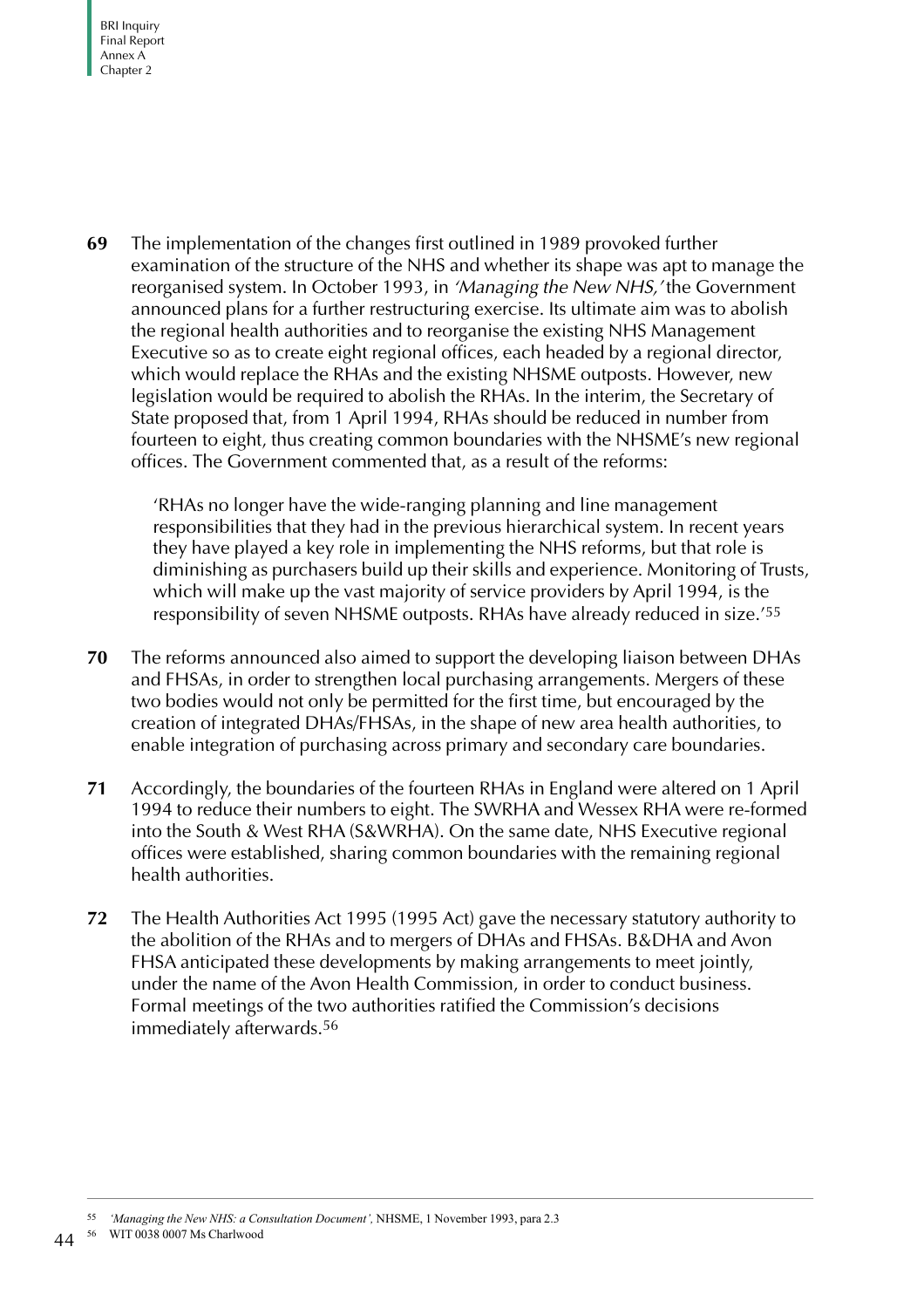**73** When on 1 April 1996 the 1995 Act came into force, the S&WRHA, the B&DHA and the Avon FHSA were abolished. The South and West Regional Office of the NHS Executive inherited most of the functions and responsibilities of the former SWRHA.57 The Avon Health Authority (Avon HA) was established, serving a population of some 982,000 in the areas of the new unitary local authorities of Bath & North and East Somerset, City of Bristol, North Somerset and South Gloucestershire.58 The Avon HA continued the tasks of planning, and purchasing or commissioning, services that had been the function of the B&DHA since 1991, but with additional responsibility for people residing in the Bath area.

## Conclusion

**74** The paragraphs above have given the briefest sketch of the changes that were implemented in the NHS from its inception, and then from 1984 to 1996. The account has not sought to summarise the many and varied views, or research performed, upon the nature and effect of the far-reaching changes introduced in the middle of the period of the Inquiry's Terms of Reference. It is hoped that a short introduction to these changes may assist by reminding readers of the backdrop to the more detailed account of events in Bristol, to which the following chapters now turn.

<sup>57</sup> WIT 0038 0008 Ms Charlwood. See also *'Managing the New NHS: a Consultation Document'* (NHSME, 1 November 1993), and *'Managing the New NHS: Functions and Responsibilities in the New NHS'* (NHMSE, 1994). These documents noted that the regional offices would take over the functions of the RHAs; would develop the purchasing function in the NHS; and would take over the monitoring of NHS trusts from the NHSME outposts. They would not be involved in detailed operational management and would be smaller than the old regional health authorities

<sup>58</sup> WIT 0038 0008 Ms Charlwood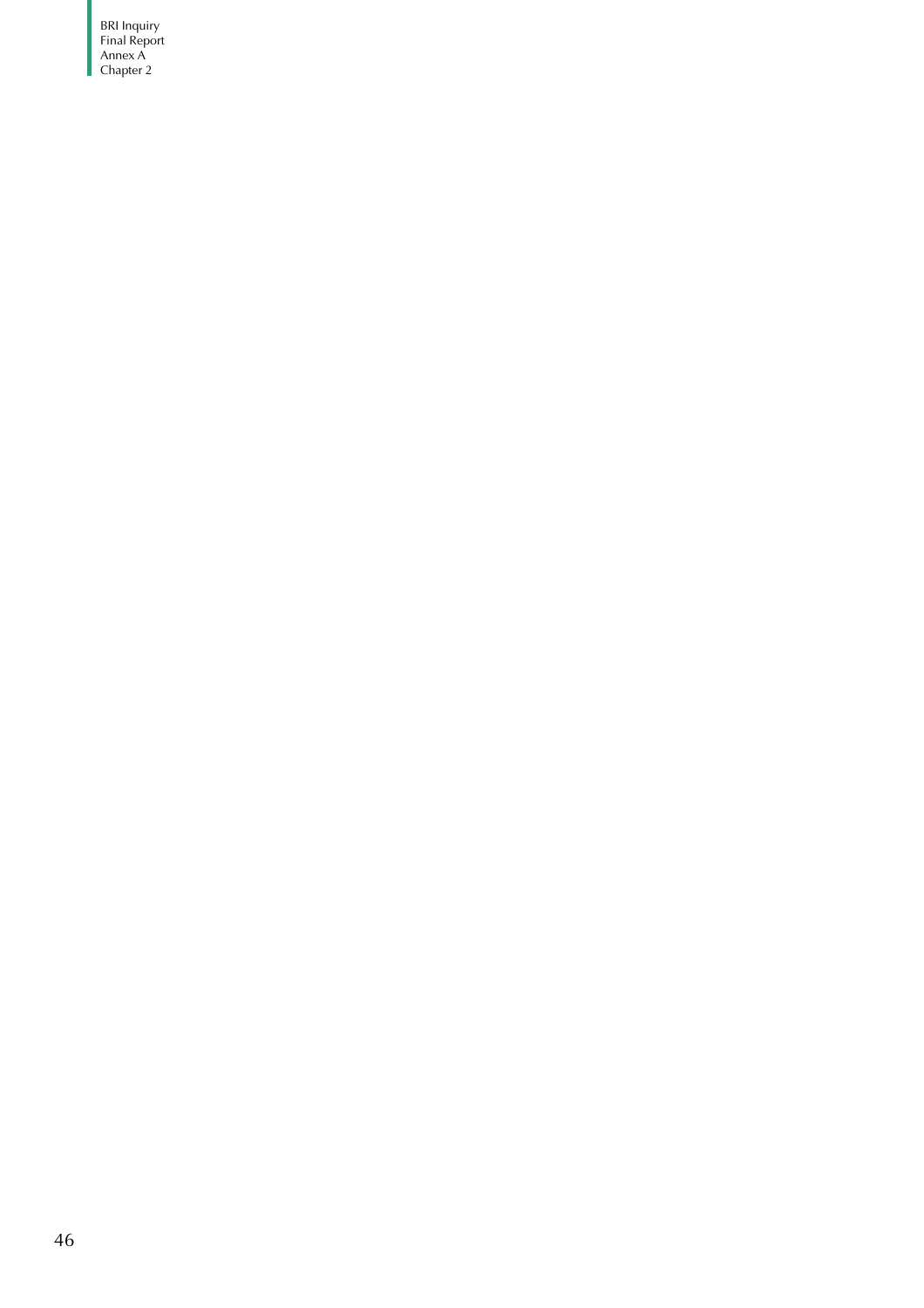# **Chapter 3 – Developments in the UK, in the Diagnosis and Treatment of Congenital Heart Abnormalities in Children, 1984–1995**

| Introduction                                                               | 49 |
|----------------------------------------------------------------------------|----|
| The perspective of children with congenital heart disease                  | 50 |
| Diagnosis and initial assessment                                           | 51 |
| Echocardiography                                                           | 52 |
| Doppler echocardiography                                                   | 52 |
| Colour-flow mapping of Doppler echocardiography                            | 53 |
| Transoesophageal echocardiography                                          | 53 |
| Cardiac catheterisation                                                    | 53 |
| Management strategies                                                      | 54 |
| Post-operative care                                                        | 56 |
| The cardiac nurse                                                          | 56 |
| Long-term post-operative management                                        | 57 |
| An outline of some of the types of congenital heart disease                | 57 |
| The normal heart                                                           | 58 |
| The heart with a congenital abnormality                                    | 59 |
| The specific heart abnormalities and procedures referred to in the Inquiry | 60 |
| Introductory comments                                                      | 60 |
| <b>Coarctation of the Aorta</b>                                            | 61 |
| The problem                                                                | 61 |
| Diagnosis                                                                  | 61 |
| Management                                                                 | 61 |
| Atrial Septal Defect (ASD)                                                 | 62 |
| The problem                                                                | 62 |
| Diagnosis                                                                  | 62 |
| Management                                                                 | 63 |
| Ventricular Septal Defect (VSD)                                            | 63 |
| The problem                                                                | 63 |
| Diagnosis                                                                  | 64 |
| Management                                                                 | 64 |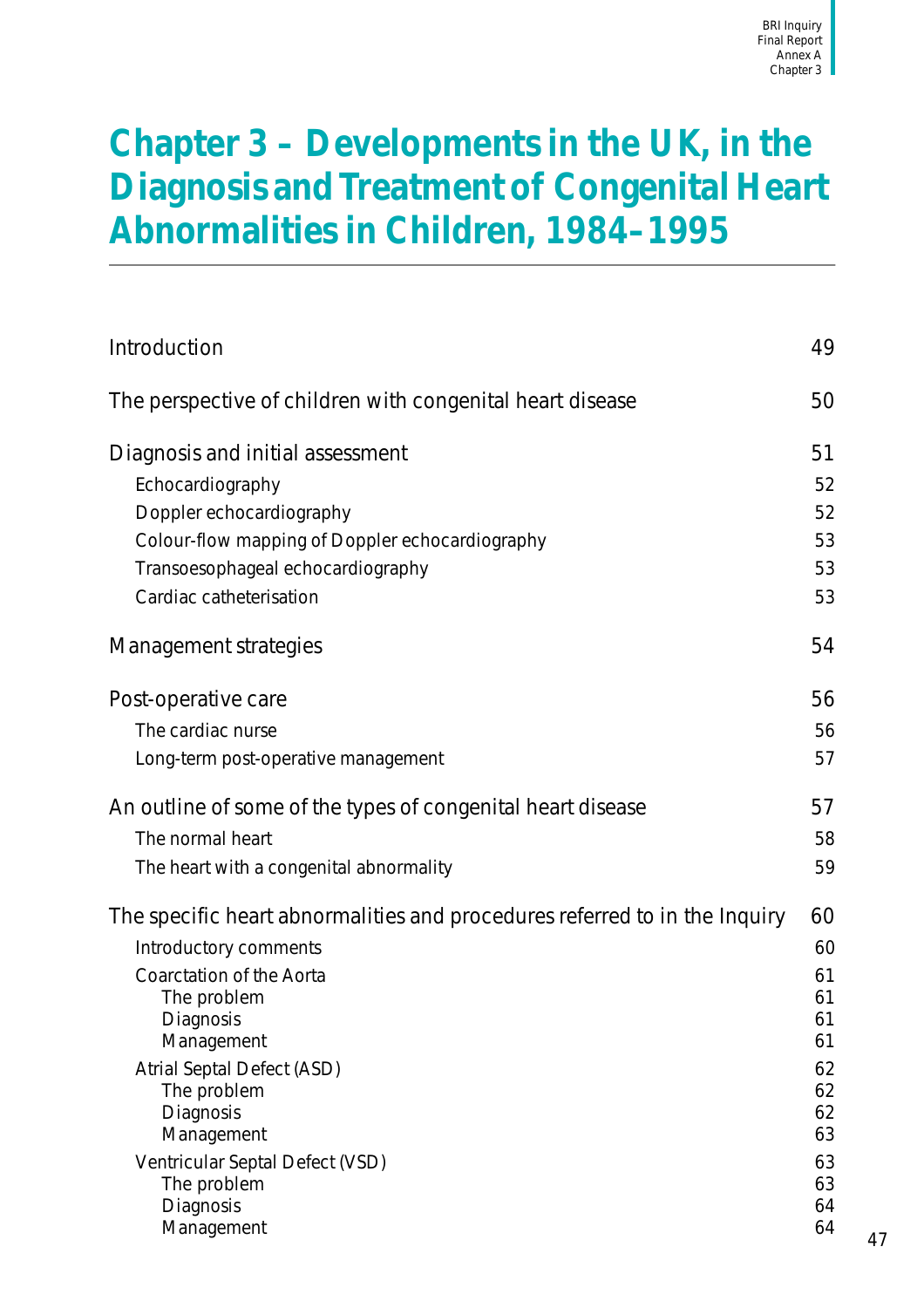| Complete Atrio-Ventricular Septal Defect (CAVSD)  | 65 |
|---------------------------------------------------|----|
| The problem                                       | 65 |
| Diagnosis                                         | 65 |
| Management                                        | 66 |
| <b>Truncus Arteriosus</b>                         | 67 |
| The problem                                       | 67 |
| Diagnosis                                         | 68 |
| Management                                        | 68 |
| <b>Tetralogy of Fallot</b>                        | 69 |
| The problem                                       | 69 |
| Diagnosis                                         | 70 |
| Management                                        | 70 |
| Transposition of the Great Arteries (TGA)         | 71 |
| The problem                                       | 72 |
| Diagnosis                                         | 73 |
| Management                                        | 73 |
| Total Anomalous Pulmonary Venous Drainage (TAPVD) | 75 |
| The problem                                       | 75 |
| Diagnosis                                         | 76 |
| Management                                        | 76 |
| The Fontan procedure                              | 77 |
| The problem                                       | 77 |
| Diagnosis                                         | 78 |
| Management                                        | 78 |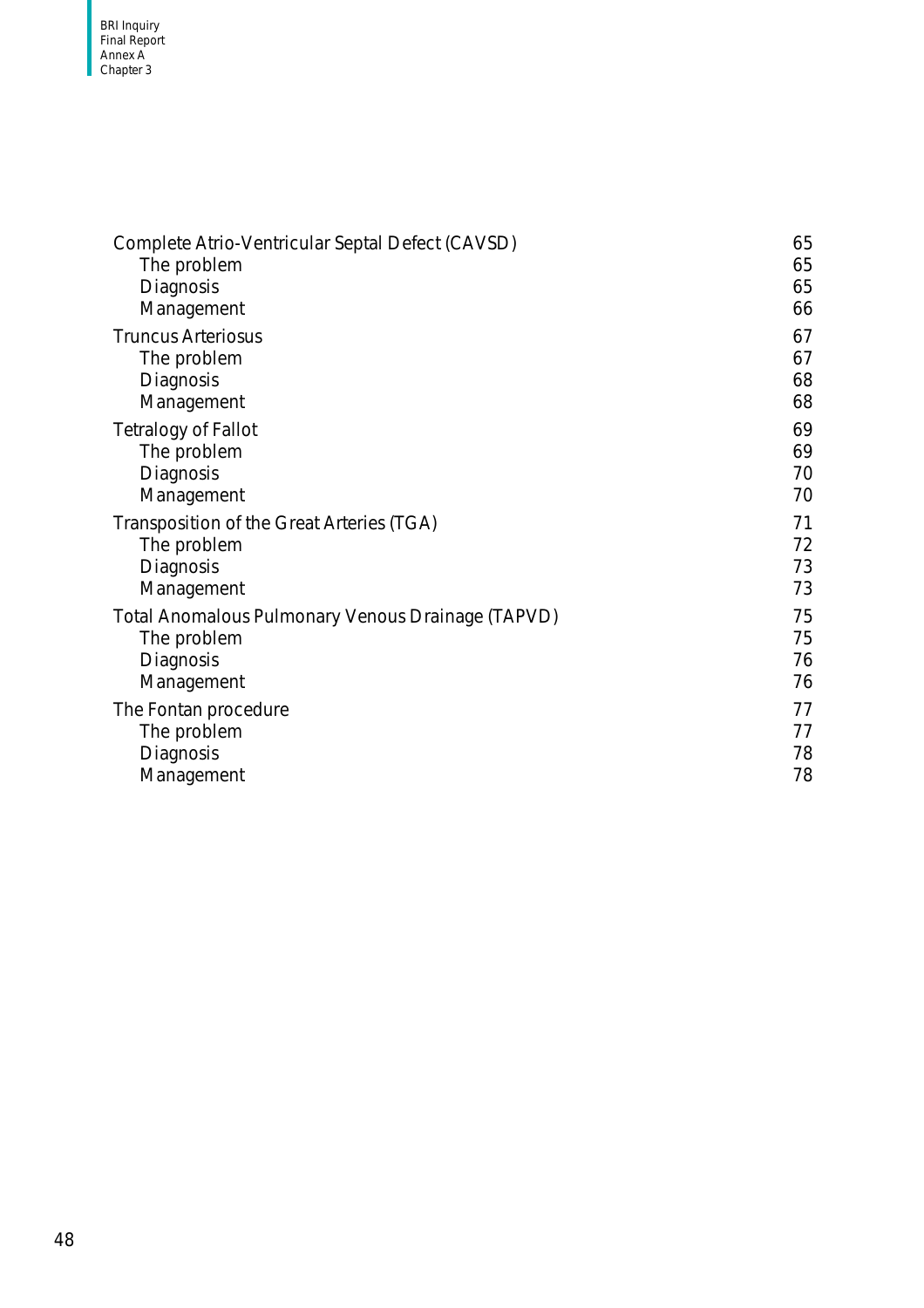This chapter was written for the Inquiry by Dr Eric D Silove , MD, FRCP, FRCP(E), FRCPCH, consultant paediatric cardiologist, Birmingham Children's Hospital.

The illustrations used in this chapter have been reproduced with the kind permission of Heartline.

## Introduction

- **1** This is a concise account of the history of the development of diagnosis and treatment of congenital heart disease<sup>1</sup> in children in the United Kingdom, with special reference to the period 1984 to 1995. It is written for the lay person.2 It presents:
	- a concise history of the development of cardiac surgical services for children with congenital heart disease in the United Kingdom, with special reference to the period 1984 to 1995;
	- a description of methods of diagnosis and strategies of management in general terms;
	- $\blacksquare$  the differences between the normal heart and hearts with congenital abnormalities;
	- a discussion of specific heart abnormalities in terms of the problems that they present, the symptoms they cause, the methods by which they are diagnosed and the strategies of their management; and
	- $\blacksquare$  in general terms, the consequences of not operating compared with the benefits and risks of operations for specific abnormalities.
- **2** In any medical service, there is no precise point at which a new development takes place. It is an evolutionary process, determined by numerous factors which may occur separately or together. These include human technical skills, technological advances, new drugs and new strategies. There are also intangible factors such as new ideas, the courage to pursue them, research, organisation of multidisciplinary teams, and the application to the service in question of techniques and skills used in other disciplines. The many related ethical issues demand constant review.
- **3** Until the latter part of the 1950s very little surgical treatment was available to children with congenital heart abnormalities anywhere in the world. In 1954, W Lillehei, an American cardiac surgeon at the University of Minnesota, first used a machine to take

<sup>1</sup> The terms 'congenital heart abnormality' and 'congenital heart disease' are usually interchangeable

<sup>&</sup>lt;sup>2</sup> This chapter does not include the range of detailed references which would be found in an academic article. The reader requiring further detail should consult Kirklin JW, Barratt-Boyes BG. *'Cardiac Surgery: Morphology, Diagnostic, Natural History, Techniques, Results and Indications'* (2nd edition, 1993), Edinburgh and New York: Churchill Livingstone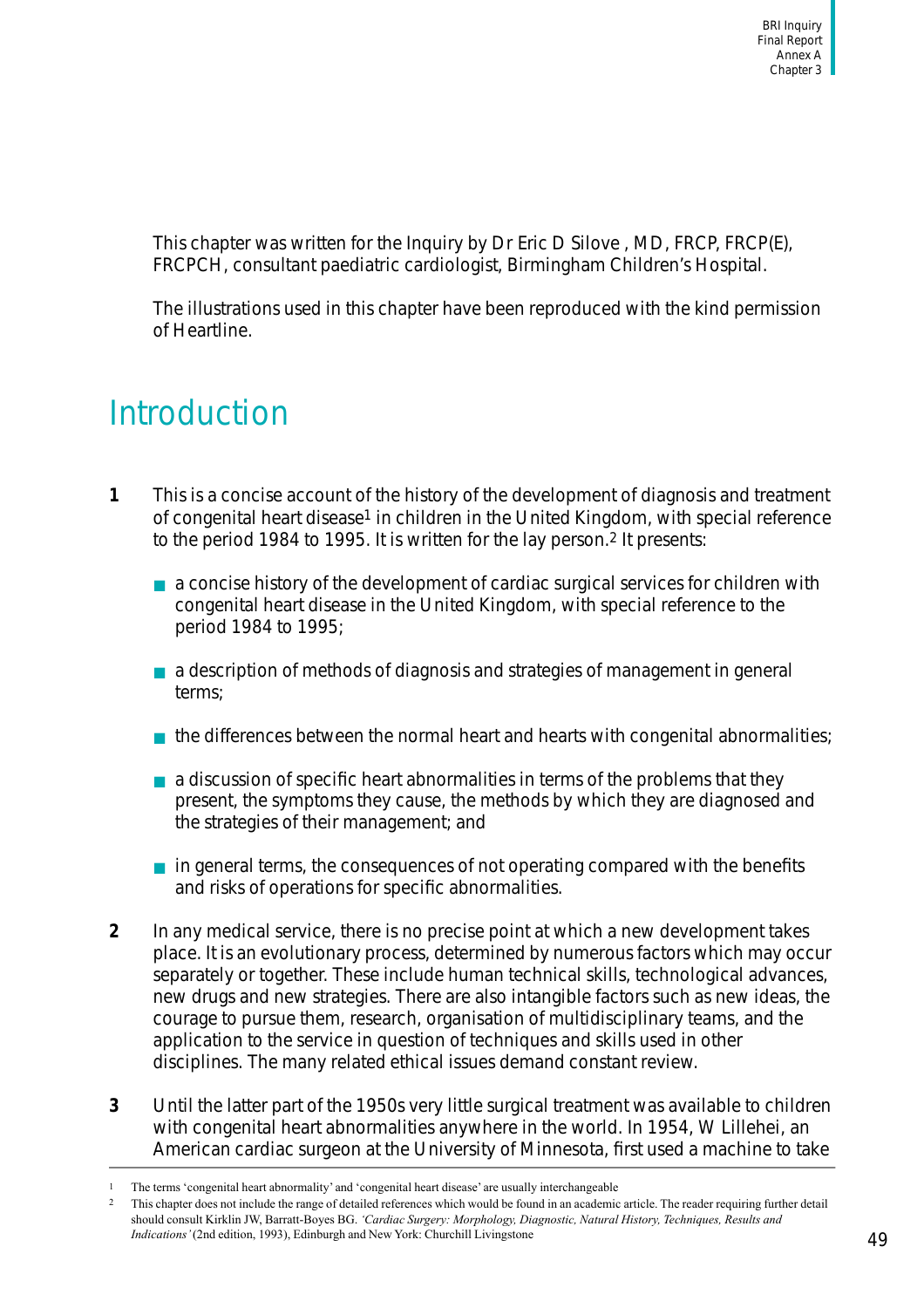over the work of the heart while he stopped it and opened it in order to repair an abnormality. This was soon emulated in a number of centres around the world. In 1958 the first open-heart operation on a child in the United Kingdom was performed using the heart-lung bypass machine. During the early 1960s surgery was performed on increasing numbers of children in the UK, in an increasing number of centres. There were few publications of surgical results and little was known of the expectations of survival. Operations continued to be undertaken because there was the wide recognition that without such attempts, children with the more serious congenital heart abnormalities had very little chance of surviving into adulthood. During the latter part of the 1960s and early 1970s there was an explosion of reports of surgical results and by the early 1970s paediatric cardiac surgery had been established in around half of the major regions in the UK. Patients with more complicated abnormalities tended to be referred to two or three centres with the greatest experience.

**4** In the late 1970s there was increasing recognition of the need to concentrate paediatric cardiac surgery in a limited number of 'supra regional' centres, especially in the case of infants under the age of 1 year. In 1983 the Department of Health established a mechanism, the Supra Regional Services Advisory Group (SRSAG), for funding a small number of highly specialised services. In 1984 the services funded in this way were expanded to include paediatric cardiac surgery, and nine centres were funded to provide this service.3

# The perspective of children with congenital heart disease

**5** The birth of a baby with congenital heart disease (CHD) can be devastating news for the parents. A congenital heart abnormality occurs in six to eight of every 1,000 livebirths.4 In other words, every year in the UK, around 3,500 babies are born with congenital heart abnormalities. Approximately 50% of these babies have a relatively mild abnormality which may cause no problems for the child at any stage in life and may even 'cure' itself spontaneously. In some, it may require a surgical procedure later in life which can be curative. At the other extreme, some babies will die within hours or days if they do not have emergency medical and surgical treatment. Overall, about 50% of babies born with congenital heart disease will not survive into adult life without surgery. Thus, a heart abnormality can have far more serious consequences than most other physical problems that may be present at birth.

See Chapter 7

<sup>4</sup> Dickinson DF, Arnold R, Wilkinson JL. 'Congenital Heart Disease among 160,480 Liveborn Children in Liverpool 1960 to 1969. Implications for Surgical Treatment'. '*British Heart Journal'* July 1981; 46(1): 55–62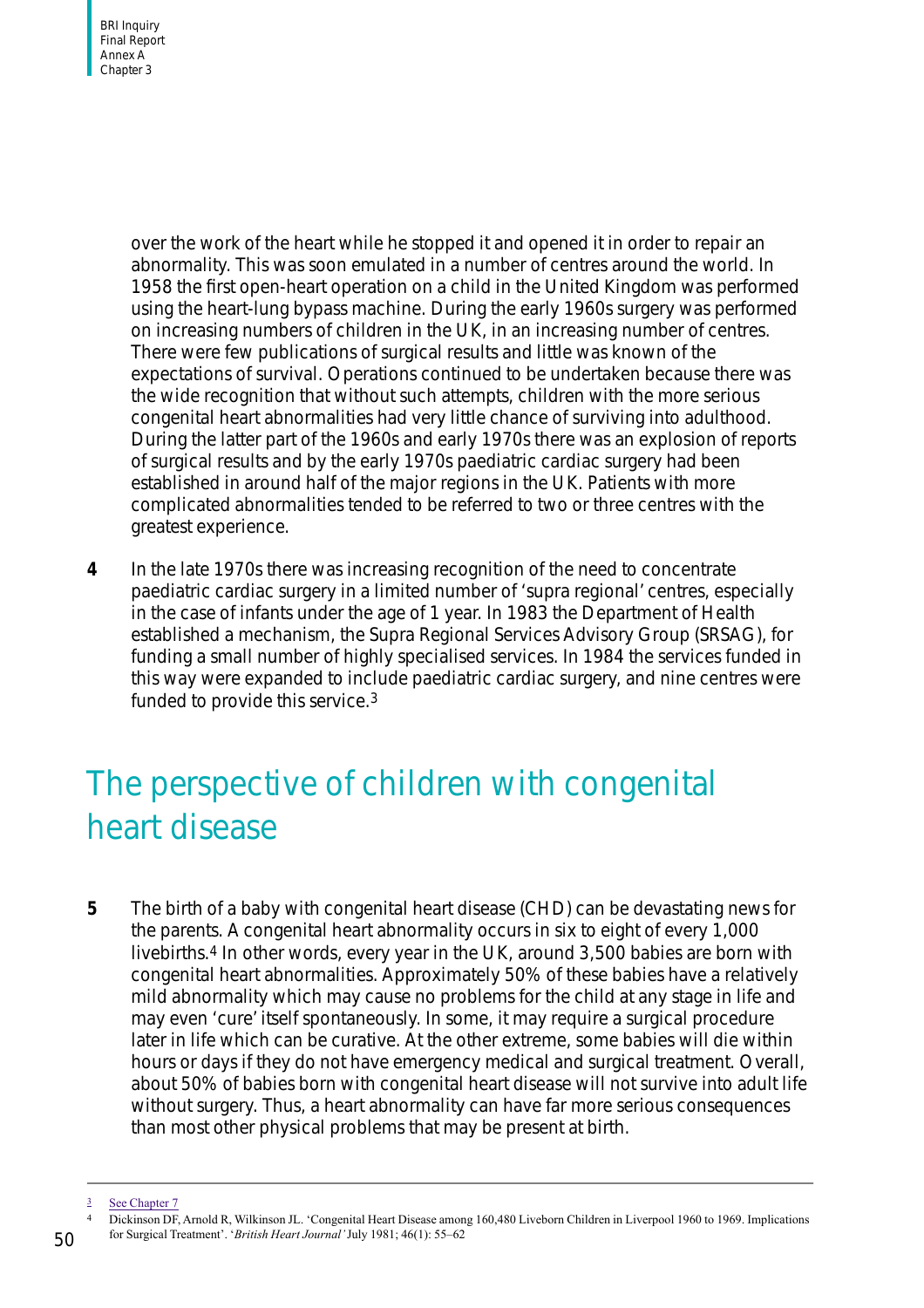- **6** Children who are born with heart disease need and receive care from many different nurses and doctors at any one time and over the years.
- **7** Cardiologists and surgeons have a significant role in the care of children who have congenital heart disease. Many other clinicians and healthcare workers are also likely to be involved in a hospital care episode, not least nurses, anaesthetists, perfusionists (technicians who run the heart-lung bypass machine), pharmacists and physiotherapists. If the child dies, a pathologist is also likely to be directly involved.
- **8** For a few children, a heart problem can be diagnosed, treated, and indeed cured, in one episode of care in hospital.
- **9** For many children, the care process is complicated and protracted: it may involve an initial diagnosis followed by a series of surgical procedures and other treatment over a period of years. An operation in early infancy may only be an initial operation in a plan of treatment.
- **10** Children with heart abnormalities who need heart surgery may have either 'closed-' or 'open-' heart surgery. A 'closed' operation means that the heart or major arteries are operated on whilst the heart is still beating. An 'open-' heart operation means that the heart is stopped whilst the surgery takes place, and the blood flow to the child's vital organs is supported by a heart-lung bypass machine.
- **11** There is a wide spectrum of heart abnormalities. Even though diagnostic labels are given to individual children, no two children's hearts are identical. Thus the best operative management is not always clear, and normally the relevant clinicians would come together to discuss and agree a plan of treatment for each child. There may be several options both for the type of surgery and for its timing.

## Diagnosis and initial assessment

- **12** A serious congenital heart abnormality will usually be recognised or suspected within a few days after birth, often while the baby is still in the newborn unit of the hospital. In that case the paediatrician will ordinarily make early contact with a paediatric cardiologist.
- **13** In some babies there may be no obvious symptoms and signs for several days or weeks. In those cases, the parents, the midwife, health visitor or general practitioner will be involved in recognising a problem. Referral to a paediatrician usually follows. If a heart abnormality is judged to be likely, the paediatrician will also decide how urgently a paediatric cardiologist should be consulted.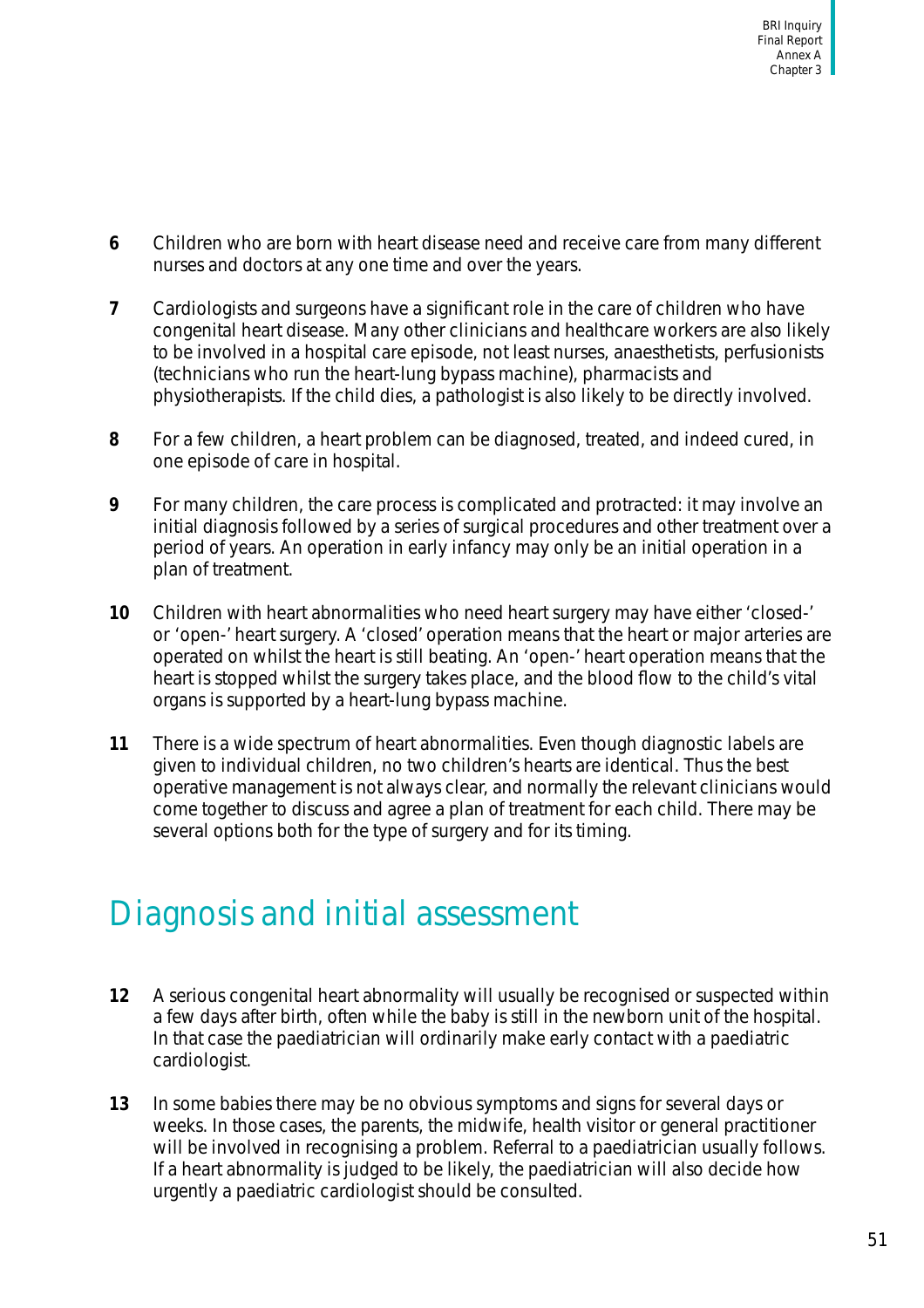- **14** The paediatric cardiologist is responsible for the initial assessment and diagnosis of a congenital heart abnormality. When necessary, he initiates emergency medical treatment and at an early stage involves a surgeon in planning the timing and strategy of management. Perhaps the cardiologist's most important function is the identification and diagnosis of heart abnormalities and heart disease. The decision to proceed with cardiac surgery is a decision made between the family, the cardiologist and the cardiac surgeon, and of course the patient, to the level of his understanding.
- **15** If it is thought that surgery may be required, the cardiologist is expected to provide a clear picture of the cardiac abnormality. In order to make a diagnosis, the paediatric cardiologist will use various technologies which have advanced significantly during the past 20 years. They are principally: (1) the use of ultrasound scanning which is non-invasive (known as echocardiography), and (2) cardiac catheterisation which is invasive and consequently involves some risk to the patient.5

## **Echocardiography**

**16** Echocardiography is the name given to the use of ultrasound scanning to produce images of the heart. During the late 1970s and early 1980s echocardiography became widely used to define congenital heart abnormalities and by 1982–1984 some definitive articles and textbooks had been written on the subject. By 1984 most paediatric cardiologists in the UK were using echocardiography in order to provide a reasonably accurate initial diagnosis. This was true as regards most of the abnormalities that have been of particular concern to the Inquiry: Atrial Septal Defect (ASD), Ventricular Septal Defect (VSD), Atrio-Ventricular Septal Defect (AVSD), Tetralogy of Fallot,<sup>6</sup> Transposition of the Great Arteries (TGA), hearts with one effective ventricle and Truncus Arteriosus. Others, such as Coarctation of the Aorta and Total Anomalous Pulmonary Venous Drainage (TAPVD), could be diagnosed by the use of echocardiography, but less easily. It was expected that in some cases there would be uncertainty about the diagnosis and the finer details. In such cases, it was then necessary to supplement the echocardiographic diagnosis by using the techniques of cardiac catheterisation.

## **Doppler echocardiography**

**17** During the mid-1980s, an ultrasound 'Doppler' technique became available which enabled cardiologists to measure the velocity of blood flow within blood vessels. From these measurements it became possible to calculate pressures in certain chambers of the heart which previously could only be derived from direct measurements using cardiac catheterisation (see [para 20](#page-22-0)).

<sup>5</sup> Ultrasound scanning is a procedure in which some jelly is placed on the chest and a small pencil-like probe is held lightly on the skin. A cardiac catheterisation is invasive in the sense that the skin is punctured with a needle which is then guided into a blood vessel. A thin tube (or catheter) is then guided by various manoeuvres into the blood vessel and is advanced along the larger blood vessels into the heart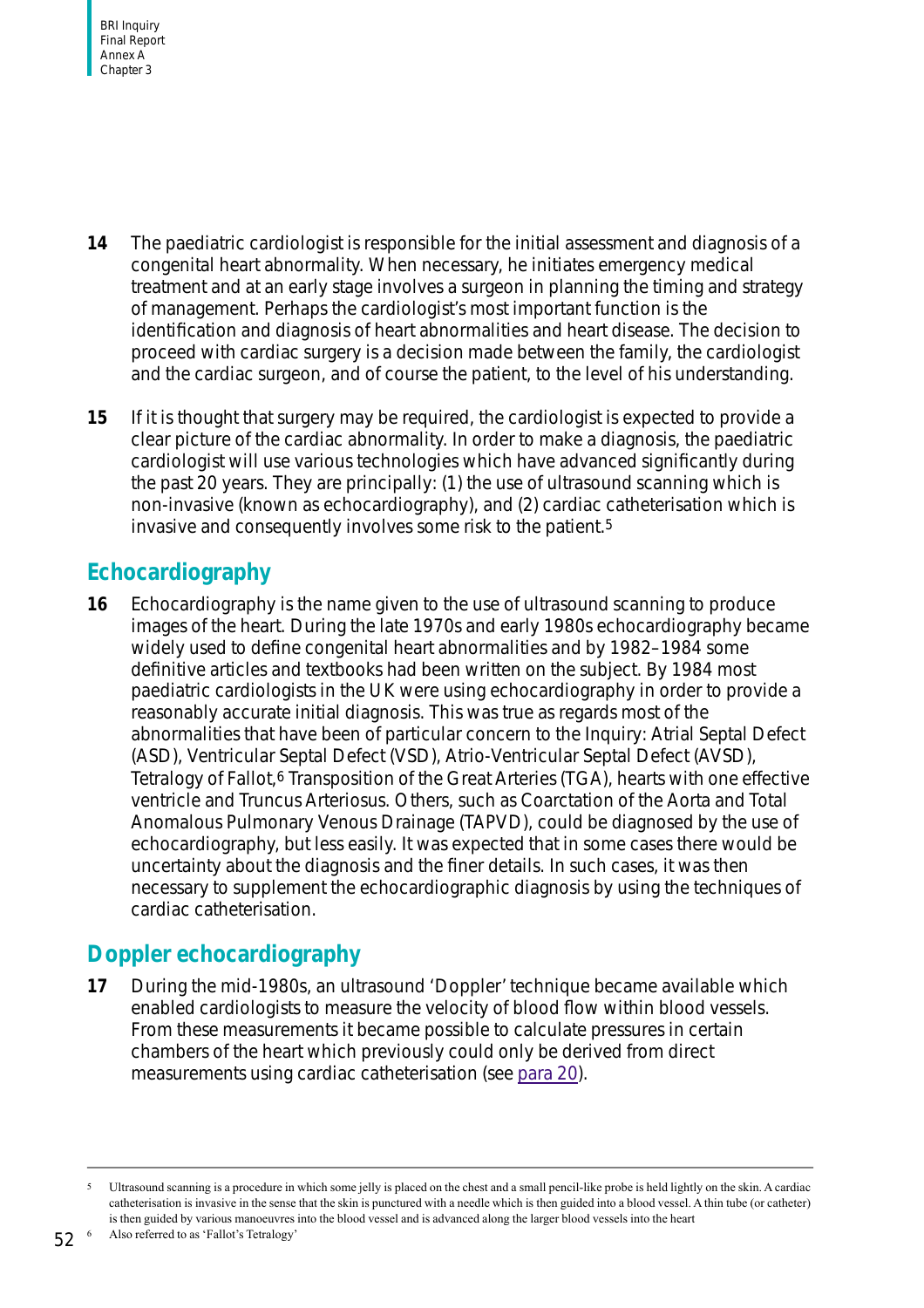## **Colour-flow mapping of Doppler echocardiography**

**18** Towards the end of the 1980s and during the early 1990s, colour mapping of the ultrasound Doppler signals created the facility to observe the nature of blood flow in the heart and major blood vessels and enabled clearer demonstration of abnormal holes and valves as well as abnormal connections of blood vessels. By around 1992 these techniques had become sufficiently well developed for virtually all paediatric cardiologists to be able to rely on them. Many of the patients who in earlier years would have been subjected to cardiac catheterisation could now have their condition diagnosed by these modern ultrasound techniques. Echocardiography, with all of its developments, is also an ideal method for assessing the post-operative state of the heart, both in the operating theatre and later in the intensive care unit (ICU), the wards and the outpatient department.

## **Transoesophageal echocardiography**

**19** In the early 1990s, ultrasound probes were designed which could be passed from the mouth into the oesophagus (food-pipe or gullet) which runs through the chest, just behind the heart. This has enabled cardiologists to obtain very clear pictures of those structures of the heart that are reasonably close to the oesophagus. The technique has also become very useful for looking at the structures of the heart during surgery without interfering with the surgeon's operating field.

## **Cardiac catheterisation**

- **20** This invasive investigation has always been the 'gold standard' for diagnosing congenital heart abnormalities. It involves inserting a long, fine tube (catheter) into either the vein or artery (or both), usually at the top of the leg (femoral vein and artery), usually through a needle puncture, and then guiding the catheter into the heart. Pressures are measured within the different chambers of the heart and the blood vessels leading into and out of the heart. Blood samples are taken to measure their oxygen content. In order to obtain pictures of the structure of the heart and its abnormalities, an imaging technique called 'angiocardiography' came into widespread use around the 1950s. X-ray contrast material or dye is injected into specified chambers of the heart through the catheter and its passage through the chambers and the blood vessels is recorded on X-ray film or by video techniques.
- **21** The overall risk to the patient of cardiac catheterisation has been low throughout the 1980s and onwards, the mortality being around 1%. However, the risk to the small infant is significantly greater for several reasons. Any procedure in an infant who is already sick and in heart failure adds to the risk. A general anaesthetic is usually given. The blood vessels and heart are small structures and there is a risk of damaging them during the procedure. It is preferable to avoid doing a cardiac catheterisation if sufficient information can be obtained by non-invasive methods. However, it must always be remembered that a cardiac surgeon requires as complete a diagnostic picture as is possible before embarking on an operation.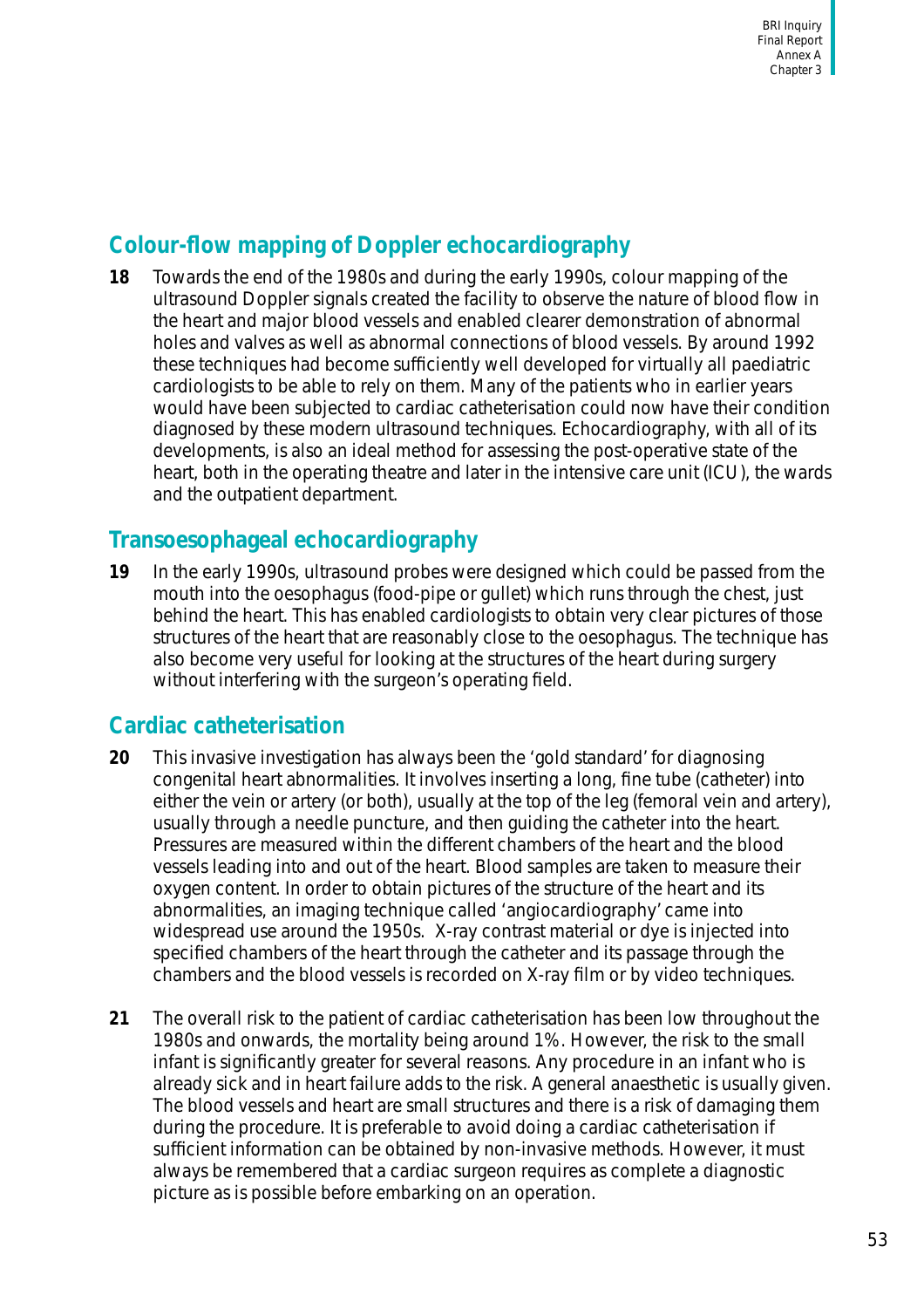## Management strategies

- **22** All members of the cardiac team, including paediatric cardiologists, cardiac surgeons, anaesthetists, intensivists (doctors who specialise in intensive care), nurses and perfusion technicians, must work closely together in caring for each patient. There is an important reliance on the cardiologist for an accurate clinical assessment and detailed diagnosis of the abnormalities. Common practice during the period 1984– 1995 was that discussions between cardiologists and surgeons took place on a formal basis at least once a week in conferences concerning groups of patients, and more frequently on an informal basis concerning individual patients. The decision concerning an operation depended upon open discussions and teamwork, especially when existing techniques were modified or when new methods were introduced. As indicated above, the decision to proceed with cardiac surgery was a decision made between the family, the cardiologist, the cardiac surgeon and of course the patient where able.
- **23** Emergency management of a baby with a cardiac abnormality is primarily undertaken by the paediatric cardiologist. There is usually a telephone discussion between the paediatric cardiologist and the referring paediatrician in order that appropriate initial treatment can be instituted both before and during the transfer to the cardiac unit. Depending on the condition of the baby, the cardiologist might also discuss the case with an intensivist or anaesthetist and arrangements might be made for admission to the ICU. The cardiologist and the intensivist together will then administer appropriate drugs to support the baby's heart, lungs and other organs while further investigations and discussions are undertaken. Throughout this period, support from nursing staff will be given together with the necessary counselling. All aspects of the baby's care and their impact on all members of the family will be considered.
- **24** From the 1980s onwards, the trends towards the use of newer technologies and towards earlier surgery for certain cardiac abnormalities created increased demands on paediatric cardiologists. These demands include diagnostic accuracy, intraoperative support by means of echocardiography in theatre, and also the diagnostic assessment of the post-operative result.
- **25** At the appropriate time, the surgeon will undertake either an 'open' or a 'closed' operation. Closed-heart surgery is mostly concerned with operating on structures close to the heart, without the need to stop the heart from beating and open the heart itself. Examples include: creating connections between blood vessels in order to promote an increased flow of blood to the lungs (shunt operations); relieving or removing narrowed areas of blood vessels (e.g. repair of Coarctation of the Aorta); creating a narrowing of the main artery to the lungs in order to reduce the blood flow (pulmonary artery banding); and tying off abnormal blood vessels (e.g. ligation of a Patent Arterial Duct). Open-heart surgery usually involves opening the heart. It thus requires the heart to be stopped after blood flow has been diverted from the heart and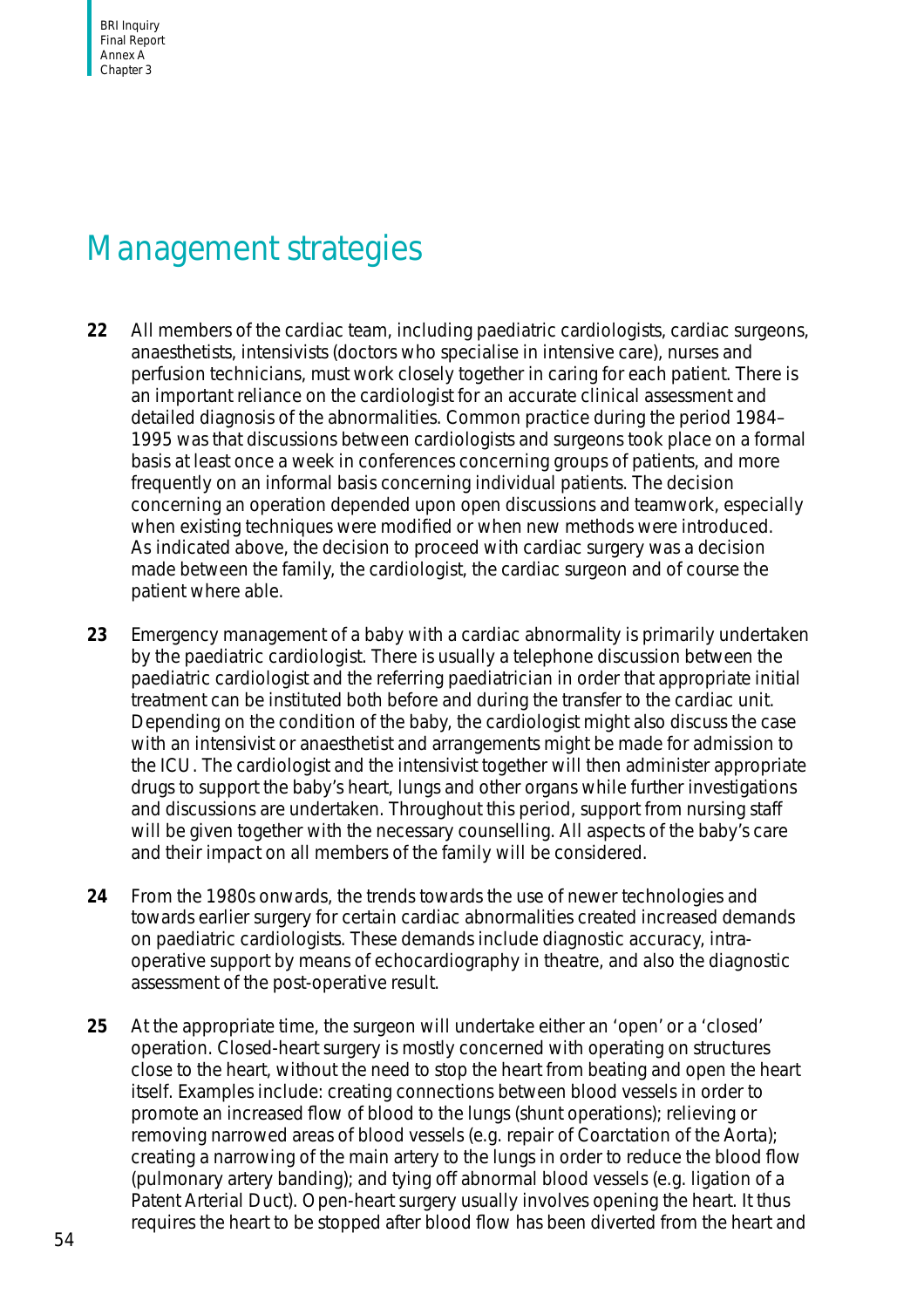lungs though a heart-lung bypass machine which, as the name suggests, takes over the role of the heart and lungs in providing oxygen to, and removing carbon dioxide from, the blood. The particular advantages to the surgeon are that there is a clear field of vision, and that the necessary valuable time is available for the repair in question to be undertaken.

- **26** Surgical techniques constantly evolved during the 1980s and 1990s. Important new operations were more widely undertaken in the UK including, for example, the Arterial Switch and the Fontan procedure. There were trends towards earlier surgery for specific lesions (e.g. Truncus Arteriosus and CAVSD) and towards primary correction rather than interim procedures (e.g. for VSD). Many of these trends were made possible by improvements in equipment and technology. Some of the more important of these were improvements in the cannulae<sup>7</sup> used for heart-lung bypass and in improved design of the heart-lung bypass machine used to support children who had open-heart surgery. There were also significant improvements in control and correction of clotting defects resulting in the shorter duration of operation and less bleeding post-operatively. In addition, there were improvements in illumination (surgical headlights) and magnification (surgical glasses).
- **27** It is not only the surgeon who performs interventions on the cardiovascular structures. It was during the mid-1960s that cardiologists first created a hole in the wall between the two upper chambers of the heart (the atriums) in babies with TGA. From about 1982 cardiologists began to undertake more interventions by means of cardiac catheterisation within the heart using newer technology. This meant that some operations which involved opening the chest, and which previously would have been done by a surgeon, were no longer necessary. Examples include: the stretching of narrow valves by means of an inflated balloon at the tip of the catheter; inserting devices into the heart or blood vessels in order to close holes or block off blood vessels; and inserting devices (known as 'stents') into the heart or blood vessels in order to open up narrowed areas.
- **28** A child who undergoes a surgical procedure, or a diagnostic procedure such as cardiac catheterisation, requires an anaesthetic. Anaesthetists have expertise in the various techniques and treatments needed to maintain patients in a state whereby the necessary surgical procedures can be carried out in a safe manner. They are responsible for determining whether a patient is in a condition to be safely anaesthetised and undergo an operation. They are important members of the team during cardiac operations, especially during open-heart procedures. Together with the perfusionists they monitor the condition of the patient and advise on the use of drugs to maintain the stability of the patient. They maintain observation of the monitors that are attached to the patient, recording the electrocardiogram (electrical heart tracing), blood pressure in different parts of the body, blood oxygen values, inhaled and exhaled gases and other measurements.

<sup>7</sup> For the purpose of cardiopulmonary bypass, a cannula is a plastic or metal tube connected to tubing that leads to the heart-lung bypass machine. It is inserted into the aorta, or the right atrium, or the great veins. Blood is pumped through the tubing and the cannula into the aorta, and is drained from the right atrium or great veins through a cannula and tubing back to the heart-lung bypass machine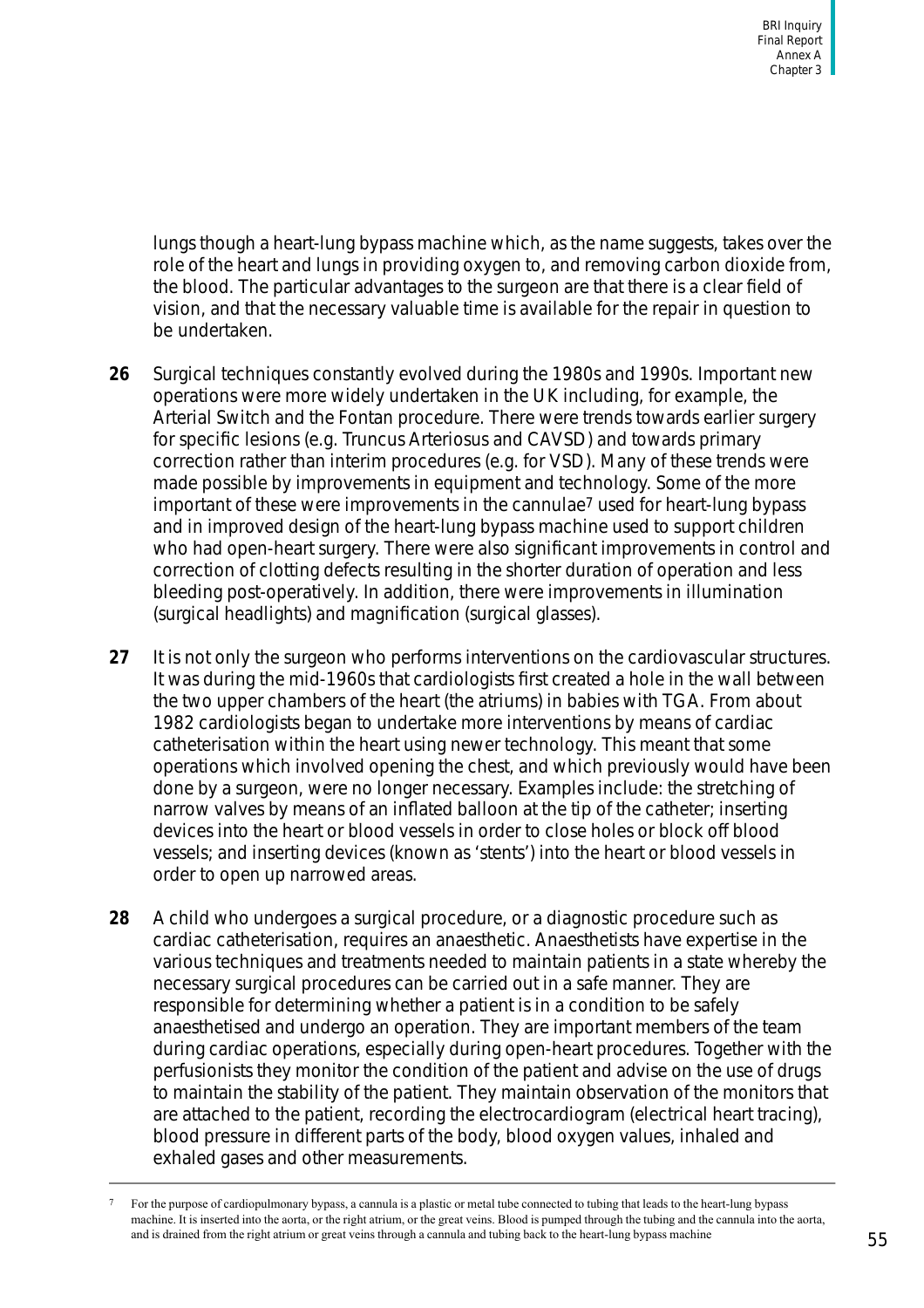## Post-operative care

- **29** There have been significant changes in intensive care, most notably an improved understanding of cardiovascular physiology in neonates and infants, which has contributed to the significant improvement in mortality rates amongst these babies. In the early years covered by the Inquiry it would have been the practice in the majority of units for surgeons to take primary responsibility for post-operative care while anaesthetists were chiefly involved in managing the child's ventilatory support. From the early 1990s onwards, some centres started to involve anaesthetists more fully in the management of the care of children in intensive care, with anaesthetists taking on clinical sessions dedicated to the ICU. In some units this had, by 1995, evolved to the point where a full-time intensivist (usually an anaesthetist) had been appointed to the ICU.
- **30** From the early days of cardiac surgery it has normally been the practice for all members of the multidisciplinary team to be fully involved in the management of the child in the ICU, all providing their particular skills. During the early 1980s these arrangements tended to become more formalised in most of the major centres. Commonly at least one ward round would occur every day, attended by the cardiac surgeon, cardiologist and anaesthetist or intensivist, and often by other members of the multidisciplinary team. Decisions were made as a result of discussion on those ward rounds. Examples of such decisions include the need for the cardiologist to perform an echocardiogram, for the surgeon to insert a chest drain, for the anaesthetist or intensivist to change the ventilator settings or for changes to be made in intravenous therapy.

### **The cardiac nurse**

**31** The role of the cardiac nurse deserves special mention. Nursing is obviously an activity involved in all aspects of care. Apart from routine observations and administration of various treatments, the nurse has an important role in providing appropriate explanations to the child, where possible, and to the family, and in preparing them for the anticipated hospital admission, investigation or operation, and for their expectations on the ICU. In particular, the nurse needs to make an interpretation of observations which is appropriate for the age of the child and to take appropriate action in response to changes in observations. There needs to be an appreciation of when the child is in pain and how that should be managed. Communication with parents and giving them care, support and counselling are essential. In those sad cases when a child dies, the nurse is usually the first professional to be involved in supporting the parents in their bereavement.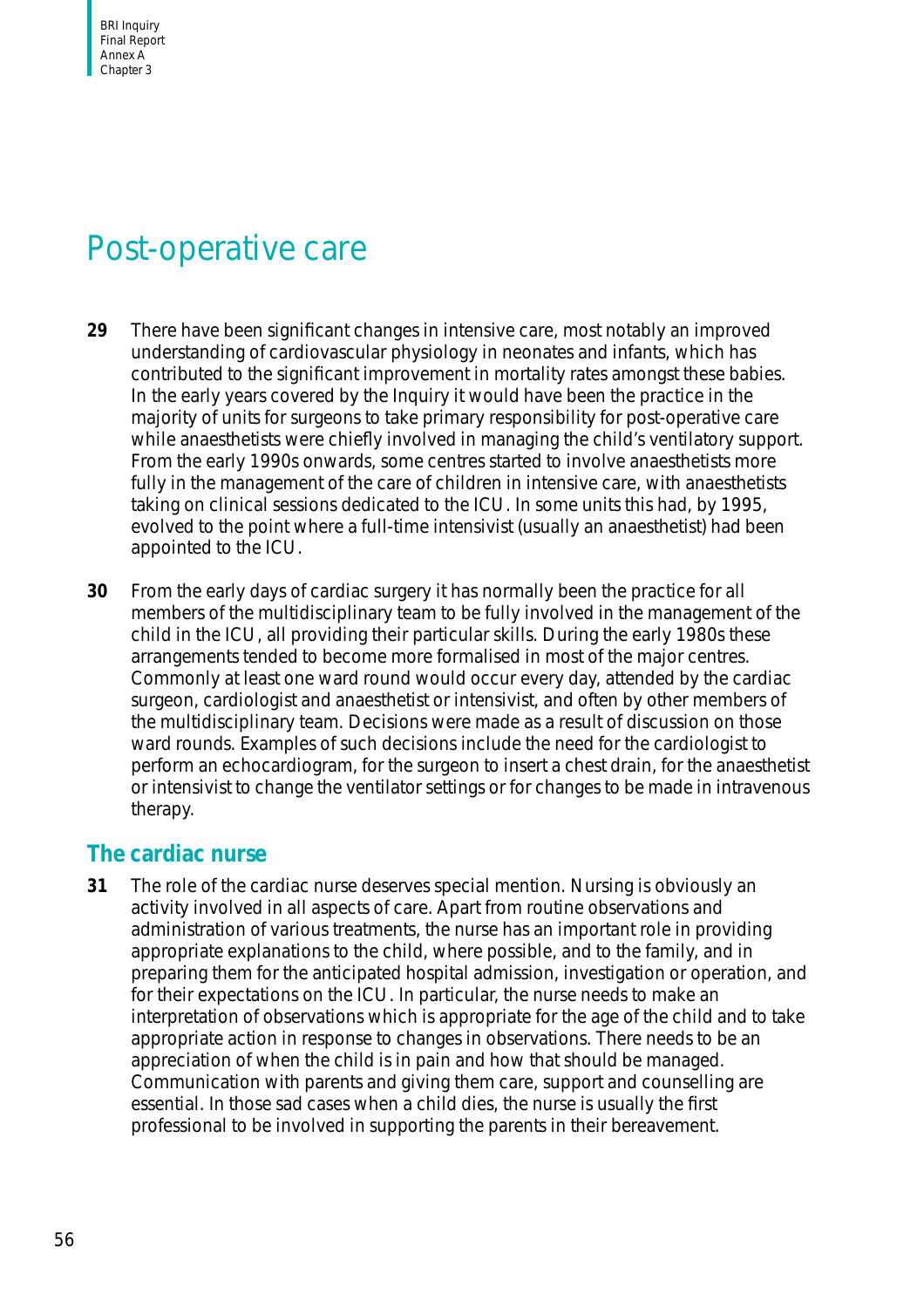### **Long-term post-operative management**

**32** After discharge from hospital, the results of the operation continue to need careful assessment for many years. This is generally undertaken by the paediatric cardiologist, often sharing the care with the consultant paediatrician in the referring hospital. Non-invasive investigations are undertaken in order to assist with the longer-term assessment. From time to time, the cardiologist ordinarily discusses the development of any problems in an individual case with the cardiac surgeon. It is often necessary to plan further hospital admissions at certain designated times for investigations that cannot be undertaken in the outpatient department. Many patients need follow-up into adult life, and for that purpose there has been a trend during the latter part of the 1990s for some cardiologists to specialise in the management of adults with congenital heart disease.

## An outline of some of the types of congenital heart disease

**33** In order to understand the process by which paediatric cardiac surgical services developed in the UK over the past two decades, it is helpful to explain and review the development of many of the operations that were highlighted during the Inquiry. This, in turn, requires a brief account of the structure and function of the normal heart and circulation so that congenital heart abnormalities and their treatment can be better appreciated. An excellent account of the abnormalities is given in the booklet '*Heart Children'* published by a parents' group, the Heart Line Association.8 The Association has most helpfully given the Inquiry permission to use the illustrations from the booklet which are reproduced below.

<sup>8</sup> *'Heart Children: A Practical Handbook for Parents of Children with Congenital Heart Problems'* (1992), Heart Line Association. Available from the Heart Line Association, Rossmore House, 26 Park Street, Camberley GU15 3PL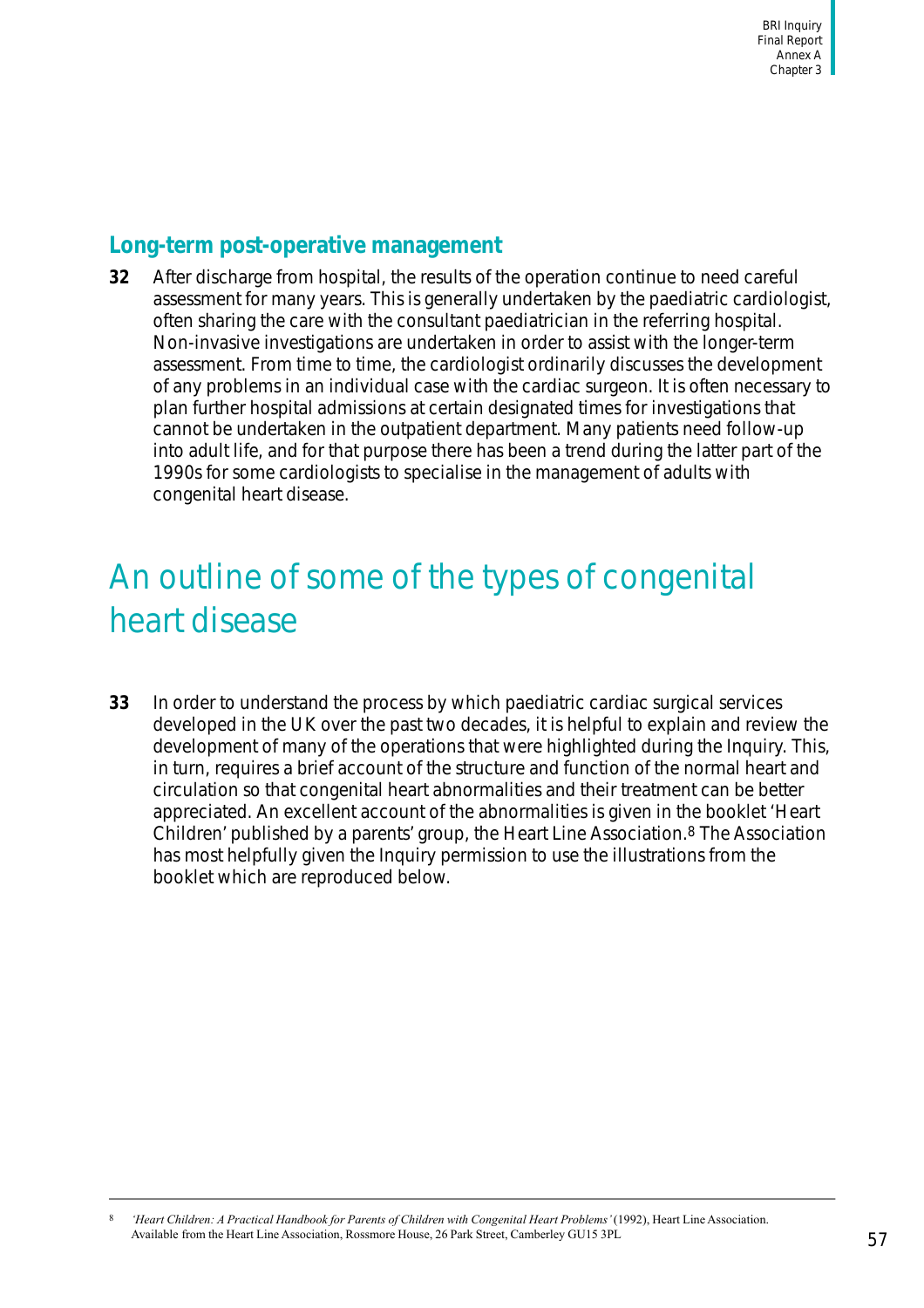### **The normal heart**

#### **Figure 1: Normal circulation**



The overall size of the heart in a newborn baby, weighing 3kg, is roughly the size of a walnut (4 x 2 x 3cm). In this diagram the individual chambers and blood vessels are not shown correctly to scale.

**34** Figure 1 and subsequent diagrams show the heart as viewed from the front of the patient, so that all the structures that are on the right side of the patient are on the reader's left, and vice versa. In the normal heart, the left ventricle pumps blood, rich in oxygen, into the aorta which then gives branches known as arteries to all of the body. The oxygen is taken up by the muscles and organs of the body, and the blood with reduced oxygen then flows back to the heart in the veins which lead to two larger veins, the superior and inferior vena cava, and then into a chamber of the heart, the right atrium. The blood then flows into the right ventricle, which pumps it into the pulmonary artery, and into the small blood vessels in the lungs. As the blood passes through the lungs it absorbs oxygen and then returns to the left atrium of the heart. It then flows into the left ventricle which again pumps the oxygenated blood through the aorta to the body. Within the heart are valves which ensure that blood normally flows from atriums to ventricles, and from left ventricle to aorta, and from right ventricle to pulmonary artery, and does not flow backwards into the chamber from which it had originated or had been pumped. In all the diagrams, it is convenient to show the blood rich in oxygen as pink, and the blood from which oxygen has been extracted as blue.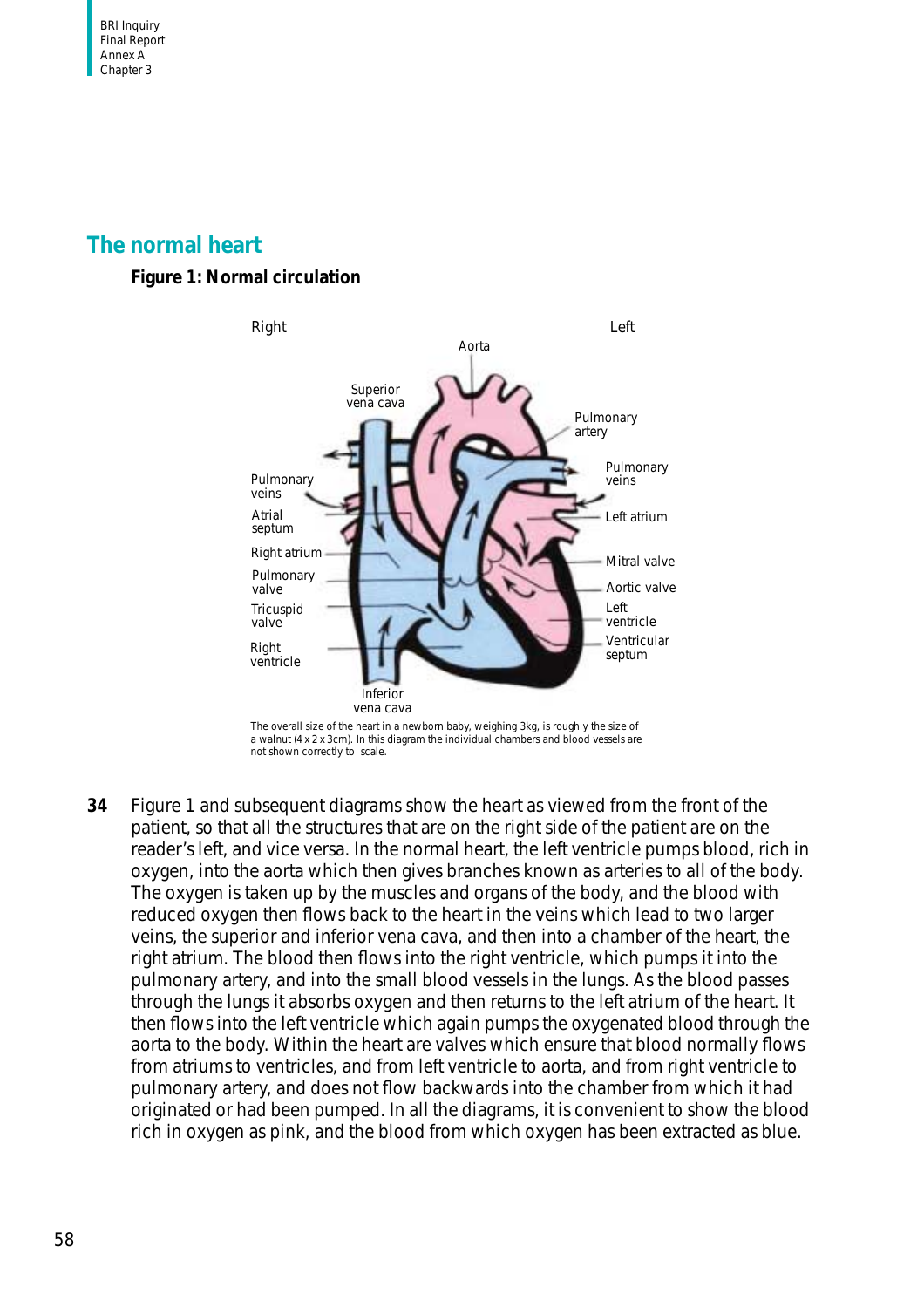### **The heart with a congenital abnormality**

**35** There are two principal consequences ((a) and (b)) of being born with a heart abnormality. These are set out below. It is essential to understand them as background to the descriptions of the specific abnormalities which follow.

(a) The abnormality may cause one of the pumping chambers (ventricles) to fail to work properly. In general terms this is known as 'heart failure'. A patient may be in heart failure for days, months or years depending on how severely the ventricle's function is compromised. Congenital heart abnormalities may cause heart failure for a number of possible reasons:

- There may be too much blood flowing through the ventricle, causing it to be 'volume loaded'.
- There may be too little blood flowing through the ventricle, causing it to be too small to function normally.
- The ventricle may be required to pump blood against a higher resistance than normal (such as through a narrow valve) causing it to be stretched and put under strain.

(b) The blood which returns in the main veins from the body to the heart and which should flow to the lungs in order to be re-oxygenated, may be diverted and be pumped to the body again without additional oxygen. This causes the skin of the baby or child to have a blue appearance, known as 'cyanosis'. More important, all of the organs then receive less oxygen than normal. If the lack of oxygenation is mild, the baby or child will not be seriously affected, apart from tiring more easily than normal children, and being at risk of other complications, especially in the presence of a serious infection. If the lack of oxygenation is more profound, the function of the other organs may also be affected and this can be most serious for the brain, liver or kidneys.

Generally a child will have one or other of these types of abnormality, but there are some rare conditions where a child may have both types.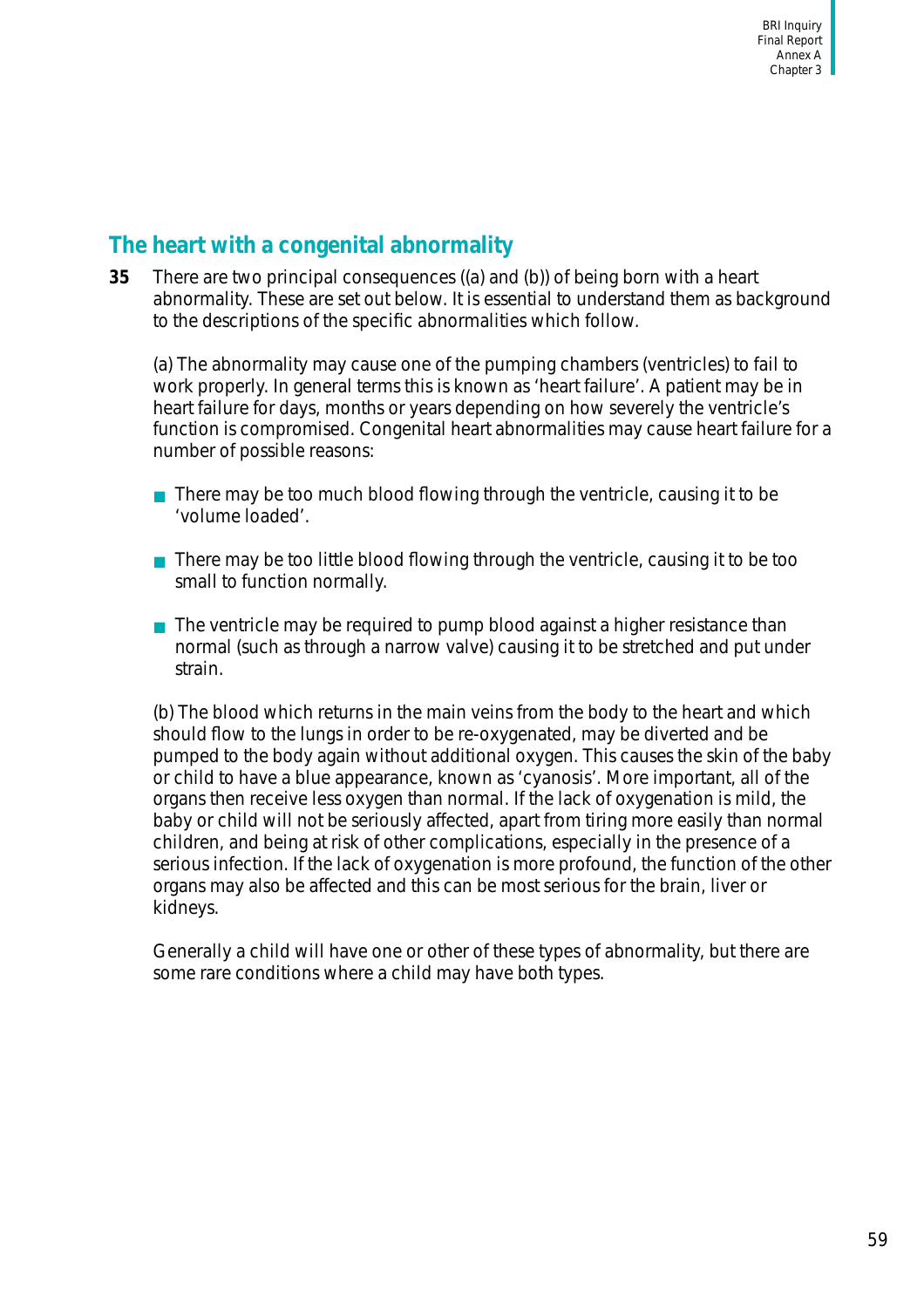# The specific heart abnormalities and procedures referred to in the Inquiry

## **Introductory comments**

- **36** The heart abnormalities discussed in the following text include most of those that have been of special interest to the Inquiry. They help to illustrate trends in the development of cardiac services and approaches to management of children with abnormal hearts. Each abnormality is discussed in relation to the structural problem, its effect on the function of the heart and the overall effect on the patient. Methods of diagnosis and their development are also described. The surgical approach and any changes over the period 1984 to 1995 are touched on briefly. Important trends are identified in relation to some of the abnormalities and surgical procedures. The text does not address in any detail the mortality rates, the longer-term effects of some of the operations, or other risks. Comprehensive information on mortality rates in the UK between 1984 and 1995, including an evaluation of the strengths and weaknesses of the data sources on which they are based, can be found in a paper by Dr David Spiegelhalter et al, commissioned for this Inquiry.9
- **37** In general terms, post-operative complications may occur after any operation but are more likely after the more complex procedures. Complications may involve the heart itself or may affect other organs. The more common serious cardiac complications include heart failure; damage to the blood vessels that actually supply the heart muscle with blood (the coronary arteries); disturbance of the heart rhythm such as 'heart block' when the heart beats very slowly or alternatively when it has episodes of beating very fast or irregularly. Organs that may be seriously affected include the brain, kidneys, liver and gut. Some of the complications which affect other organs may be more serious than complications affecting the heart itself.

<sup>9</sup> Spiegelhalter D, et al. *'Overview of Statistical Evidence Presented to the Bristol Royal Infirmary Inquiry Concerning the Nature and Outcomes of Paediatric Cardiac Surgical Services at Bristol Relative to other Specialist Centres from 1984 to 1995'*. See Annex B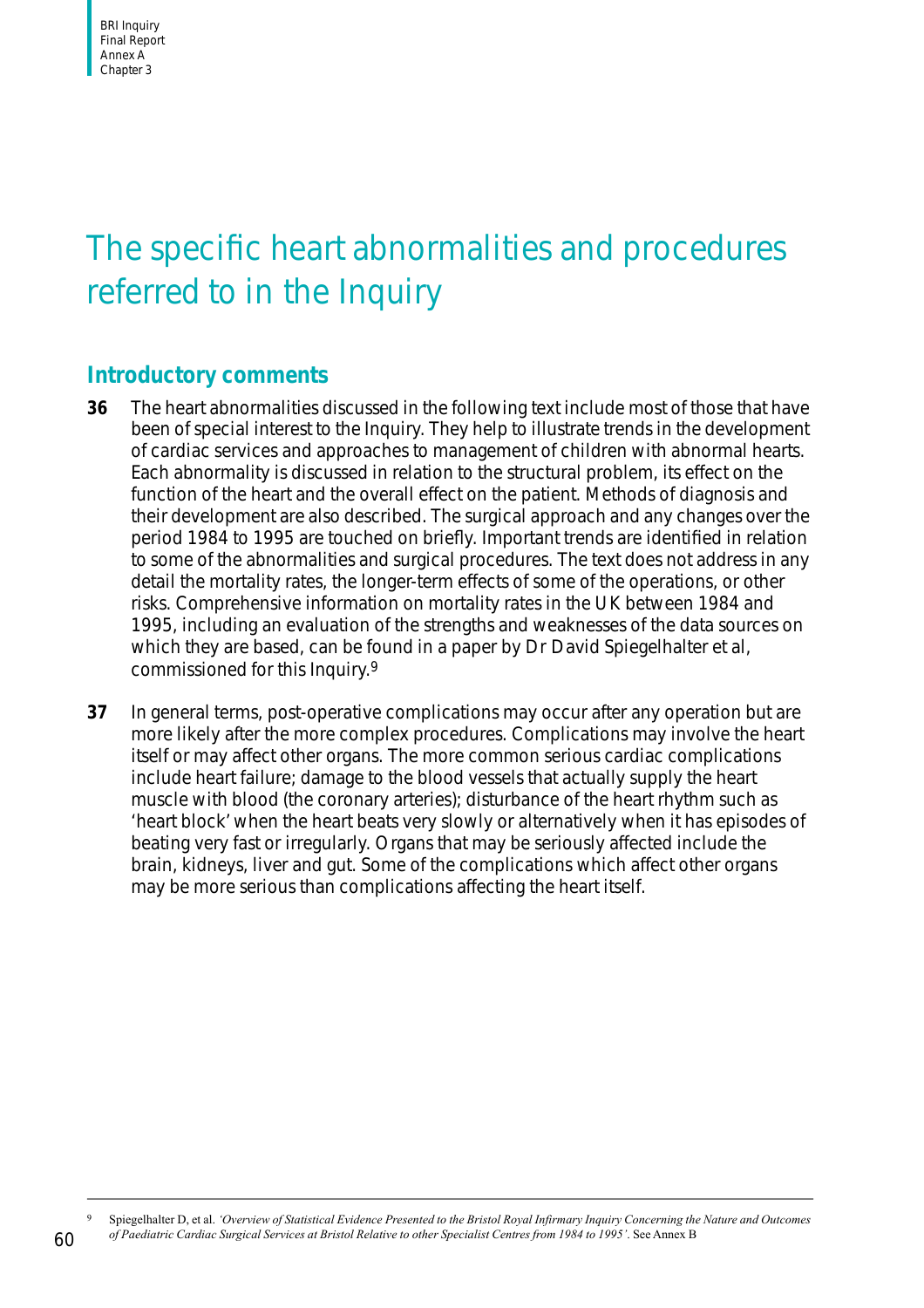### **Coarctation of the Aorta**

**Figure 2: Coarctation of the Aorta**



#### The problem

**38** There is a narrowing of the aorta, usually just below the first main branches of the aorta to the head and arms. Coarctation of the Aorta usually occurs on its own, with no other associated abnormality. Commonly it is recognised in a baby between the ages of around 1 to 4 weeks. The narrowing causes the left ventricle to work much harder than normal in order to pump blood to the lower part of the body. Consequently the left ventricle may fail to pump blood adequately (heart failure). If the narrowing is less severe, the baby may not show signs of heart failure, but over a period of months or occasionally years, will usually develop a high blood pressure in the upper part of the body. This can have all of the serious complications commonly found in older people with high blood pressure. These complications include stroke, coronary artery disease, heart failure and kidney failure.

#### **Diagnosis**

**39** The baby becomes very breathless and unwell. Coarctation is usually suspected when the cardiologist cannot feel the pulses in the legs. The diagnosis is confirmed by echocardiography. Occasionally it is necessary to proceed to cardiac catheterisation in order to be certain of the diagnosis.

#### Management

**40** In the newborn baby who is in heart failure, an operation is undertaken as an emergency in order to relieve the narrowing of the aorta. It is almost always a closed operation but in some cases it may be necessary to use heart-lung bypass. The expected survival rate after surgery during the 1980s was reasonably good. It has improved during the 1990s, largely due to better facilities for accurate diagnosis,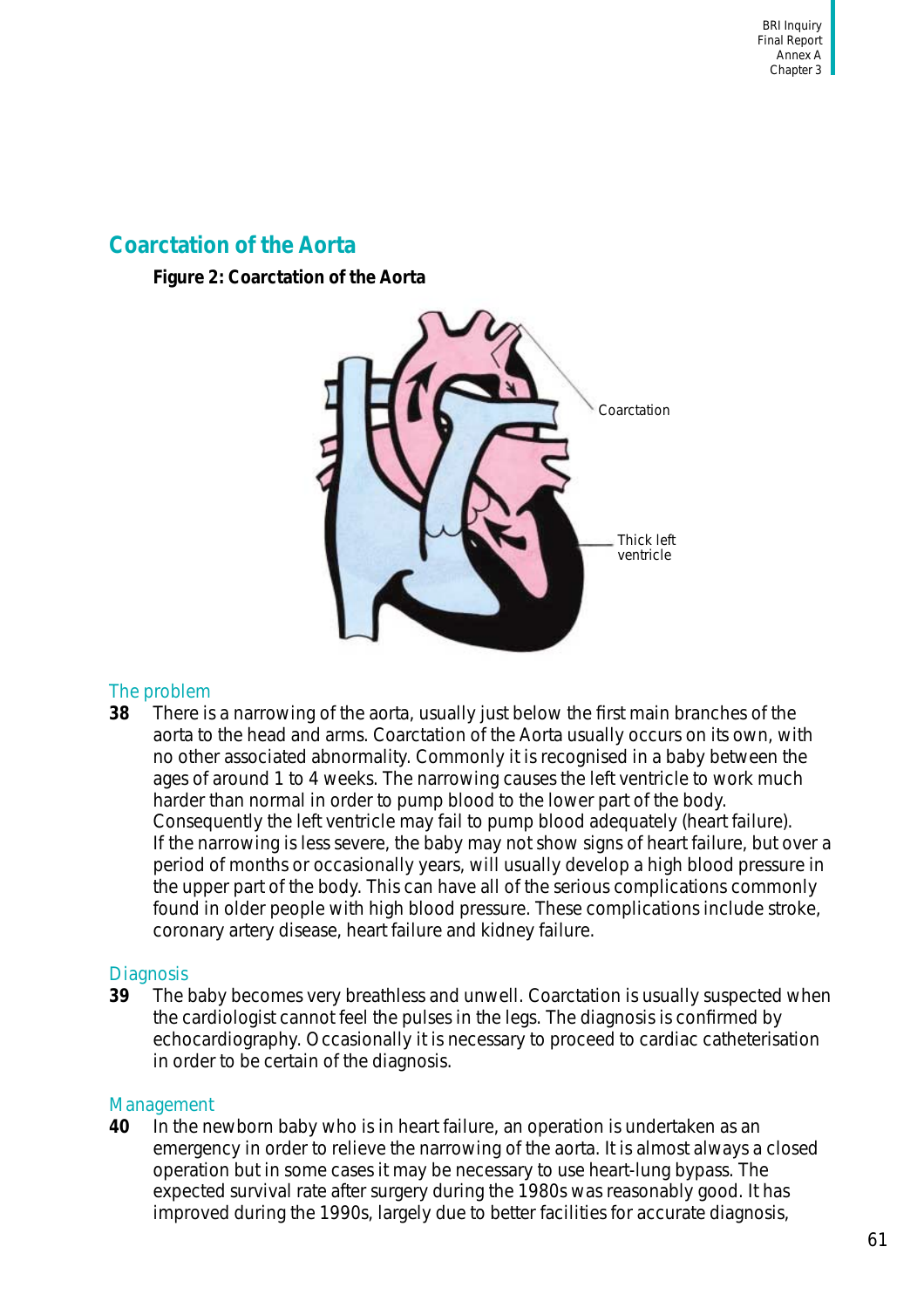newer techniques and, particularly, improvements in post-operative care. It was less good during the 1970s, largely because post-operative intensive care was less sophisticated. Occasionally, coarctation can occur in association with several other common congenital heart abnormalities and when it does, the risks are compounded over and above the expected sum of the risks for coarctation and the other abnormality.

## **Atrial Septal Defect (ASD)**



**Figure 3: Atrial Septal Defect**

#### The problem

**41** There is a defect or hole in the wall (septum) between the two upper chambers of the heart, the left and right atriums. The hole might occur in any part of the atrial septum. The common defect is the one illustrated, known as a secundum ASD. In the presence of an abnormal hole, blood flows along the path of least resistance. Normally the resistance to flow is much lower in the blood vessels to the lungs than in those to the body. Therefore, in an ASD, blood flows from the left atrium to the right atrium, so that a larger volume of blood than normal then flows into the right ventricle and to the lungs. The chambers of the right side of the heart become 'volume loaded' but it is rare for heart failure to develop during infancy or early childhood.

#### **Diagnosis**

**42** The diagnosis has been made reliably by echocardiography since the early 1980s. The advances in technology have served to enhance the precision and accuracy of demonstrating the site and nature of the defect. It is rare for the cardiologist to need to resort to cardiac catheterisation.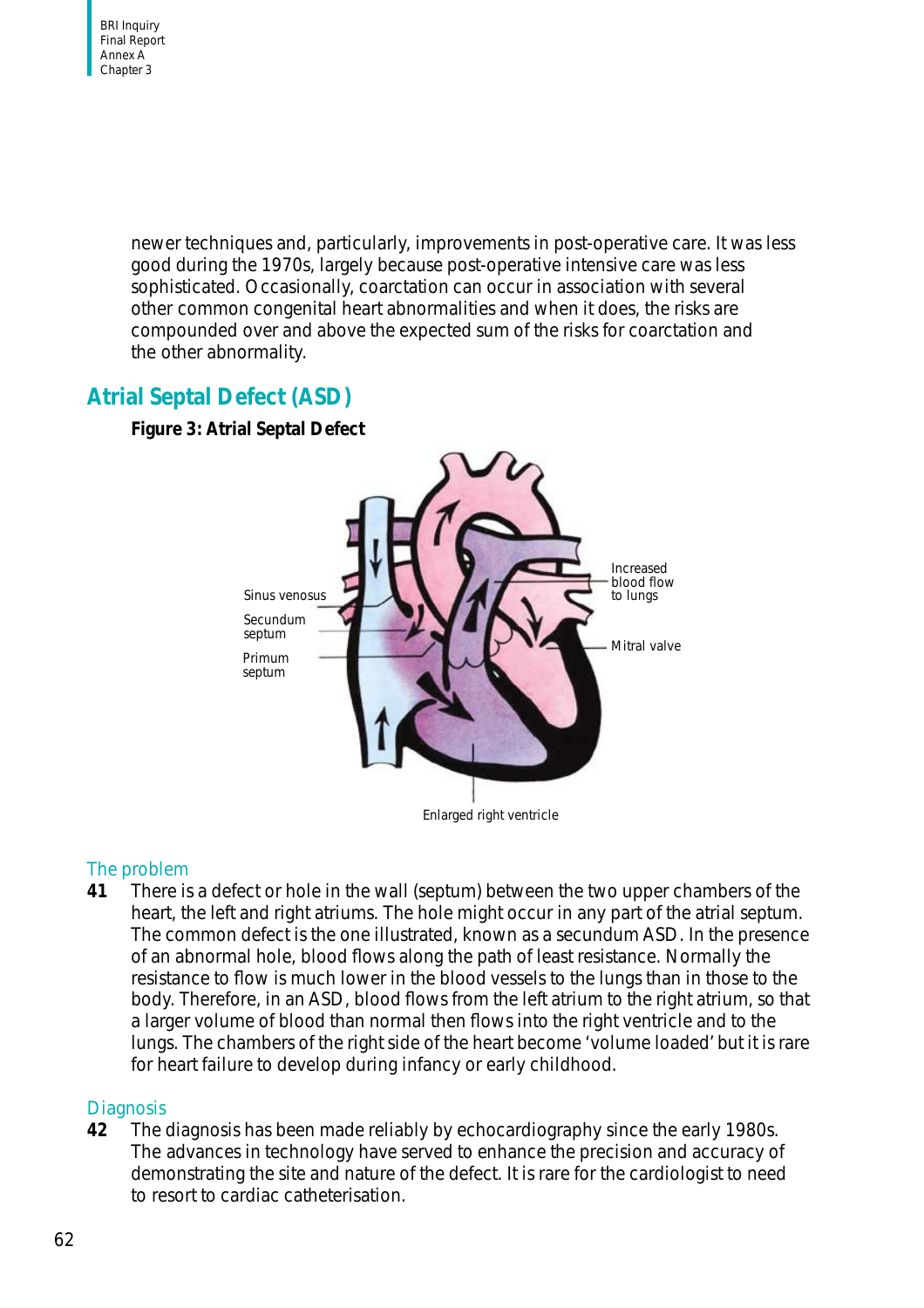#### Management

**43** It is recommended that the defect should be closed during childhood in order to prevent problems in adolescence or early adult life. During the period of the Inquiry's Terms of Reference, an ASD would be closed by means of an open-heart operation but since the mid-1990s technology has evolved to allow just over a third of these defects to be closed by means of cardiac catheter devices. Throughout the 1980s and onwards, the risk of undertaking open-heart surgery in order to close an ASD has generally been regarded as very low.

## **Ventricular Septal Defect (VSD)**

#### **Figure 4: Ventricular Septal Defect**



#### The problem

- **44** There is a hole (defect) in the wall between the two ventricles of the heart. The size of the hole determines whether or not the function of the heart will be compromised. It has been estimated that approximately 65% of all VSDs are too small to create a problem for the child and will probably become smaller with the passage of time, some even closing spontaneously. The VSDs with which the Inquiry was concerned were those which were large and therefore required surgical closure.
- **45** With each heartbeat, the two ventricles together pump blood out of the heart, the left ventricle to the body and the right to the lungs. In VSD, the blood flows normally from both ventricles, and also through the hole along the pathway of least resistance, i.e. from left to right ventricle and into the blood vessels to the lungs. The increased volume of blood flowing to the lungs then returns to the left atrium and to the left ventricle. The increased volume load on the left ventricle contributes to that chamber of the heart becoming 'stretched' with consequent reduced function or 'heart failure'.
- **46** There are some babies in whom a large VSD does not cause heart failure because the blood vessels to the lungs behave abnormally and provide an increased resistance to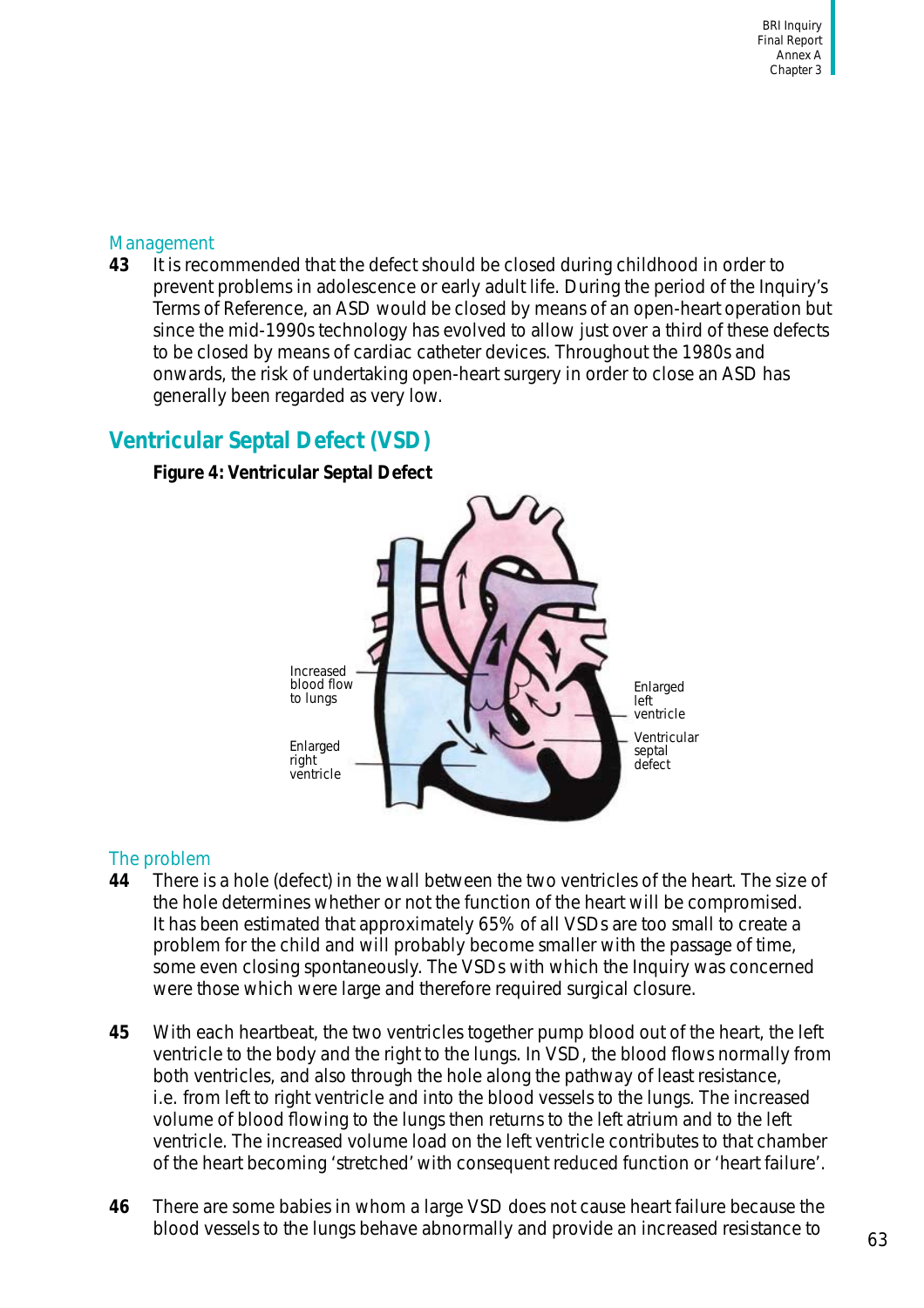> lung blood flow. In those cases, the expected increased flow of blood to the lungs with the consequent increased return of flow to the left heart chambers does not occur. Therefore, the left ventricle does not become sufficiently volume loaded for its function to become compromised. However, the problem is equally serious because the pressure in the blood vessels to the lungs increases and, in time, permanent changes take place in those vessels. This condition is known as pulmonary hypertension or pulmonary vascular disease and it progresses over the years, causing death in late adolescence or early adulthood. It is essential to recognise this problem within the first few months of life before pulmonary vascular disease becomes permanent.

#### **Diagnosis**

**47** The baby becomes progressively more breathless to the extent that he is unable to complete feeds, fails to gain weight and becomes more hungry, requiring more frequent feeds and eventually becomes so exhausted that he has to be helped temporarily by being fed through a tube passed from the nose, down the oesophagus and into the stomach. The diagnosis is made by examining the baby and is confirmed by echocardiography. As explained above under 'Echocardiography', advances in technology have considerably enhanced the accuracy of identifying the site and nature of the defect. From the mid-1980s it was common for babies to be subjected to cardiac catheterisation in addition to echocardiography. By the mid-1990s, evolving technology and experience enabled the diagnosis, in most cases, to be made sufficiently accurately using echocardiography alone. However, there continue to be some babies in whom it is necessary to obtain additional information by cardiac catheterisation.

#### **Management**

**48** In the presence of heart failure, medical treatment is only of temporary value and a relatively early surgical operation becomes necessary. Surgical closure of a VSD is an open-heart procedure. The technical difficulty, if any, relates to the nature and position of the defect within the ventricular septum. The age and the size of the baby are also factors. During the early to mid-1980s, the mortality rate in the UK for closure of a VSD in infancy was significantly higher than in older children. During the 1990s the mortality rate reduced substantially for all age groups.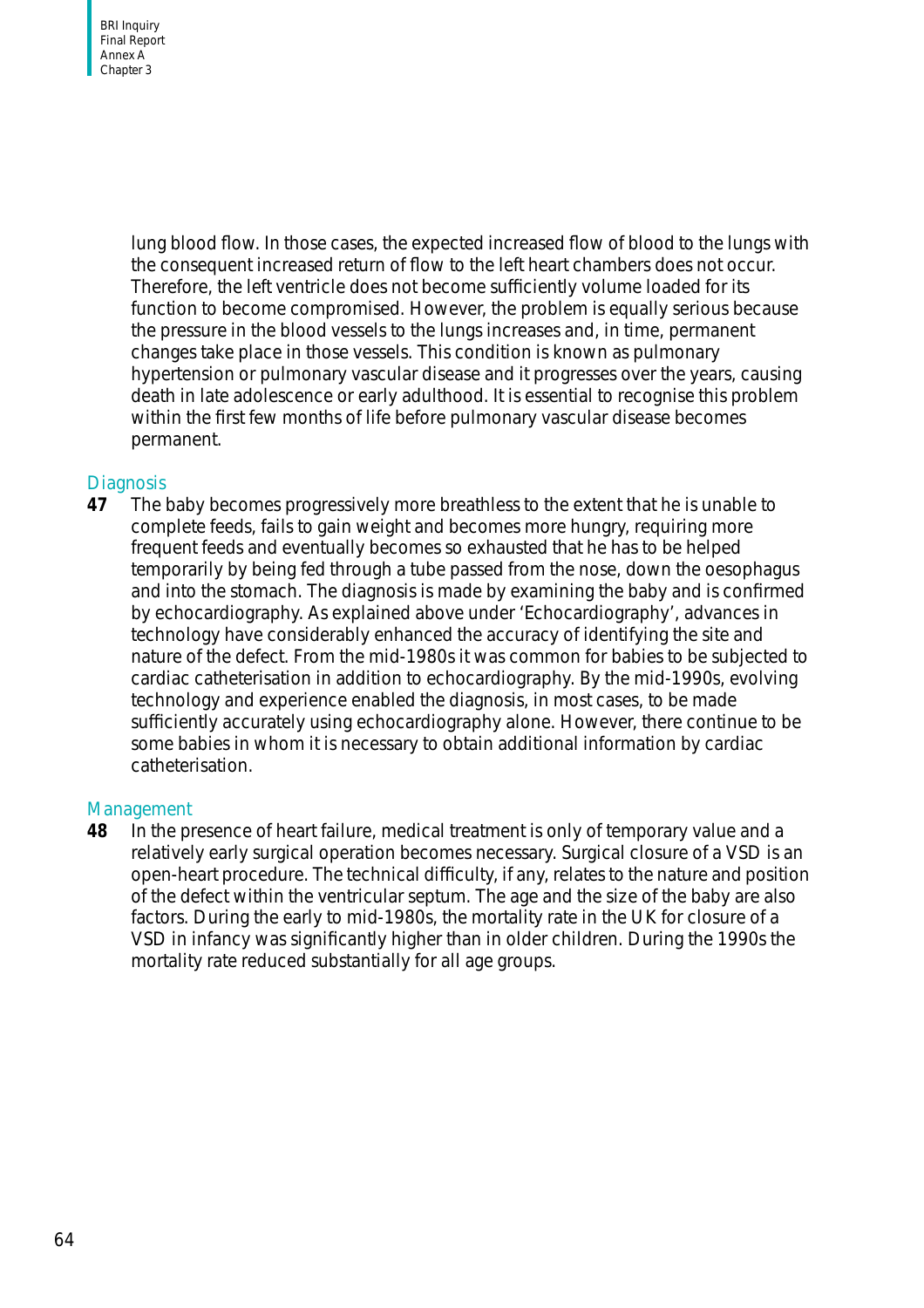## **Complete Atrio-Ventricular Septal Defect (CAVSD)**

**Figure 5**: **Complete Atrio-Ventricular Septal Defect**



#### The problem

**49** The defect involves the whole area of the junction of the upper and lower chambers of the heart, i.e. where the atriums join the ventricles. There is a large hole between the lower portion of the atriums and the upper or 'inlet' portion of the ventricles and this is associated with a significant abnormality of the valves separating the atriums from the ventricles. The valves in effect become a common atrio-ventricular valve, and the severity of the defect depends largely on the supporting attachments of the valve to the ventricles and whether the valve allows dominant flow from the right atrium to right ventricle and from left atrium to left ventricle. The overall problems are similar to those of VSD but are more complicated. There is an increased flow of blood to the lungs through both the ventricular and atrial components of the defect. In addition, the abnormal atrio-ventricular valve invariably leaks, so that when the ventricles contract, blood flows not only forwards to the body and the lungs, but also backwards into the atriums. The back-pressure effect on the atriums causes congestion of blood in the left atrium in particular, and this in turn causes congestion in the veins draining the lungs. The effect on the baby is to worsen the heart failure that is associated with an isolated VSD and to hasten the onset of pulmonary hypertension. It should be mentioned that CAVSD is found in approximately one-third of babies who have Down's syndrome, but it also occurs as an isolated abnormality.

#### **Diagnosis**

**50** The symptoms are similar to those of VSD with breathlessness, difficulty in feeding and failure to gain weight. The diagnosis may be anticipated by examining the baby and by a characteristic abnormality of the electrocardiogram (ECG) but the confirmation is obtained by echocardiography. In the present day, and even from the mid-1980s to the mid-1990s, a complete diagnosis could usually be made by echocardiography alone. From the late 1980s onwards, technological advances have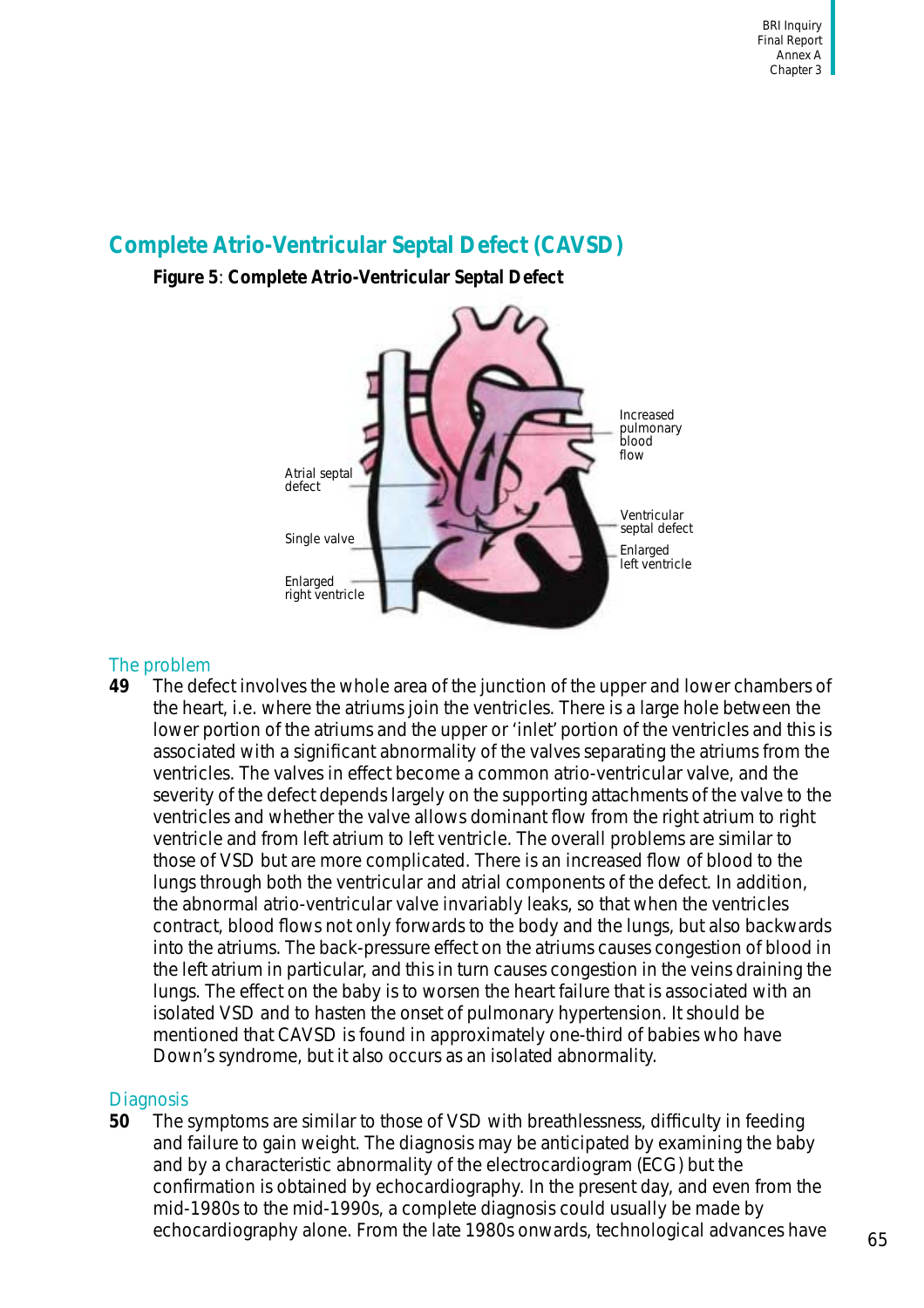> helped to improve the accuracy of recognising all components of the abnormality. In some cases, it may also be necessary to do cardiac catheterisation in order to assess the question of pulmonary hypertension and to obtain a clearer impression of whether the two ventricles are each of adequate size to allow for surgical closure of the defect.

#### Management

- **51** The initial management is the medical treatment of heart failure and usually tube-feeding in order to encourage growth. The surgical procedure is a complicated open-heart operation involving closure of the defects between the atriums and the ventricles, and separation of the common atrio-ventricular valve into two separate valves. Since the time when surgical treatment first became possible, it has been recognised that surgical correction is the ideal approach, preferably during the first few months of life in order to cure the heart failure and to prevent the high incidence of the progression of pulmonary hypertension.
- **52** In the mid-1980s cardiologists and surgeons were faced with the quandary of knowing that surgical correction of CAVSD carried a high risk, especially in babies under the age of 1 year. There was a tendency to delay the operation until the baby had grown because it was considered that the risk would then be lower. However, it was recognised that this was often at the cost of the baby developing irreversible pulmonary vascular disease (pulmonary hypertension) in which case an operation was no longer possible.
- **53** Towards the beginning of the 1990s changes in the operative technique and probably other factors in management of care led to a significant reduction in reported mortality and by the mid-1990s most centres in the UK were able to achieve good results.
- **54** It is important to recognise that even after an apparently successful corrective operation, problems can continue for children with CAVSD. Usually these relate to a continued leak back through the atrio-ventricular valve from the left ventricle to left atrium. In those cases, later surgical repair or even replacement of the valve may become necessary, often some years after the original operation.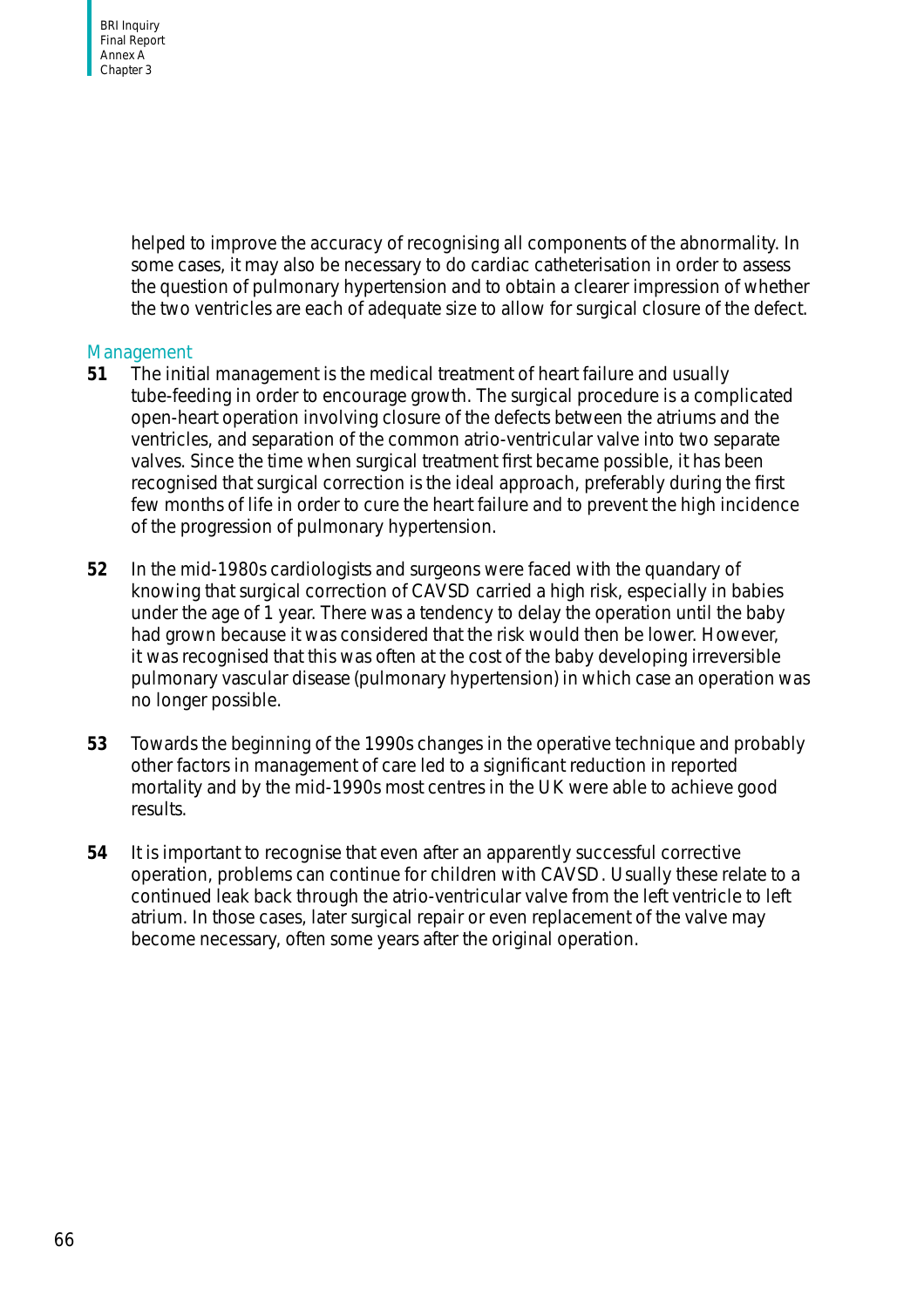### **Truncus Arteriosus**

#### **Figure 6: Truncus Arteriosus**



#### The problem

- **55** Truncus Arteriosus is very rare, occurring in fewer than 1% of congenital heart abnormalities, but it has provoked a great deal of interest. In order to understand the nature of the abnormality it is helpful to recall that in the normal heart the aorta arises from the left ventricle and the pulmonary artery from the right. In Truncus Arteriosus, a single large arterial trunk arises from both ventricles, and there is a large VSD just below the trunk. Soon after its origin from the ventricles, the arterial trunk gives rise to large pulmonary arteries and then it continues as the aorta. Both ventricles pump blood simultaneously into the trunk which consequently receives both deoxygenated blood from the right ventricle and oxygenated blood from the left. If this blood were evenly mixed, one would expect that the relatively high contribution of deoxygenated blood would cause obvious blueness or cyanosis (see [para 35](#page--1-36)). Indeed, careful measurement of the blood oxygen content does reveal some degree of deoxygenation but this is usually very mild.
- **56** The more important effect of the abnormality is that there is the usual tendency for blood flow to take the path of least resistance, i.e. to flow preferentially into the pulmonary arteries and to the lungs. Blood flow to the lungs tends to be torrential with a large return of oxygenated blood to the left heart. Therefore the flow of oxygenated blood from the left ventricle into the common trunk is many times more than that from the right ventricle. Consequently, the effect of the deoxygenated blood flowing to the aorta is considerably reduced, accounting for the relative lack of cyanosis.
- **57** The presenting effects on the baby are similar to those seen when there is a large VSD. The increased volume of blood flowing to the lungs and returning to the left side of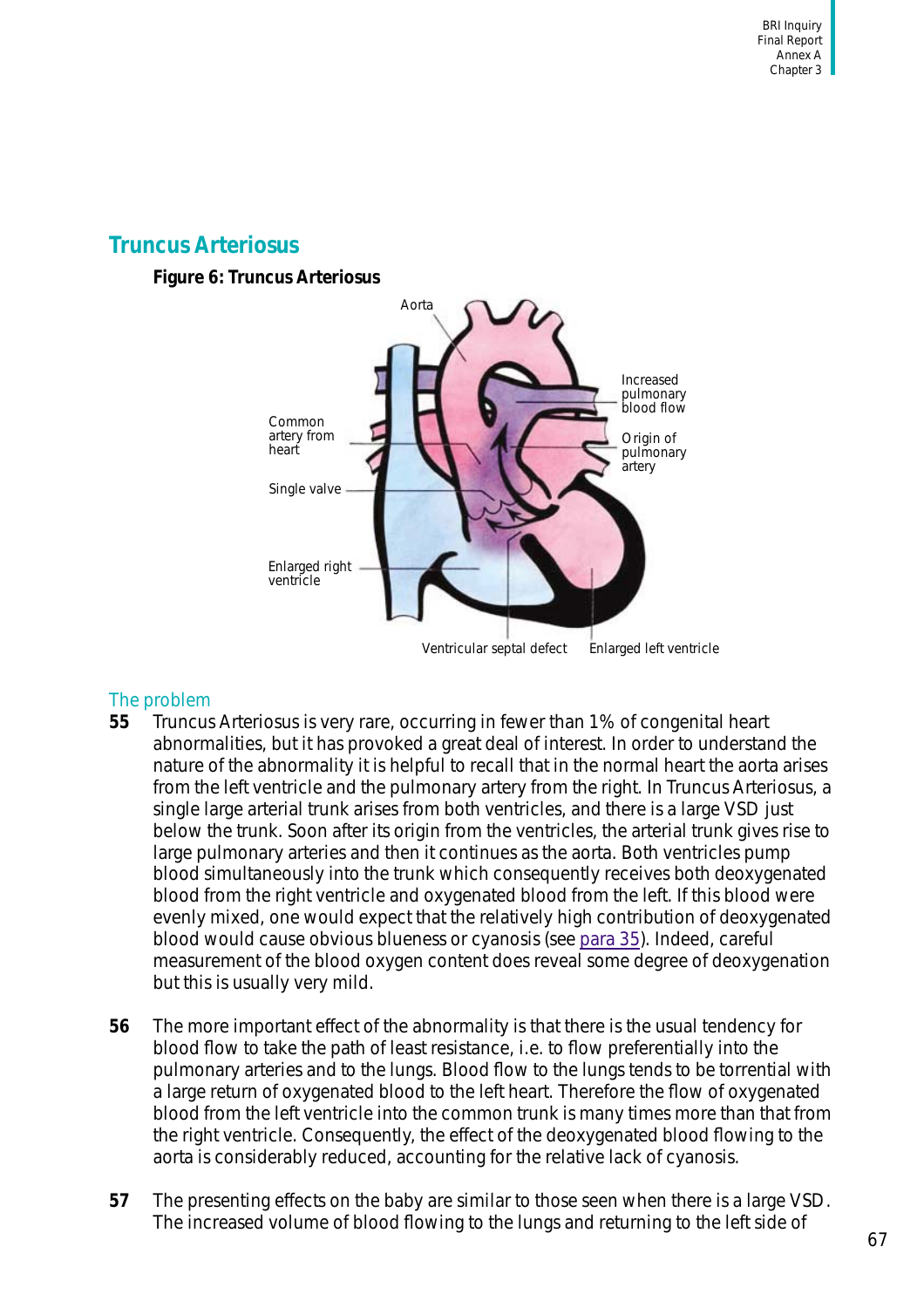the heart causes heart failure in the same way as described for VSD. The heart failure tends to develop much more rapidly and with greater severity with the result that 70% of babies with Truncus Arteriosus do not survive beyond the age of 3 months if left untreated.

- **58** Not uncommonly, there is another related problem involving the valve between the arterial trunk and the two ventricles. The valve may open well but may not close fully, with the consequence that blood that has been pumped from the ventricles into the arterial trunk may leak back into the ventricles. This adds to the amount of work done by the ventricles and hastens the development of heart failure.
- **59** Another associated abnormality that may accompany Truncus Arteriosus is known as 'interrupted aortic arch', which is an extreme form of Coarctation of the Aorta. Babies with this combination usually present during the first week of life and their general condition may deteriorate quite rapidly without intensive treatment and early surgery.

#### **Diagnosis**

**60** The baby usually presents during the first few weeks of life with evidence of severe heart failure. The diagnosis can usually be made quite accurately by echocardiography alone. At least this has been true since the early 1990s when colour-flow Doppler mapping of blood flow became routinely available. During the 1980s it was usually possible to diagnose the presence of Truncus Arteriosus with echocardiography but the precise nature of the origin of the pulmonary arteries from the arterial trunk could not always be defined. In some patients there is the additional problem of an associated interrupted aortic arch which may be very difficult to diagnose. In those cases, both then and today, additional investigation by cardiac catheterisation may need to be undertaken.

#### Management

- **61** Because the newborn infant with Truncus Arteriosus is usually so ill, the standard drugs for the treatment of heart failure are of limited value. The baby often, but not always, requires early treatment in the ICU with the support of a ventilator. Surgical correction is usually undertaken in babies who are less than 6 weeks old. The operation is a major open-heart procedure and is complex. Essentially the VSD is closed in such a way that all the blood flow from the left ventricle is directed into the common arterial trunk. The pulmonary arteries are separated from the trunk, which is then reconstituted as a single large artery, and it becomes the new aorta. The pulmonary arteries are connected to a tube or conduit, if possible a piece of donated human aorta or pig's aorta, and the conduit is connected to a surgically created opening in the right ventricle. In some cases a conduit with a human or pig's valve is used. In this way the right ventricle pumps blood directly to the pulmonary arteries while the left ventricle pumps to the aorta. If the truncal valve is leaking it may need to be repaired and this can be a significant complicating factor in determining outcome.
- **62** Because Truncus Arteriosus is such a rare condition, very few operations are done in any one centre each year. It is therefore difficult to assess with certainty the mortality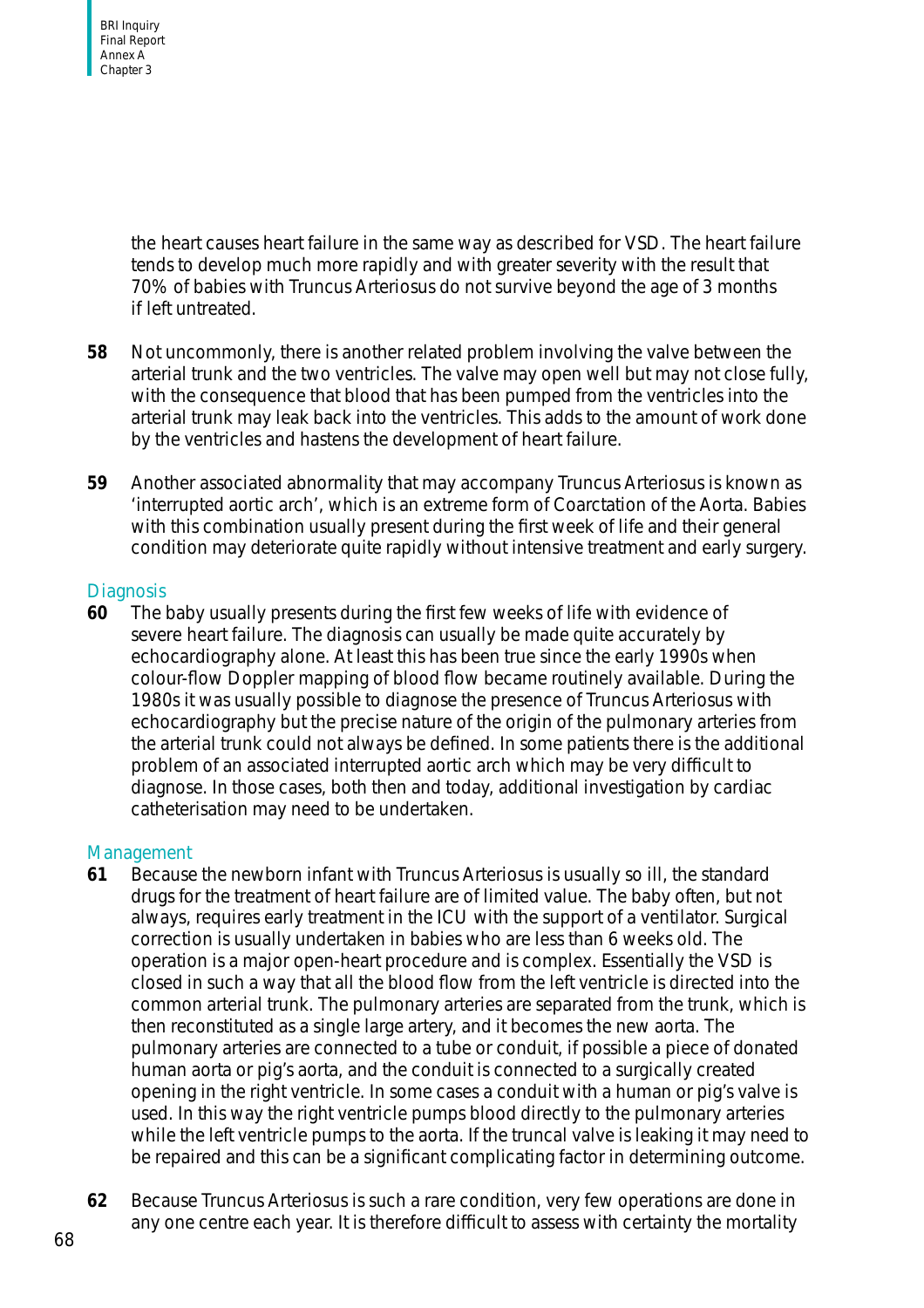rates across the UK during the period covered by the Inquiry's Terms of Reference. In the mid-1980s corrective operations on babies under the age of 1 year were considered to carry a very high risk of death. The results improved during the late 1980s to the early 1990s but by 1995 the operation still carried a very high risk, even in those cases in which there were no associated complicating problems.

## **Tetralogy of Fallot**



#### **Figure 7: Tetralogy of Fallot**

#### The problem

**63** This abnormality is the commonest form of cyanotic congenital heart disease. It occurs in just under 10% of all babies with congenital heart abnormalities. There is a large VSD in the same portion of the ventricular septum as was described for Truncus Arteriosus. The aorta arises dominantly from the left ventricle but overrides the VSD so that there is a tendency for blood to flow into the aorta from both the left and the right ventricle. There is also a narrowing of the outflow from the right ventricle to the pulmonary artery (pulmonary stenosis). The severity of the narrowing varies from one patient to another. Its effect is to increase the resistance to blood flow from the right ventricle to the lungs. The flow of blood to the lungs is reduced and instead, blood then flows along the path of least resistance. In that case it is from the right ventricle, through the VSD and into the aorta. In other words, deoxygenated blood flows from the right ventricle to the body, together with the oxygenated blood from the left ventricle. Consequently, the child shows the features of cyanosis.10 The greater the severity of the pulmonary stenosis, the more severe is the degree of cyanosis.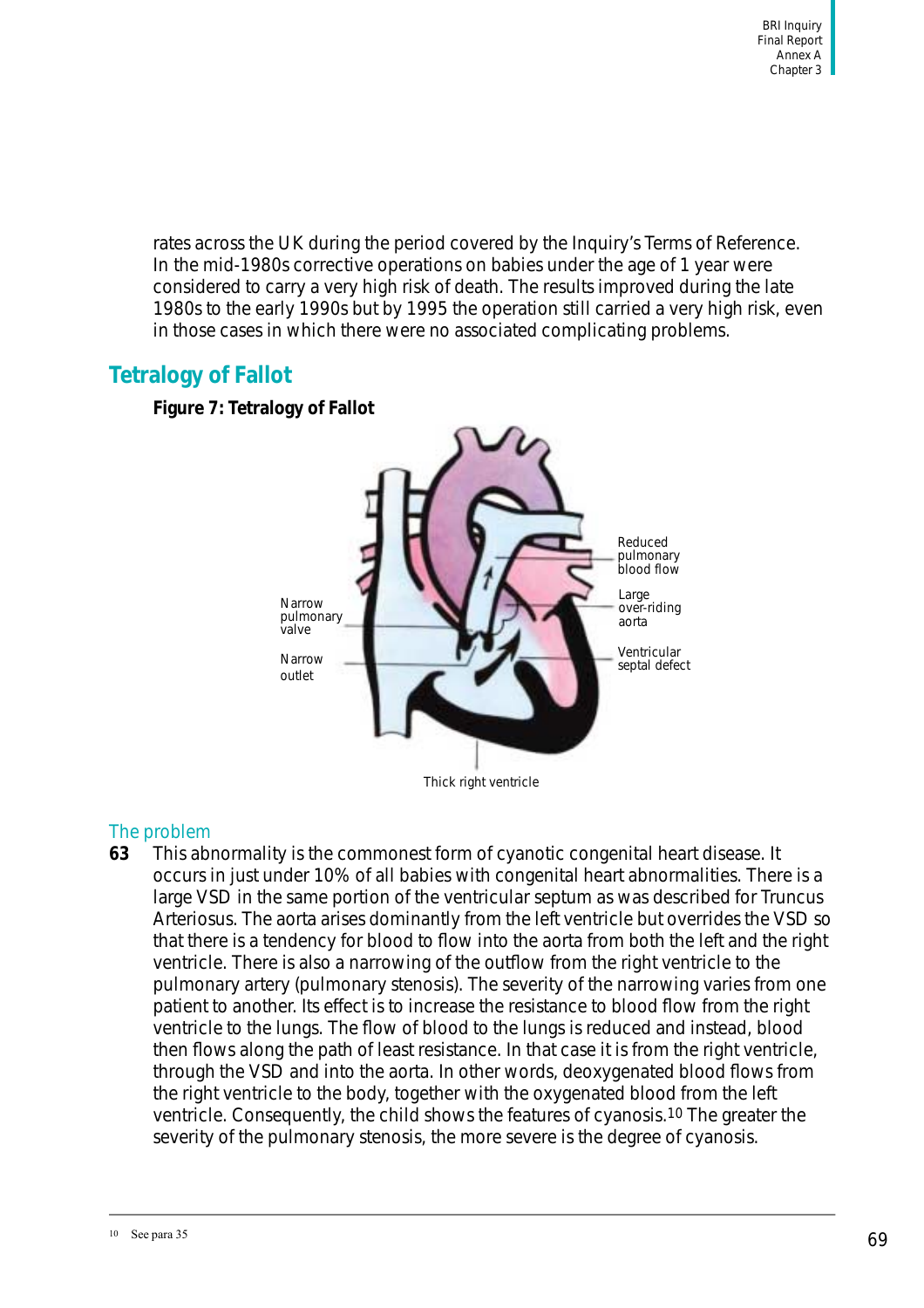**64** Those babies who have severe reduction in blood flow to the lungs and more profound cyanosis present early in the newborn period and require early measures to improve pulmonary blood flow. Others, whose pulmonary stenosis is less severe, may not show any symptoms until they are several months old, or not even until they become toddlers. All children with Fallot's Tetralogy are limited in their physical activities and are at risk of complications. The most common of these is the occurrence of 'spells' in which the baby suddenly becomes extremely blue and floppy and often loses consciousness for a few minutes. Recovery is usually rapid but on rare occasions an attack can be fatal. Spells are caused by the outflow tract of the right ventricle becoming suddenly narrower as a result of a form of 'spasm' of the right ventricular muscle below the pulmonary valve. When the spasm is relieved, the baby recovers from the spell. Another most serious complication is related to bacteria entering the blood stream from an apparently mild infection of the skin or throat. Instead of passing normally to the lungs where the bacteria are trapped and often cause a minor or occasionally more severe lung infection, they pass from the right ventricle, through the VSD to the body and may settle in the brain causing an abscess which can prove fatal. For all of these reasons it is desirable that a child with Fallot's Tetralogy should have a corrective operation as early as it can safely be done.

#### **Diagnosis**

**65** The diagnosis is usually suspected on the basis of the presenting symptoms and by examination of the patient. It is usually confirmed by echocardiography and on that basis, the initial plan of management can be undertaken. Before proceeding to corrective surgery, additional investigation by cardiac catheterisation has been regarded as mandatory in some centres in order to demonstrate every fine detail of the abnormality. In the mid-1980s the diagnosis could usually be made confidently using echocardiography. The evolution of ultrasound technology during the late 1980s and towards the mid-1990s has enabled cardiologists to be even more confident of some of the finer details of the abnormality. Nevertheless a number of questions that are important to the technical approach of a corrective operation are better answered by proceeding to cardiac catheterisation.

#### Management

- **66** Throughout the period covered by the Inquiry's Terms of Reference, i.e. from the mid-1980s to the mid-1990s, the management of the child with Fallot's Tetralogy would have followed a similar pattern in most centres.
- **67** The newborn baby with severe cyanosis initially requires an increase in the blood flow to the lungs. During fetal life, an artery known as the arterial duct normally connects the aorta and the pulmonary artery. It normally closes within the first two to three days of life but it can be kept open by using a drug, prostaglandin E. By keeping the duct open, blood flows from the aorta through the duct into the pulmonary artery and even if this is the only source of blood flow to the lungs, it is usually sufficient for survival and stability in the short term. However, it is unusual for a baby with Fallot's Tetralogy to become severely cyanosed so soon after birth and it is more usual that the duct will have closed by the time that he is first seen. In such a case it is necessary to undertake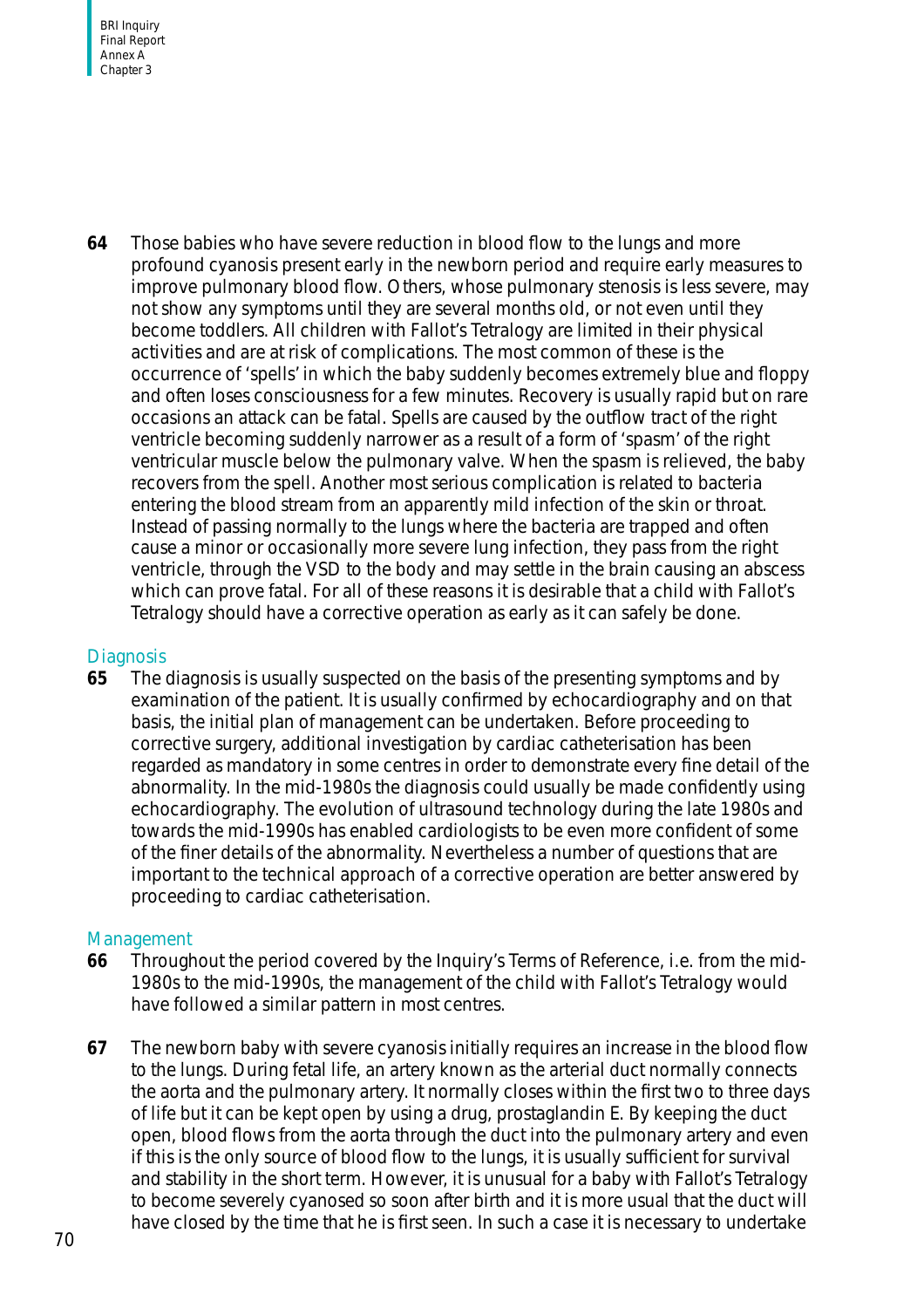an emergency operation known as a 'shunt' in which a small tube is used to connect a branch of the aorta to the pulmonary artery. This is the type of operation first described in 1945 by Blalock and Taussig. Shunt operations have improved in both technological and technical terms since the mid-1980s and the mortality has fallen significantly since then.

- **68** It is more usual for the cardiac team to be faced with a baby whose cyanosis has increased significantly around the age of 2 to 4 months, often associated with cyanotic spells. In those babies it has been usual to begin medical treatment initially with a drug known as a beta-blocker in order to try to reduce spasm of the right ventricular outflow tract. This is a temporary measure and is followed within days or weeks by a shunt operation. In those circumstances the risk of a shunt operation is somewhat lower than when performed in the newborn period.
- **69** Corrective operations are 'open-heart' procedures. Some babies may undergo primary corrective repair if they are large enough and if the abnormality is not too complicated. If they have had a previous shunt operation, it is necessary to close the shunt. The VSD is closed using a patch so that left ventricular blood flows entirely into the aorta. The pulmonary stenosis is relieved, both by cutting open the pulmonary valve, and usually by opening the right ventricular outflow tract and widening it by inserting a gusset. The pulmonary artery branches themselves may be narrowed and often need to be reconstructed. The operation can be relatively routine or quite complicated, depending on how much reconstructive work is necessary. The mortality rate in the UK fell significantly between the mid-1980s and the mid-1990s. There had been many reports from centres of excellence in the United States of low mortality rates in the mid-1980s and in the centres of excellence in the UK similar results were expected.

### **Transposition of the Great Arteries (TGA)**

**Figure 8: Transposition of the Great Arteries**

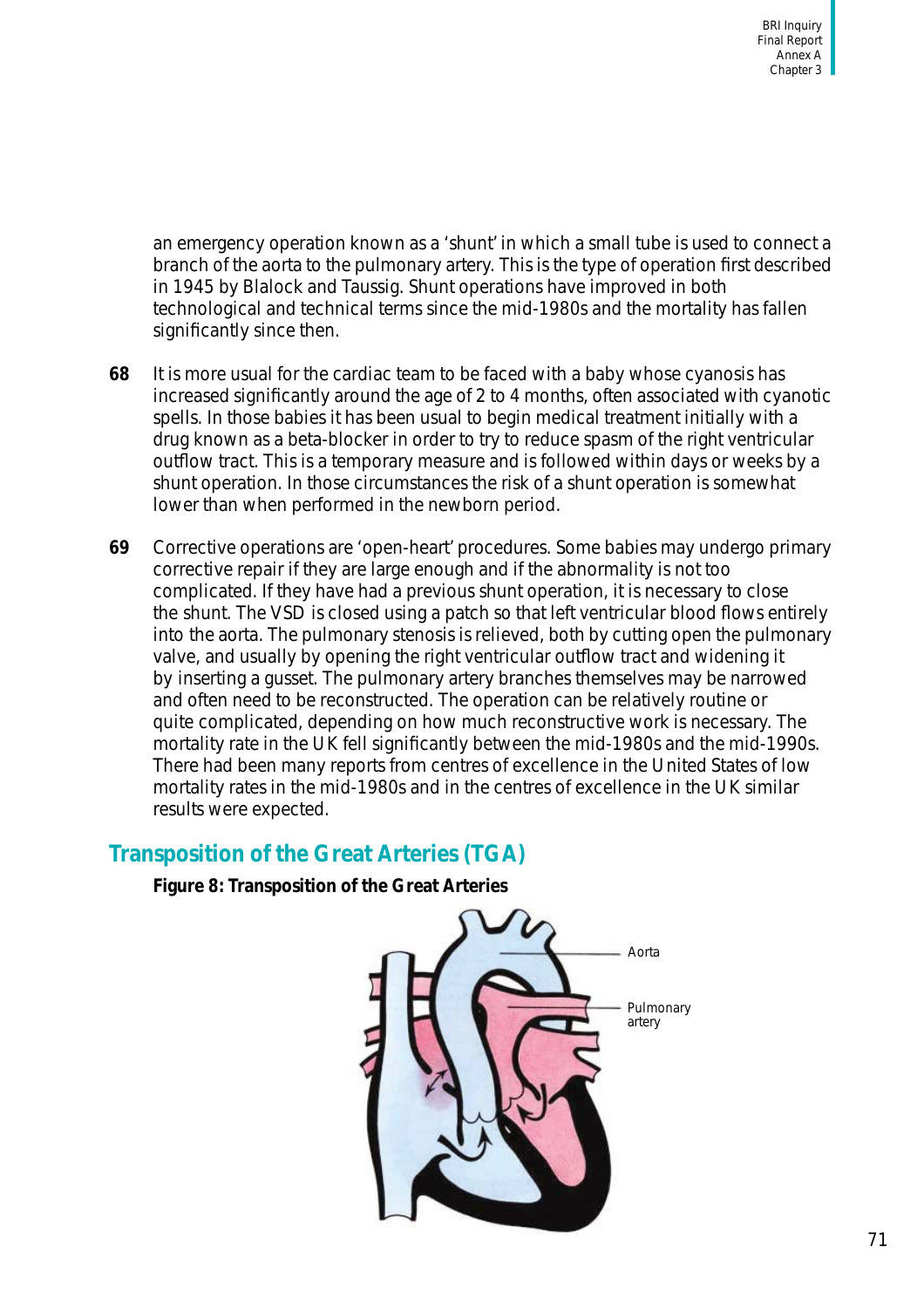#### The problem

- **70** This is one of the commonest of the cyanotic congenital heart abnormalities. For a clearer understanding of the abnormality, a brief recapitulation may be helpful. The great arteries are the aorta and the pulmonary artery. The left ventricle normally connects to the aorta into which it pumps oxygenated blood, and the right ventricle connects to the pulmonary artery into which it pumps deoxygenated blood. When the great arteries are transposed, the left ventricle connects to the pulmonary artery and the right ventricle to the aorta. Deoxygenated blood returns from the body to the right side of the heart and should then flow to the lungs to be oxygenated. Instead it is again pumped out to the body. Similarly, oxygenated blood returning from the lungs to the left side of the heart is pumped again to the lungs. In order for the baby with TGA to survive, it is essential that some of the oxygenated blood should cross over to the right side of the heart and then to the body. Similarly some of the deoxygenated blood should cross over to the left side of the heart in order to flow to the lungs to become oxygenated. In the fetus there is normally a hole in the wall between the left and right atriums, and there is also an arterial duct<sup>11</sup> connecting the aorta and the pulmonary artery. These fetal structures normally remain open for several hours after birth and the blood flow through them allows for the necessary crossover of blood between the left and right sides of the heart. The baby is usually slightly blue at birth, and the cyanosis increases as the communications between the two sides of the heart become smaller. Unless emergency measures are undertaken the baby's condition deteriorates rapidly and he does not survive. Some babies with TGA are born with additional abnormalities, one of the commonest being VSD. In that case, an additional communication between the two sides of the heart may result in the cyanosis being quite mild but the baby then suffers from the additional problems associated with a VSD. The term 'Taussig-Bing' syndrome is used to describe a VSD which is just beneath the pulmonary artery so that there tends to be a considerable flow of blood to the lungs.12 Other associated abnormalities that occur not uncommonly are pulmonary stenosis, and Coarctation of the Aorta, and they add additional problems in the overall progress and management of the baby.
- **71** There is a particular problem relevant to the management of TGA which is important. The heart requires a blood supply to the heart muscle. This comes from the coronary arteries, which branch off from the aorta almost as soon as that great artery arises from the left ventricle in the normal heart, or from the right ventricle in TGA. The flow into the coronary arteries depends on the blood pressure in the aorta being at least normal, and it is important that oxygenated blood flows to the heart muscle. The logical operation in TGA is one in which the great arteries are disconnected from their transposed positions and reconnected so that they receive blood respectively from the correct ventricles. Therefore it is clear that during the operation the coronary arteries need to be moved over together with the aorta. There are technical difficulties associated with this delicate part of the operation and it is important that the cardiologist and the surgeon both have as clear an understanding as possible of the branching of the coronary arteries in each individual case.

See the section on the management of [Tetralogy of Fallot](#page--1-25) in this chapter

<sup>12</sup> See the section on the diagnosis of [Ventricular Septal Defect \(VSD\)](#page--1-17) in this chapter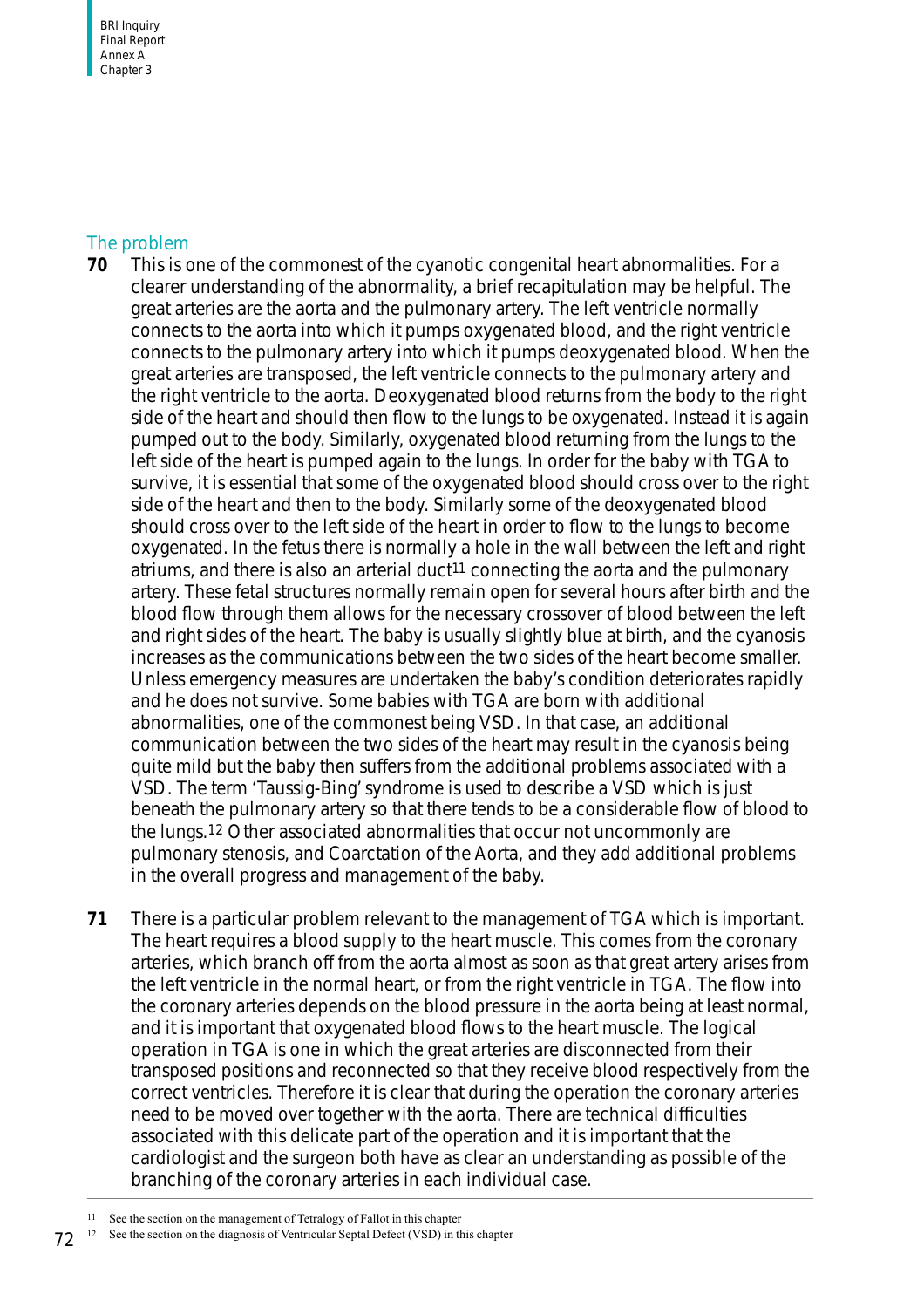### **Diagnosis**

**72** Transposition of the Great Arteries was one of the earliest of the diagnoses that could be made confidently using echocardiography. Throughout the period covered by the Inquiry's Terms of Reference, almost all centres in the UK would have used echocardiography alone in order to obtain a complete diagnosis of TGA together with most of the other associated abnormalities. The sensitivity and accuracy of detecting the associated abnormalities have been enhanced by the use of ultrasound Doppler and colour-flow mapping. An important element of the echocardiographic diagnosis is to try to visualise the origins and branching of the coronary arteries in order to alert the surgeon if there is likely to be anything unusual. There are always a few cases in which cardiac catheterisation still becomes necessary as, for example, when there is any uncertainty about certain diagnostic details.

### **Management**

- **73** From the late 1970s, the initial emergency management of almost all newborn babies with severe cyanotic congenital heart disease has been to treat with prostaglandin E in order to keep the arterial duct open. In TGA this is usually rapidly effective in improving the blood oxygenation by encouraging more blood flow to the lungs and more flow through the hole between the two atriums. Then, by means of a cardiac catheterisation technique, a larger hole is created in the wall between the atriums. This is known as 'balloon atrial septostomy'. Improvements in the design of the equipment for this procedure have simplified it significantly and it is now regarded as relatively safe and routine. There have been minor developments related to balloon atrial septostomy between the mid-1980s and mid-1990s. They have been influenced largely by improvements in intensive care management. Instead of moving the baby to the cardiac catheterisation theatre, the procedure is often performed in the intensive care unit using echocardiography in order to visualise the cardiac catheter and the cardiac structures. Most babies with an adequate hole in the atrial septum can survive and thrive for many months.
- **74** In the mid-1980s the standard approach after balloon atrial septostomy was to discharge the baby home, then plan further investigations with a view to an operation at around 6 months of age. The precise timing depended on the general condition of the baby and on the degree of cyanosis during the period of follow-up. Although it was recognised that the logical operation would have been to 'switch' the great arteries to their 'correct' ventricles, the technicalities of moving the coronary arteries had not been adequately mastered. Therefore the type of operation that had been performed since the mid-1960s was undertaken, namely the Mustard procedure or the Senning procedure.
- **75** Both of these operations employ the same principle. Deoxygenated blood returning from the body is diverted so that it flows to the left ventricle (instead of the right), then to the lungs. Similarly, oxygenated blood returning from the lungs is diverted so that it flows to the right ventricle and then to the aorta. Thus instead of the left ventricle pumping blood to the body, the right ventricle continues to do this work and the left ventricle continues to pump blood to the lungs. Since the operation was first designed,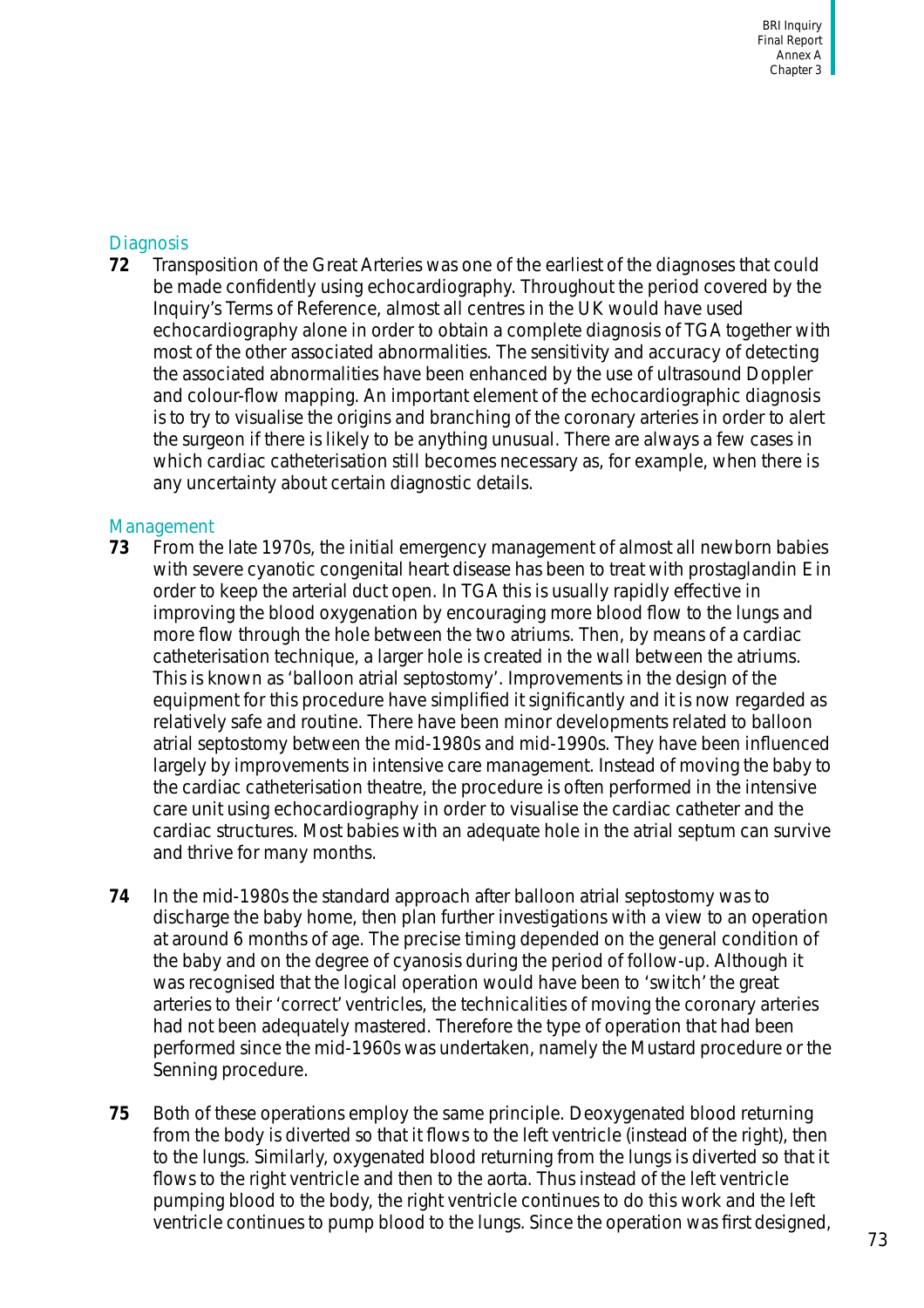BRI Inquiry Final Report Annex A Chapter 3

> it has been questioned as to whether the right ventricle was capable of sustaining the demands of pumping at a higher pressure than if it were providing blood flow to the lungs. The operation is very effective and enables children to lead normal lives but in the longer term, complications have been reported, mostly during late adolescence or early adult life. Therefore considerable efforts were made during the 1980s to perfect the more logical Arterial Switch operation.

- **76** During the 1980s there were some isolated reports of Arterial Switch operations being done in the United Kingdom but virtually all centres continued to rely on the Mustard and Senning procedures. Meanwhile, considerable advances in the Arterial Switch technique were made in a few centres in the United States and in Europe and Australia. Towards the end of the 1980s a few centres in the UK were obtaining good or satisfactory results by using the Switch procedure and by the early 1990s the operation had become well established in most of the major centres. By the mid-1990s it was expected that all major centres would have been performing the Arterial Switch operation instead of the Mustard or the Senning procedure with a reasonable expectation of good results. It was recognised that the major technical problem with the Switch procedure continued to be related to the difficulty of relocating the coronary arteries. Surgeons began to appreciate that if the coronary artery anatomy was particularly difficult, it was advisable to ask for help, if at all possible, from one of the few surgeons with a wide experience of dealing with the problem. Great reliance was ordinarily placed on the paediatric cardiologist to recognise that a coronary abnormality might be present in an individual case.
- **77** Associated additional abnormalities create more work for the surgeon and consequently complicate the technical procedure. Each of the additional abnormalities must be repaired in addition to the Arterial Switch being carried out. There is one notable exception. Some children with TGA also have a VSD together with pulmonary stenosis. If the VSD is high in the ventricular septum and just below both great arteries it is often more convenient to perform the so-called Rastelli operation. In this procedure a patch is placed on the defect in such a way that flow from the left ventricle is diverted through the VSD and into the aorta. This process necessitates closing the connection between the left ventricle and the pulmonary artery. Then a valved conduit is placed between the right ventricle and the pulmonary artery.
- **78** Most patients who have survived the Arterial Switch operation have an uncomplicated course but it is essential that they are kept under regular review and are assessed by echocardiography for evidence of any of the later complications. Some of these patients need further operations or cardiac catheter interventions in order to remedy problems such as narrowing of the pulmonary arteries or very occasionally significant leaking of the aortic valve. Although there is the expectation that children undergoing the Arterial Switch operation are likely to have better long-term results that those with the Mustard or Senning operation, not many patients have had a sufficiently long postoperative period in order to be able to confirm that belief.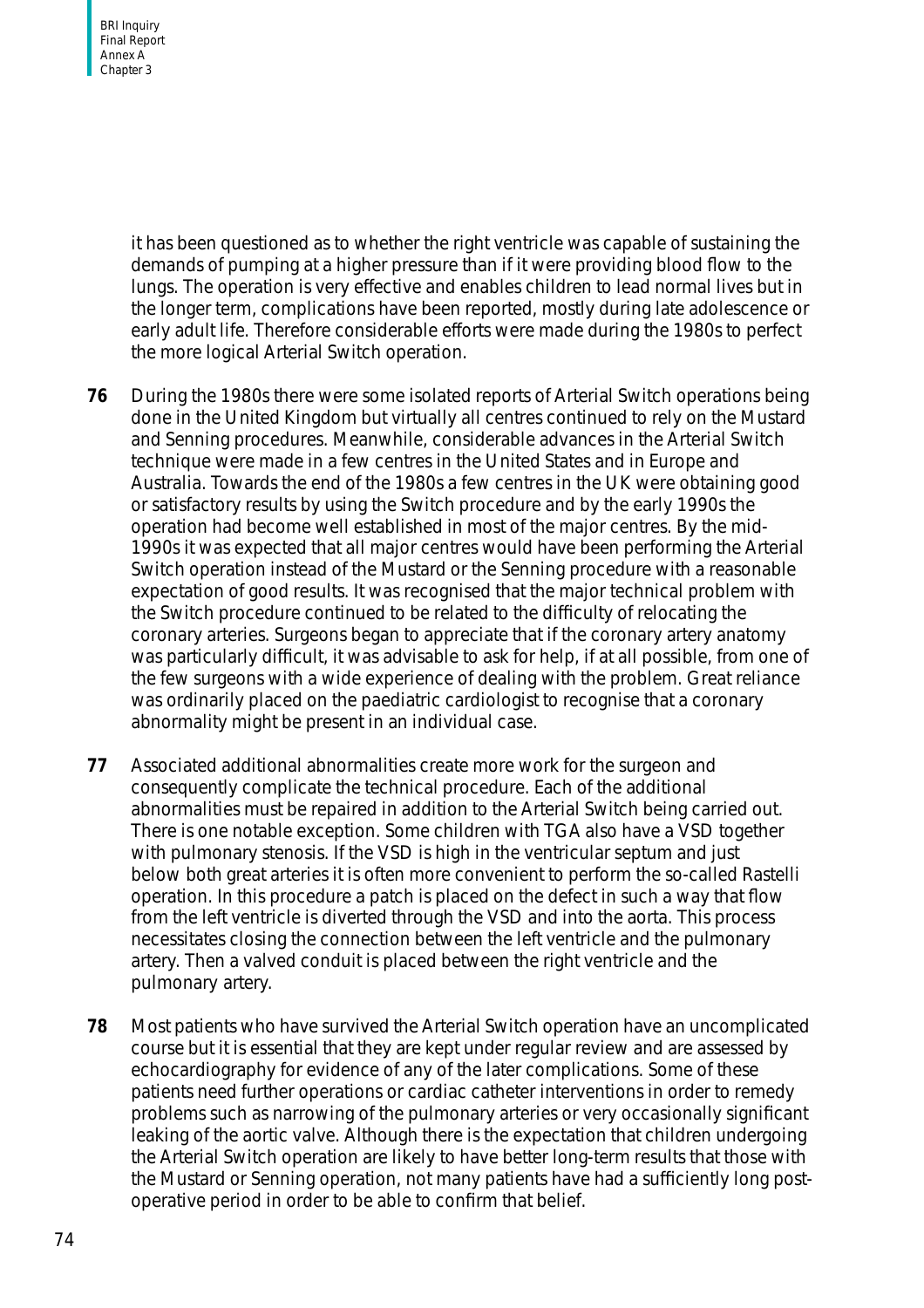## **Total Anomalous Pulmonary Venous Drainage (TAPVD)**

**Figure 9: Total Anomalous Pulmonary Venous Drainage**



### The problem

**79** TAPVD is rare, comprising around 1% of all congenital heart abnormalities. A successful operation can usually ensure uncomplicated survival, whereas 80% to 90% of babies with TAPVD die before their first birthday if they are not treated surgically. All of the pulmonary veins draining blood from the lungs should normally be connected to the left atrium. In TAPVD they drain instead into the right atrium, or more commonly into one of the veins from the body which eventually drains into the right atrium. The diagram (Figure 9) demonstrates the different possible sites to which the pulmonary veins commonly drain. It is essential that the hole in the wall between the atriums, normally present in the fetus, remains open in the newborn baby so that blood returning from the lungs can flow from the right to the left atrium and then to the body. Much of the blood returning from the lungs to the right heart is again pumped to the lungs together with blood returning from the body. The increased flow causes the right ventricle to become volume loaded and also causes lung congestion. If the inter-atrial hole is too small, then the flow to the right ventricle and the lungs is even greater, with consequently worsening congestion. It is more usual for right to left atrial flow to be adequate in which case there is still volume-overload of the right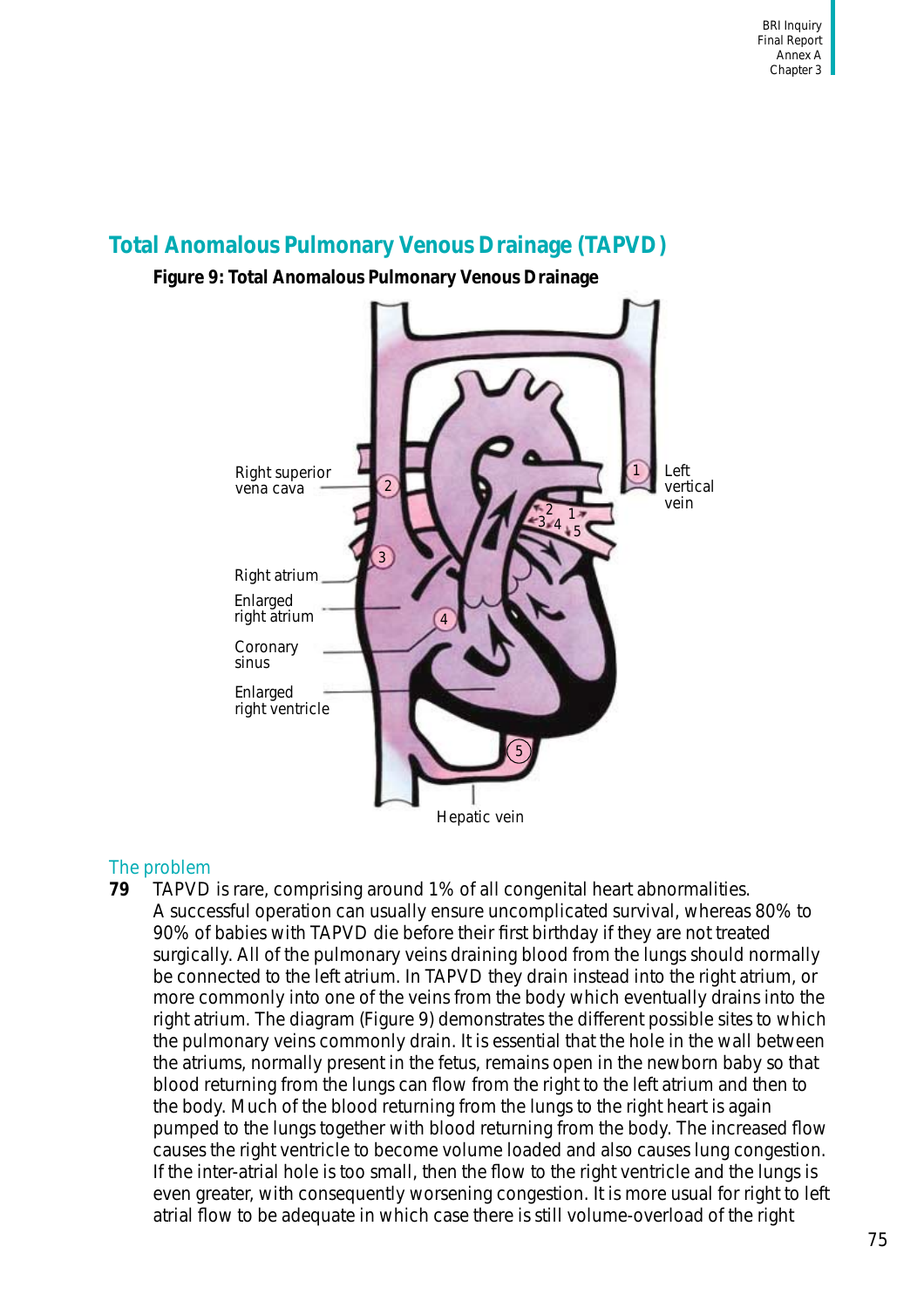BRI Inquiry Final Report Annex A Chapter 3

> ventricle together with lung congestion, but there is sufficient oxygenated blood flowing to the body. The pulmonary veins most commonly connect to one of the veins from the upper part of the body and this is usually associated with the fewest severe emergency problems. When the pulmonary veins connect to one of the veins draining the lower part of the body, the blood often has to flow through the liver before it reaches the main lower vein joining the right atrium. The passage of blood, by going through the liver, or even through a more tortuous route, is considerably slowed down, and the pulmonary venous drainage is essentially obstructed, causing severe congestion of the lungs. Babies will then often present within hours after birth with severe breathlessness and cyanosis, and resuscitation may be difficult.

#### **Diagnosis**

**80** Newborn babies with TAPVD present with severe breathlessness and cyanosis and are often confused with those who more commonly have a primary lung problem, known as 'respiratory distress syndrome'. The diagnosis of TAPVD by echocardiography can be extremely difficult, and was even more so in the mid-1980s when colour-flow mapping was not available. The diagnosis depends on showing that the pulmonary veins are not connected to the left atrium, and also being able to visualise their connection to an abnormal site. Even when colour-flow mapping is used, it may be difficult to identify the flow in the pulmonary veins. Cardiologists, despite being meticulous in searching for the confirmation or rejection of the diagnosis of TAPVD, may remain uncertain of its presence. The baby with either TAPVD or with respiratory distress syndrome is usually so ill that there is reluctance to undertake cardiac catheterisation because of the considerable risk.

#### Management

- **81** Most babies with TAPVD are very ill when the diagnosis is made. Normal preoperative supporting measures are undertaken while arrangements are being made for corrective surgery. Pre-operative measures might include the admission to the ICU and support on a ventilator. The operation is a major procedure using an open-heart technique but the majority of the operation takes place outside the heart, the only intra-cardiac element being the connection of the pulmonary veins to the left atrium. In the mid-1980s the operative risk was significantly higher than it became in the early and mid-1990s. The better results were due largely to improvements in early diagnosis as well as in pre-operative intensive care, surgical techniques and post-operative management. The most difficult cases have always been those in whom the pulmonary veins tended to be obstructed in some part of their course.
- **82** After successful repair it is unusual to have significant longer-term problems. Occasionally the pulmonary veins become obstructed at or near the surgical connection to the left atrium and re-operation becomes necessary. Most babies proceed to lead trouble-free, uncomplicated and normal lives.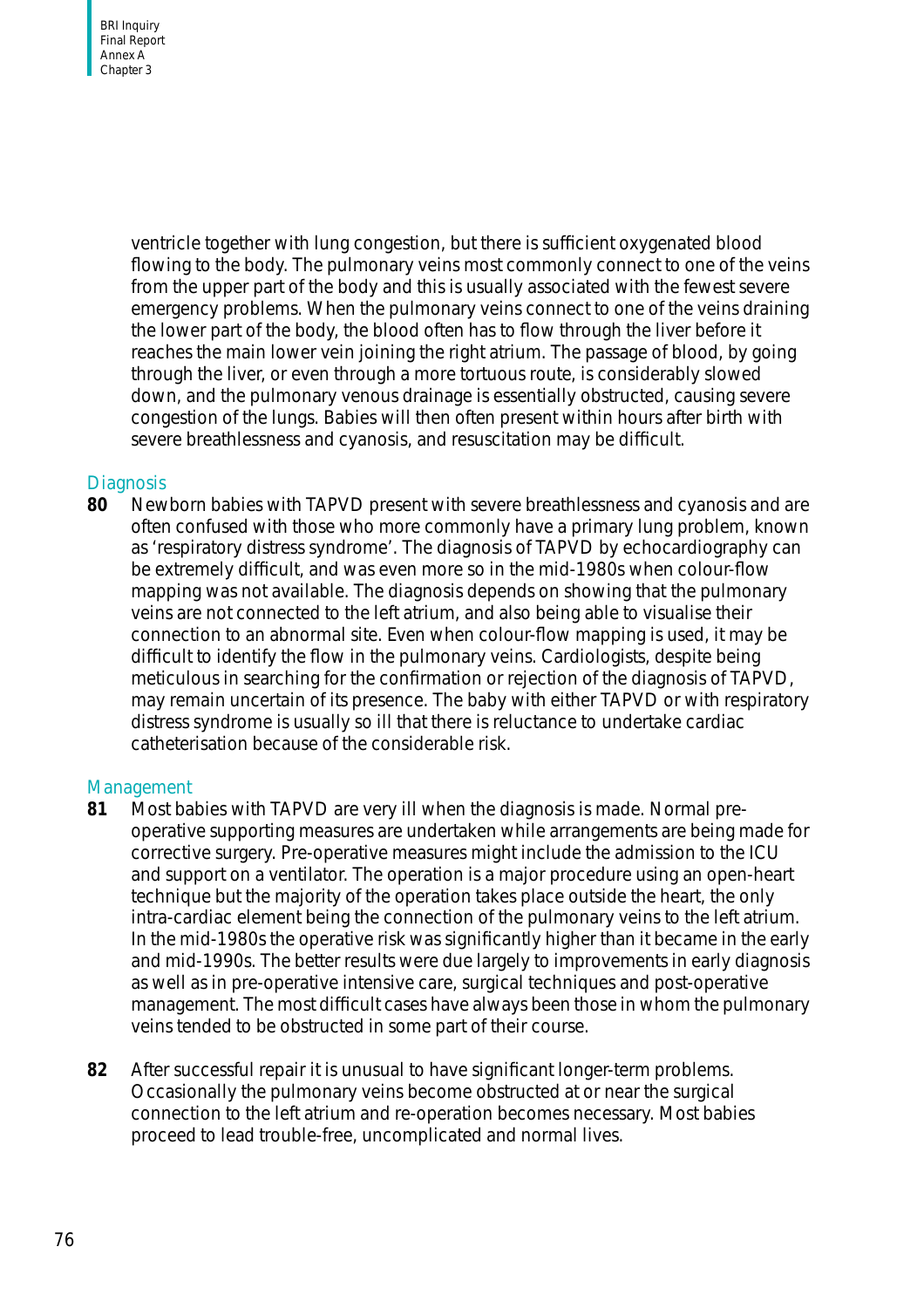# **The Fontan procedure**

**83** Thus far, the second half of this chapter has focused on the diagnosis and management of a number of specific abnormalities. This section takes a different perspective, and considers one important procedure, the Fontan procedure, which may be used to help children who present with a range of heart abnormalities.

### The problem

- **84** There is a group of patients who have only one effective ventricle instead of two. The commoner abnormalities in this group are one of the following:
	- A single ventricle pumps blood into both great arteries (the aorta and pulmonary artery).
	- Two ventricles are present but one is too small to perform its normal function.
	- The connections between the atriums and ventricles are unsuitable for an operation that would separate the ventricles into two effective chambers that would then pump blood into the appropriate great arteries.



### **Figure 10: Tricuspid atresia Figure 11: Double inlet ventricle**

- **85** For illustrative purposes, diagrams of two examples are shown above, namely tricuspid atresia and double inlet ventricle.
	- In the normal heart the tricuspid valve opens to allow blood to flow from the right atrium to the right ventricle. In tricuspid atresia, the valve fails to develop. Consequently, all the deoxygenated blood that enters the right atrium must flow through the hole that is normally present in the wall between the two atriums in the fetus and newborn baby. Blood flows into the left atrium, then the left ventricle and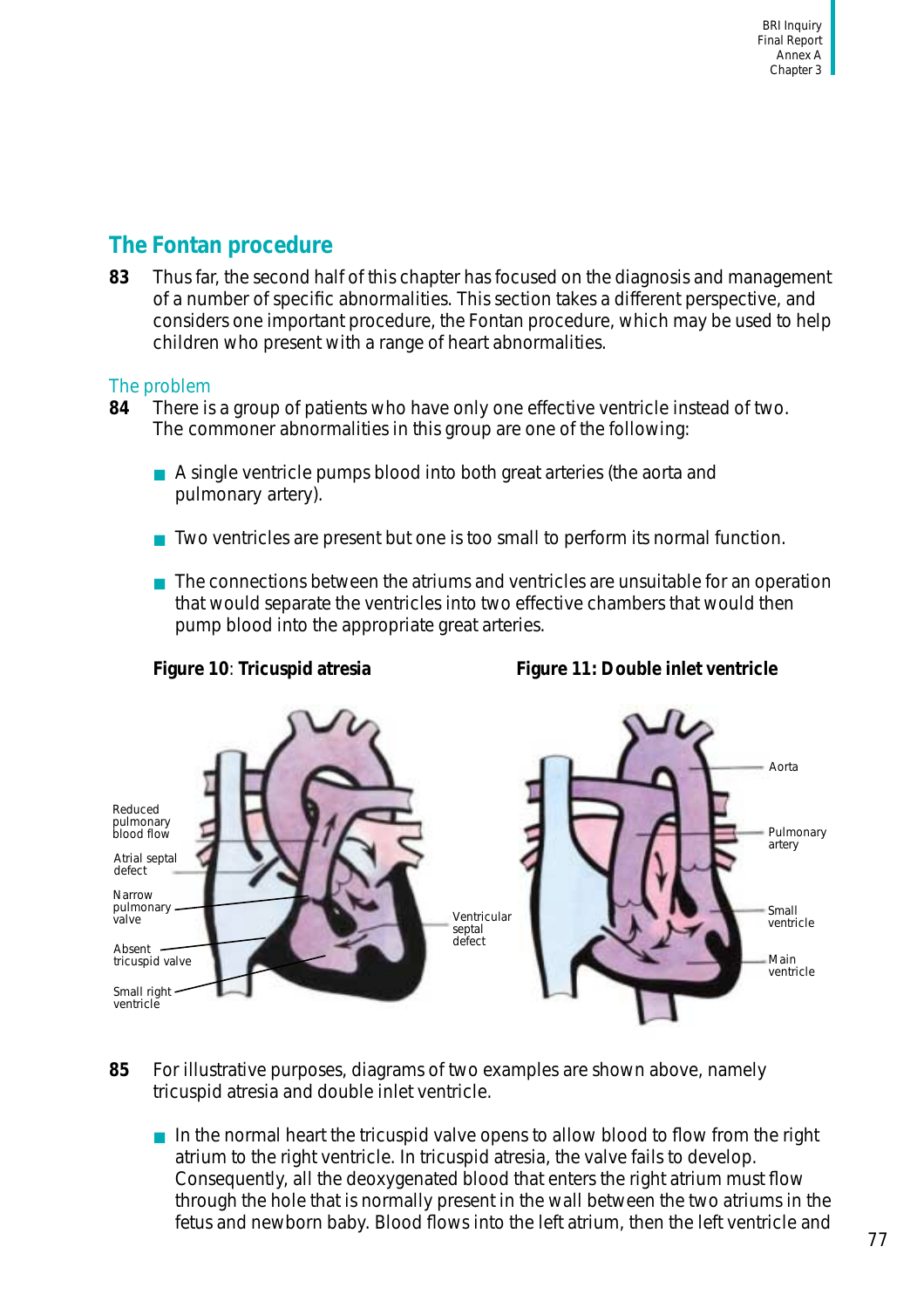then into the aorta. In other words, deoxygenated blood flows into the aorta, and causes the baby to be cyanosed (blue). The baby needs a series of medical and surgical procedures in order for it to have adequate blood flow to the lungs and consequently to survive and grow.

- In double inlet ventricle all the blood from both atriums flows into an effectively common ventricle and then out to both great arteries. The overall result is a considerable increased flow of blood to the lungs. The effects on the baby are similar to those described for a VSD (see [paras 44](#page--1-0)–46).
- There are complicated forms of AVSD in which it is technically not possible to separate the two ventricles surgically so that each can function independently. The baby has all the features already described for CAVSD (see [para 49\)](#page-78-0) but there is a structural problem in relation to the atrio-ventricular valves such that separation into two valves is not technically possible.
- $\blacksquare$  In hypoplastic<sup>13</sup> left or right ventricle there is a very small ventricle that is incapable of functioning independently in order to pump blood into either the aorta or the pulmonary artery respectively.

### **Diagnosis**

**86** In all of the congenital heart abnormalities described earlier, the importance of a careful and complete diagnosis has been repeatedly emphasised. The same principles apply to the diagnosis and assessment of abnormalities in which there is only one effective ventricle. Demands are therefore made on all of the diagnostic skills of the cardiologist. Careful echocardiographic assessment is essential in planning the initial procedure. When necessary, additional cardiac catheterisation is carried out.

### **Management**

- **87** All of these conditions usually require at least one preliminary operation. The overall aim is that eventually the child will have the type of operation that was first performed in 1968 by Francis Fontan in Bordeaux. He connected the right atrium directly to the pulmonary artery in a patient with tricuspid atresia. Thus instead of the blood being pumped by the right ventricle into the pulmonary artery, it flowed there passively from the right atrium. The operation ensures that the ventricle pumps blood to the aorta and to all of its branches and that the blood returning from the body in the main veins is all diverted to the pulmonary arteries. Blood returning from the lungs flows normally into the left atrium and then into the effectively single ventricle which again pumps the blood to the body.
- **88** The Fontan operation itself, or one of its modifications, does not usually present major technical difficulties. Its success depends on the careful preliminary preparation of the patient by means of one or more palliative operations. The first surgical procedure is usually undertaken either in the newborn period or in the first few months of life.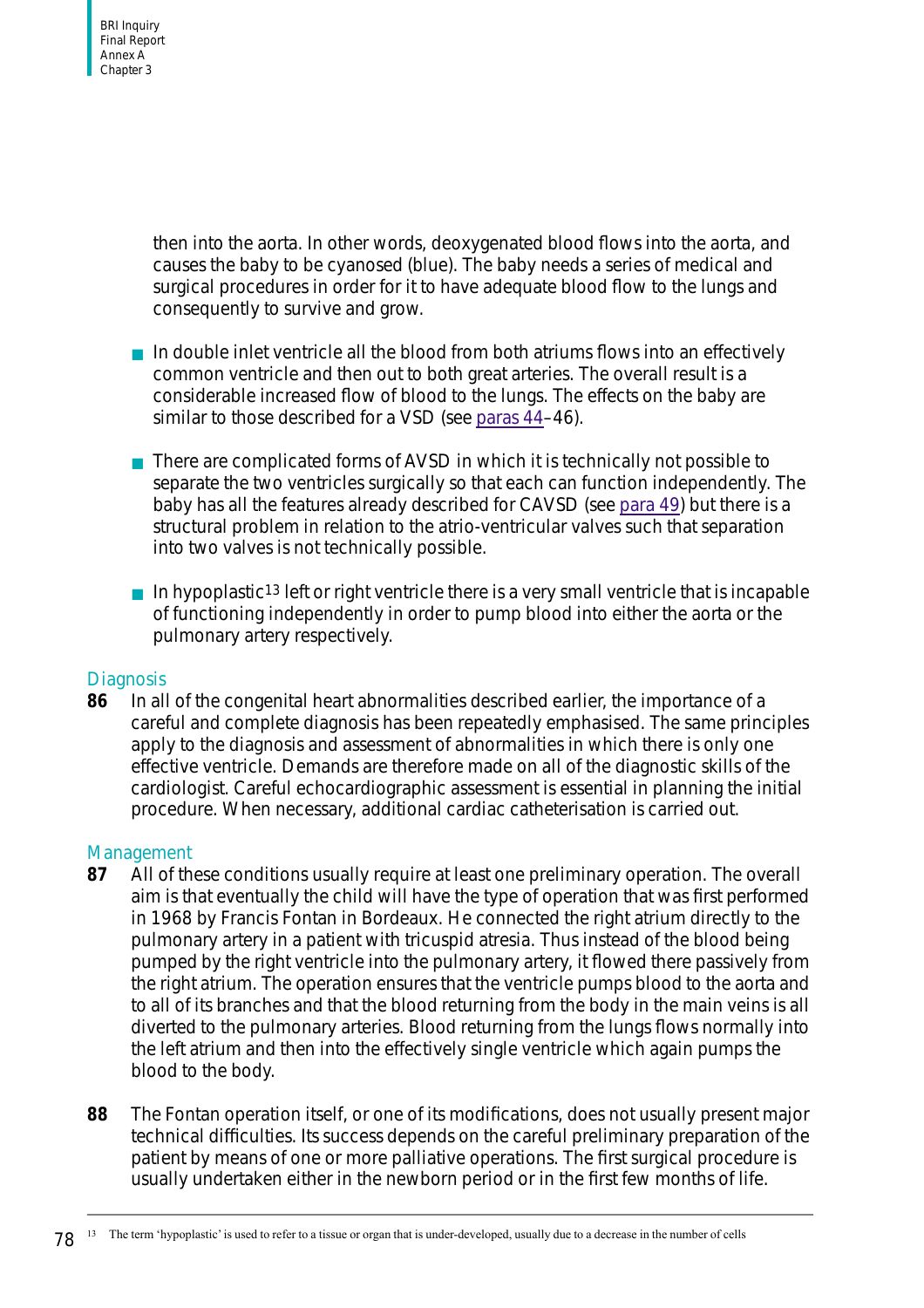Depending on the underlying problem, it may be a shunt operation in order to increase the pulmonary blood flow, or it may involve banding of the pulmonary artery in order to decrease the flow. In some cases a more complicated operation may be undertaken in order to re-route blood flow into the aorta and pulmonary arteries; this is known as the 'Damus-Kay-Stansel procedure'. Then since the late 1980s, most patients between the ages of 4 months and 1 year have had a further operation in which the superior vena cava (the main vein draining the upper part of the body) is connected directly to the pulmonary artery. It achieves blood flow from the upper part of the body going directly to the lungs and in that sense is essentially halfway towards the Fontan operation.

- **89** The cardiologist and the surgeon need to plan all stages of the timing and the overall management together, always bearing in mind that the ultimate goal will be the Fontan procedure. Throughout the period of management of the child it is important to recognise the importance of assessing the sizes of the pulmonary arteries and judging whether the resistance to blood flow through the lungs has remained normal. It is uncommon for the Fontan procedure to be undertaken in a child below the age of around 3 years.
- <span id="page-78-0"></span>**90** A few weeks or months before the proposed date of the Fontan operation, detailed investigations are undertaken, including cardiac catheterisation and angiocardiography (see [para 20\)](#page-22-0). The suitability of the patient for the operation is determined by the detailed assessment of the function of the effective ventricle and of the structure and function of the pulmonary blood vessels. The chief guiding principle is that the resistance to blood flow through the lungs should not be higher than normal, because if it is, there will be a back-pressure effect in the main veins draining the body, with potentially serious consequences. The pressures and blood flow in the pulmonary arteries are measured and the resistance to flow is calculated. It is also necessary to visualise the pulmonary arteries and their branches and to ensure that there are no areas of narrowing that might cause some increase in the resistance to flow. At the time it might be advisable for the cardiologist to use interventional catheter techniques, i.e. balloon dilatation,14 in order to enlarge any narrowed areas. It is also important that the function of the ventricle is shown to be adequate and that the presence and severity of any valve leaks within the heart are demonstrated.
- **91** The Fontan operation or one of its modifications is an open-heart procedure. The technical problems relate largely to the underlying abnormality and the nature of any preliminary operations that may have been performed during earlier years. During the 1980s the 'classical' Fontan operation was generally performed. It consists of making a direct connection between the right atrium and the pulmonary artery. Because the pressure in the right atrium is then higher than normal, it becomes distended over the years and blood tends to swirl around in the chamber without moving forward efficiently into the pulmonary artery. Blood flow becomes sluggish and there is a tendency for small clots to form. When the clots advance into the pulmonary arteries,

<sup>14</sup> Balloon dilatation – a specially designed cardiac catheter is passed into the narrow portion of the pulmonary artery. A balloon, incorporated into the catheter, is inflated under pressure to a pre-determined diameter. The balloon is then deflated and together with the catheter is removed